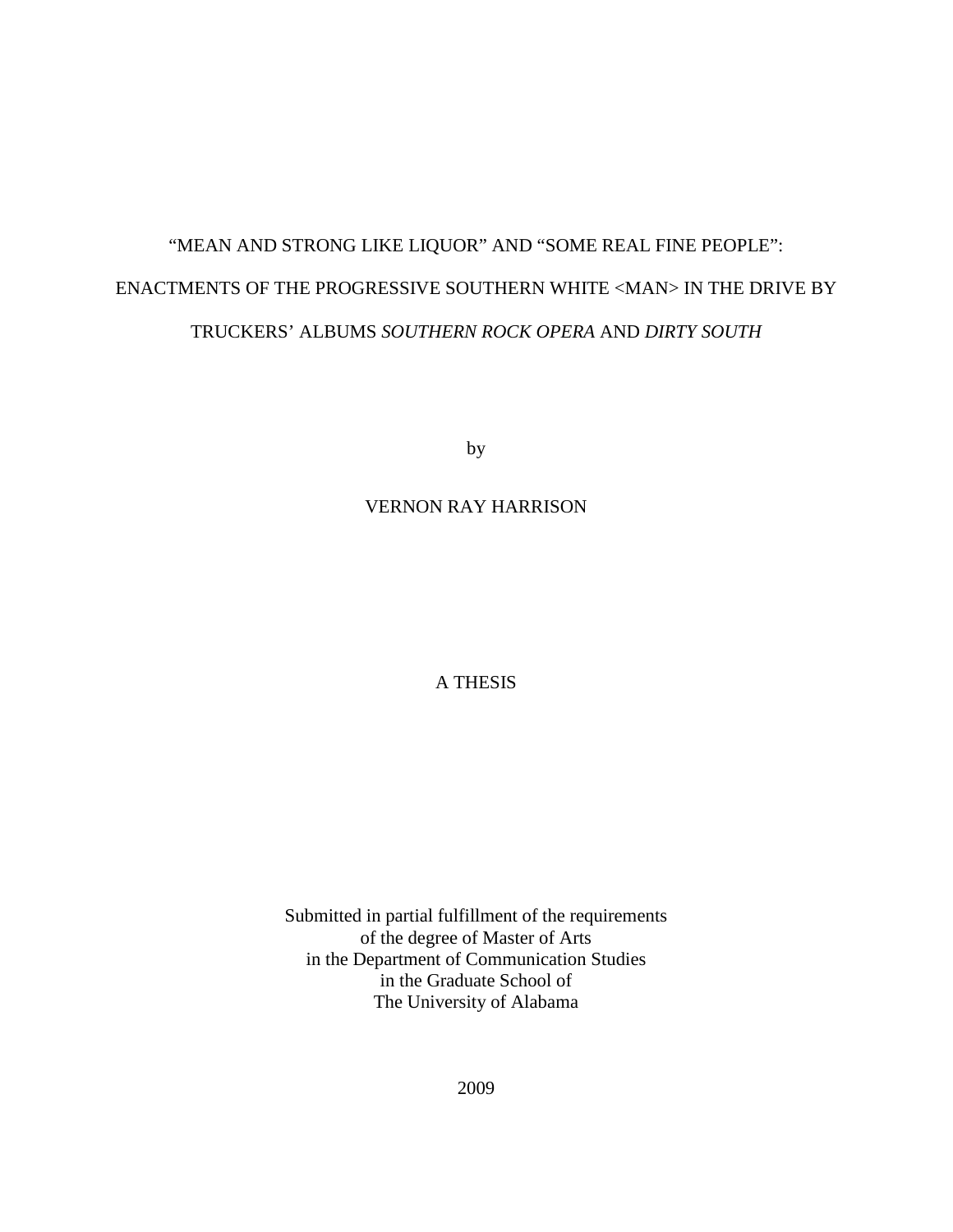Copyright Vernon Ray Harrison 2009 ALL RIGHTS RESERVED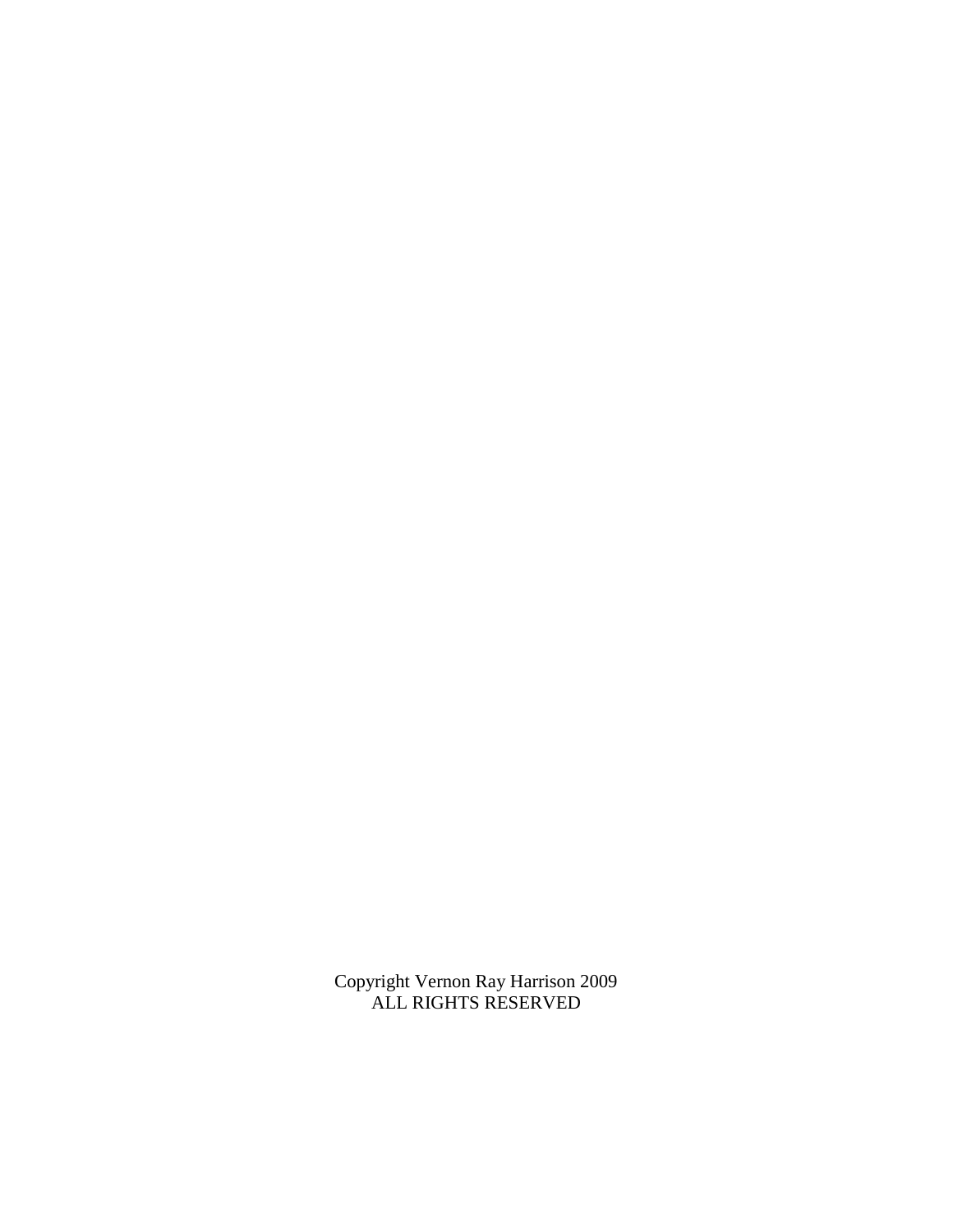# ABSTRACT

 The lyrics of Drive By Truckers (DBT), a contemporary Southern Rock band, were critiqued to better understand the concepts of current constructions of Southern white masculine identity. The methodologies used as a lens to critique the lyrics were Kenneth Burke's theory of dramatism and Michael Calvin McGee's notion of the ideograph. The critique found that DBT offers a counter-cultural resistance to dominant "Old South" and "New South" ideologies that have traditionally and historically been adhered to the prototypal Southern white <man>. The band's response – one that challenges typical constructions of a Southern white  $\langle$ man $\rangle$  as racist, individually-motivated, and imbricated in Southern mores (such as states' rights) – can be considered a part of what the author deems the "Progressive South." Ultimately, the Southern white  $\langle$ man $\rangle$ , as envisioned in the lyrics of the DBT, protects his family, opposes racist political and ideological positions, views oppression based in class struggles instead of ethnic differences, and problematizes dominant Southern culture through a newly-fashioned rebel figure.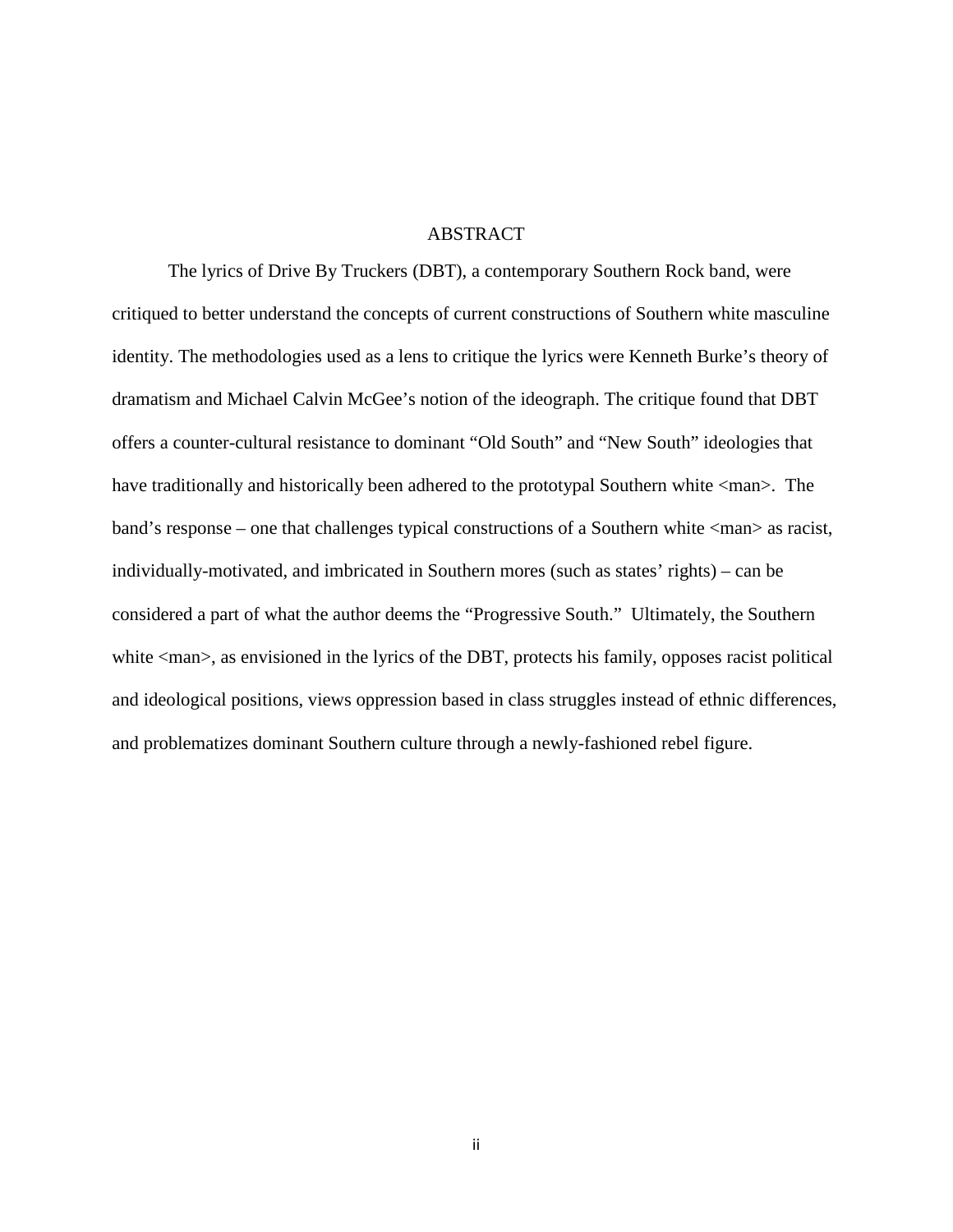# ACKNOWLEDGMENTS

 I would like to take this opportunity to thanks my colleagues, friends, and faculty members who helped me with this research project. I would like to offer a special thanks to Dr. Jason Edward Black, the chairperson of my thesis and my graduate advsior. Without his guidance and help I would have never been able to accomplish this project. I would also like to offer special thanks to my committee members Dr. Beth Bennett, Dr. Thomas Harris, and Dr. Gary Copeland for the valuable input they provided me along the way during this project. I would also like to offer special thanks for the members of the Drive By Truckers, especially Patterson Hood, for taking time out of their busy schedules to allow me to conduct interviews with them. I would like to thank the graduate students and faculty of the Department of Communication Studies, as well. Their guidance and ideas helped shape the scholar I am today. Finally, I wish to thank my family for their care, concern, and love. Without their support, my endeavors in higher education would not have been possible.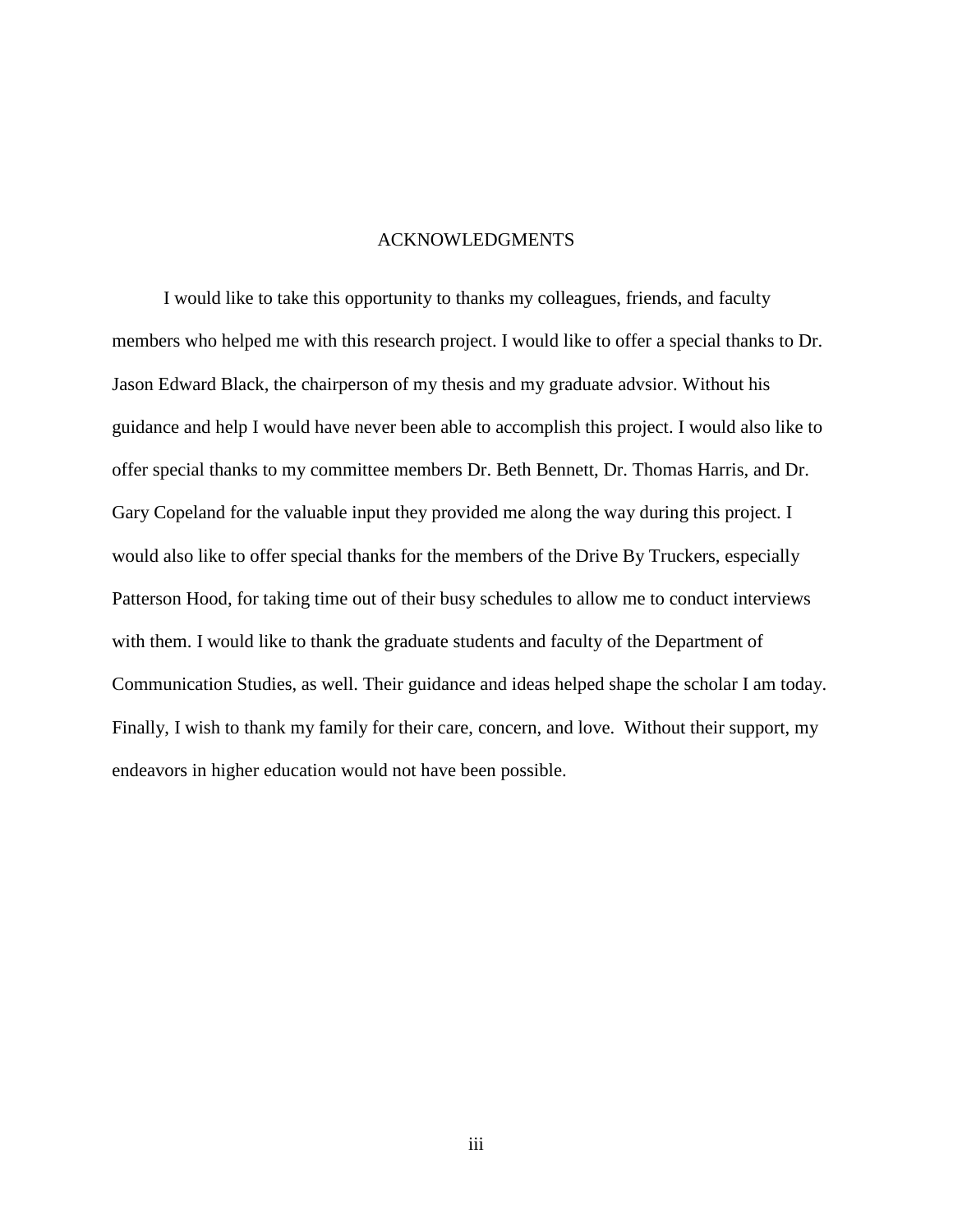# TABLE OF CONTENTS

| b. Literature Review for Masculinity/Whiteness Studies in Communication14          |
|------------------------------------------------------------------------------------|
|                                                                                    |
|                                                                                    |
|                                                                                    |
|                                                                                    |
|                                                                                    |
|                                                                                    |
| b. Construction of the Southern White <man>Through the "Southern Thing"37</man>    |
| c. Southern White <man> As Class Conscious, Family-Oriented and Rebellious44</man> |
|                                                                                    |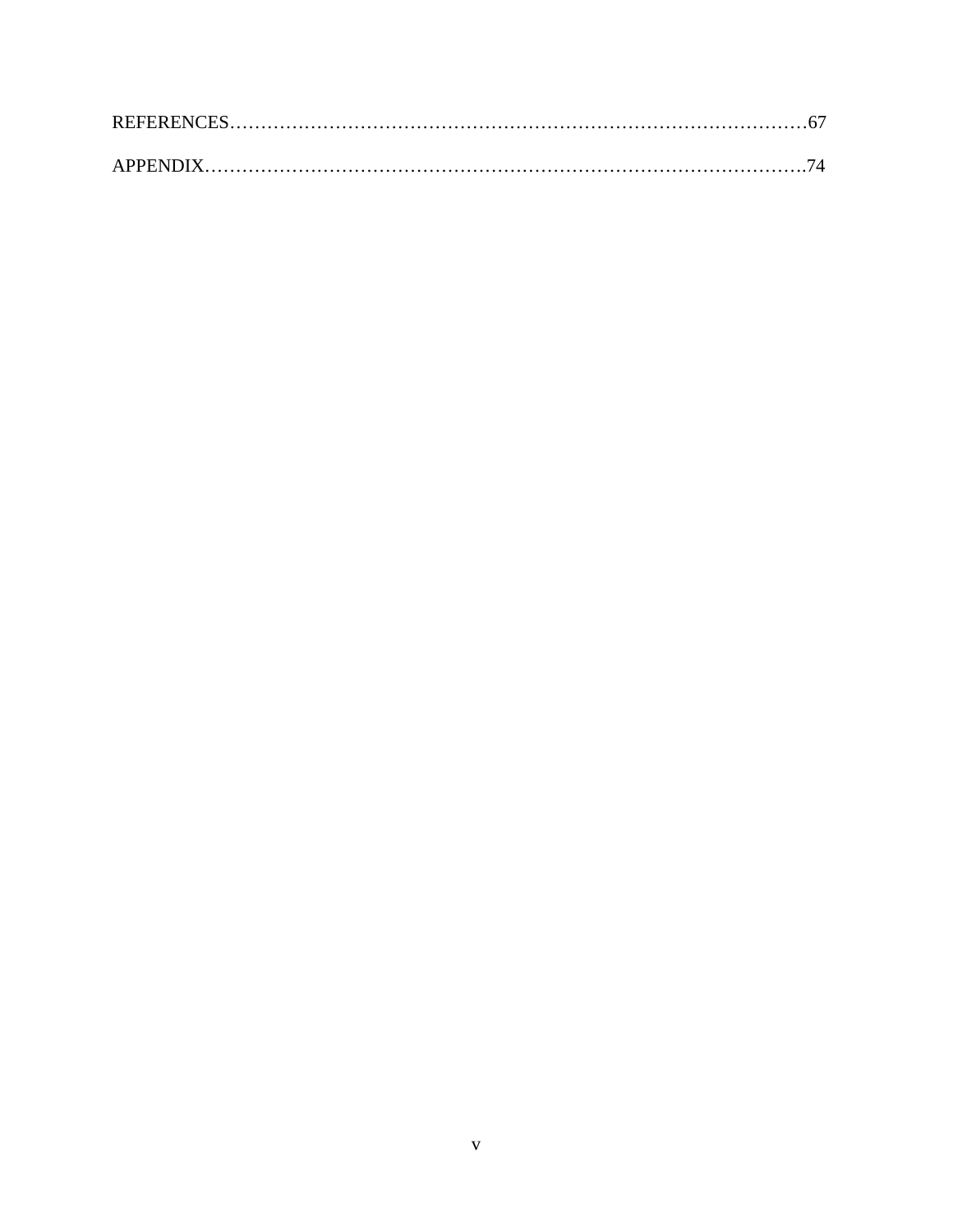#### 1. INTRODUCTION

According to critical scholar Eric King Watts, the majority of rock bands whose music plays on the radio today engage in what many critics would consider "commodity" music that has no soul or social awareness and typically achieves nothing greater than the maximum dollar amount for album sales (43). The Drive By Truckers (DBT) is not one of these bands. The band's music is considered Southern Rock, and it carries a social commentary that tries to advance Southern white men away from historically stereotypical and non-Progressive constructions, while embracing some treasured cultural customs that have defined and continue to underscore the myths of the South.

#### Drive By Truckers

 DBT is a Southern Rock band formed in Northwest Alabama and currently based in Athens, Georgia. Music scholar Renee Dechart says that DBT has been described as "an alternative country band steeped in twang, rock, punk, and Southern Gothic" (97). In the late 1990s, DBT emerged as one of the dominant second-generation bands of the Southern Rock genre made popular, in the 1970s, by acts such as the Allman Brothers Band, Molly Hatchet, .38 Special, and Lynyrd Skynyrd. The latter is the quintessential band of this genre and of the geographical area from which DBT hails.

DBT consists of members Patterson Hood (Florence, Alabama), Mike Cooley (Tuscumbia, Alabama), Brad Morgan (Piedmont, South Carolina), John Neff (Athens, Georgia), Shonna Tucker (Killen, Alabama), and Jay Gonzalez (Athens, Georgia). I had the opportunity to meet with Hood, and when asked about musical influences, he responded that "we listen to about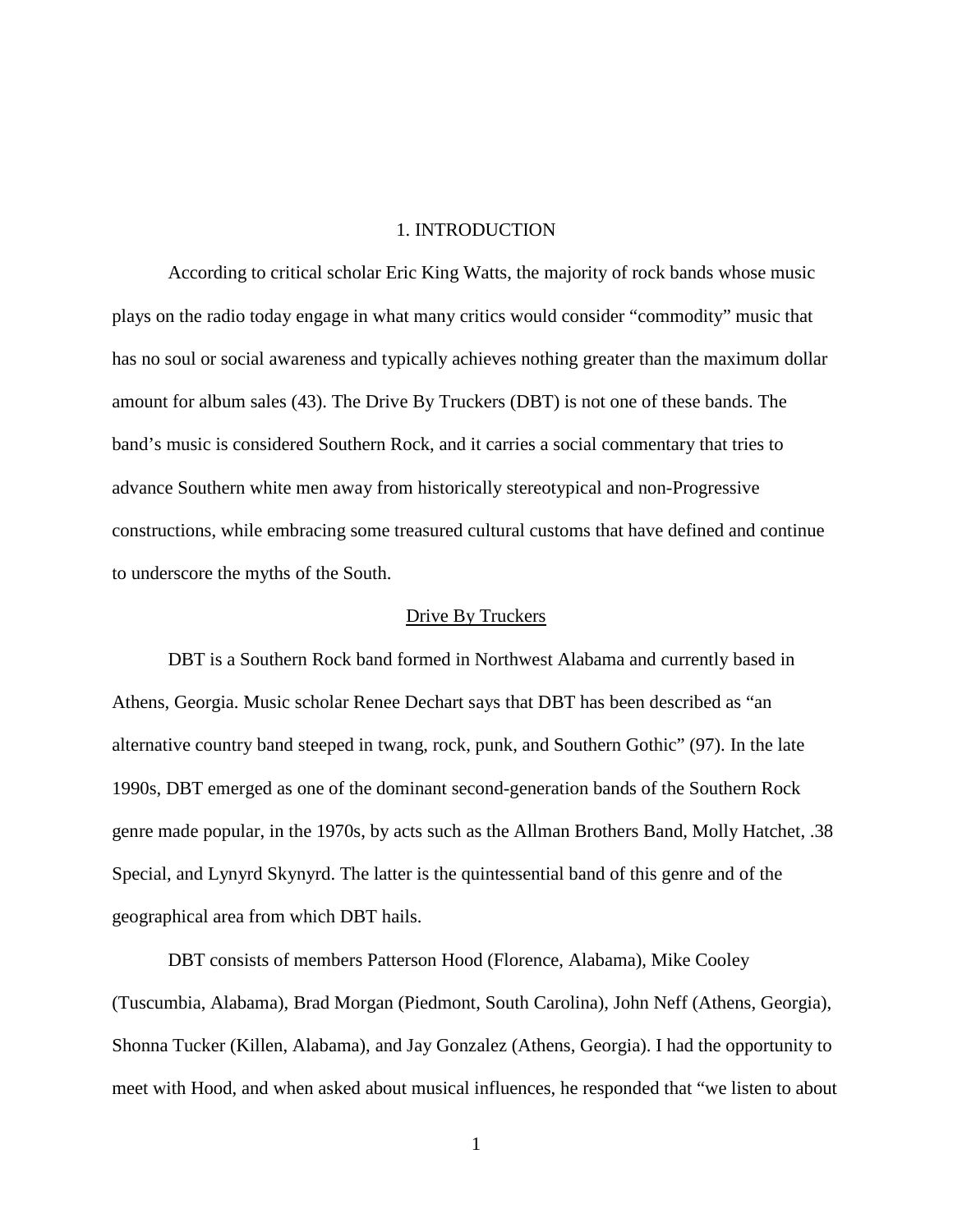everything. We especially listen to old soul, rhythm and blues  $(R&B)$ , country (the old stuff), Punk Rock, Arena Rock, all kinds of Rock and Roll, Blues, and Hip Hop" (Hood, "Personal Interview"). DBT was founded by Hood and Cooley as an Alabama-based band. According to Hood's personal website by way of his website:

[Hood] grew up in Florence Alabama, across the Tennessee River from Muscle Shoals. Patterson began writing songs when he was in third grade and began playing guitar in bands at about 14. In 1985 he began a band with college roommate Mike Cooley, which was named Adam's House Cat. After Adam's House Cat broke up, Cooley and Hood moved to Memphis and later to Auburn, Alabama. They eventually broke up and moved on to other creative endeavors. Hood settled in Athens, Georgia in early 1994, playing solo anywhere they would let him. In 1996 he and Cooley reunited and formed Drive-By Truckers. ("Patterson Hood")

After Hood and Cooley reunited in 1996, the band started to put together material for its first two albums. Those albums were Gangstabilly and Pizza Deliverance. Following its second release, the band embarked on a nationwide tour, resulting in a live album called Alabama Ass Whuppin' (Hood, "Patterson Hood").

After an extended time on the road, DBT became a close knit band which inevitably led to DBT's most critically acclaimed album to date, Southern Rock Opera*.* DBT began to gain positive critical attention with this third studio album. According to Hood's website:

Southern Rock Opera received a 4 star review from Rolling Stone Magazine and was eventually picked up by Lost Highway Records in 2002. The making of Southern Rock Opera was a very turbulent period that nearly broke up the band and took its toll on all of the members' personal lives. (Hood, "Patterson Hood")

 Southern Rock Opera is loosely the story of an unnamed protagonist, known simply as "our hero," who turns his back on his traditional Southern roots before eventually rediscovering the more progressive parts of his heritage and founding "Betamax Guillotine," a fictional Lynyrd Skynyrd-type band. The album explores Hood and Cooley's experiences of growing up in the Muscle Shoals area of Northwest Alabama, as well as delving into the cultural preoccupations of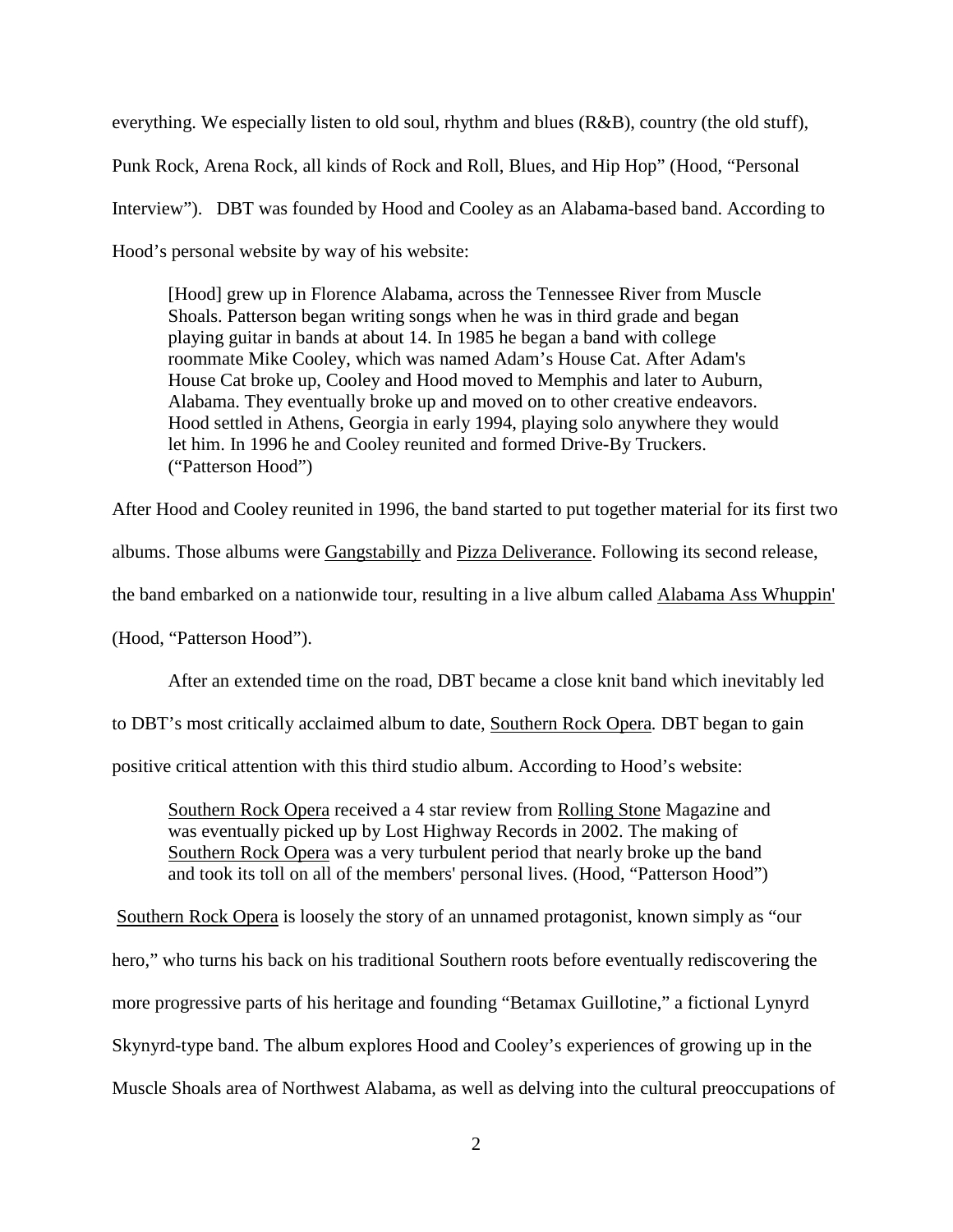the time: football, rock and roll, segregation, and the inexplicable "duality of the Southern thing" (Hood, "Personal Interview"). As Hood himself explained it, the "duality of the Southern thing" as a hybrid mélange of "good and bad aspects" of the South, based upon the region's history ( "Personal Interview"). An example of this duality is in a line from the Southern Rock Opera song "Southern Thing," wherein the protagonist notes that he is "proud of the glory, [but] stare[s] down the shame" of Southern history (Hood, "Southern Thing").

 In 2004, DBT released The Dirty South, which further explored the mythology of the South, with songs discussing Sun Records producer Sam Phillips<sup>1</sup>, selling moonshine, trafficking cocaine, racing stock cars, enduring economic hard times, rebelling against oppressive classbased laws, and challenging the law and order of Sheriff Buford Pusser<sup>2</sup>. The Dirty South garnered rave reviews and was named one of the top Fifty Albums of 2004 by Rolling Stone magazine, Best of 2004 #8 by Amazon.com, 10 best albums by GQ magazine, one of the 40 best albums by Spin Magazine, and numerous other awards by independent writers and journalists ("Drive By Truckers Reviews").

The next album produced by DBT was A Blessing and A Curse. Released on April 18, 2006, the album showcased DBT's ability to branch out into new territory. It can be seen as the band's response to critics, detractors, fans, and followers who desired "something new" from DBT ("Drive By Truckers Discography"). This album also garnered critical praise, and was

l

<sup>&</sup>lt;sup>1</sup> Phillips was the founder of Sun Records in Memphis, Tennessee. He has been credited with taking African American forms of music, such as rhythm and blues, and uniting them with middle American white musicians such as Carl Perkins, Elvis Presley, and Johnny Cash. His "stable" of stars popularized rock and roll for white listeners ("Gigantic Voice").

<sup>&</sup>lt;sup>2</sup> Sheriff Buford Pusser was the sheriff of McNairy County, Tennessee. He was known for his virtual one-man war on moonshining, gambling, and other vices along the Alabama-Tennessee border. His story has directly inspired several books, movies and two movie remakes, and at least one television series all of which boasted the title Walking Tall.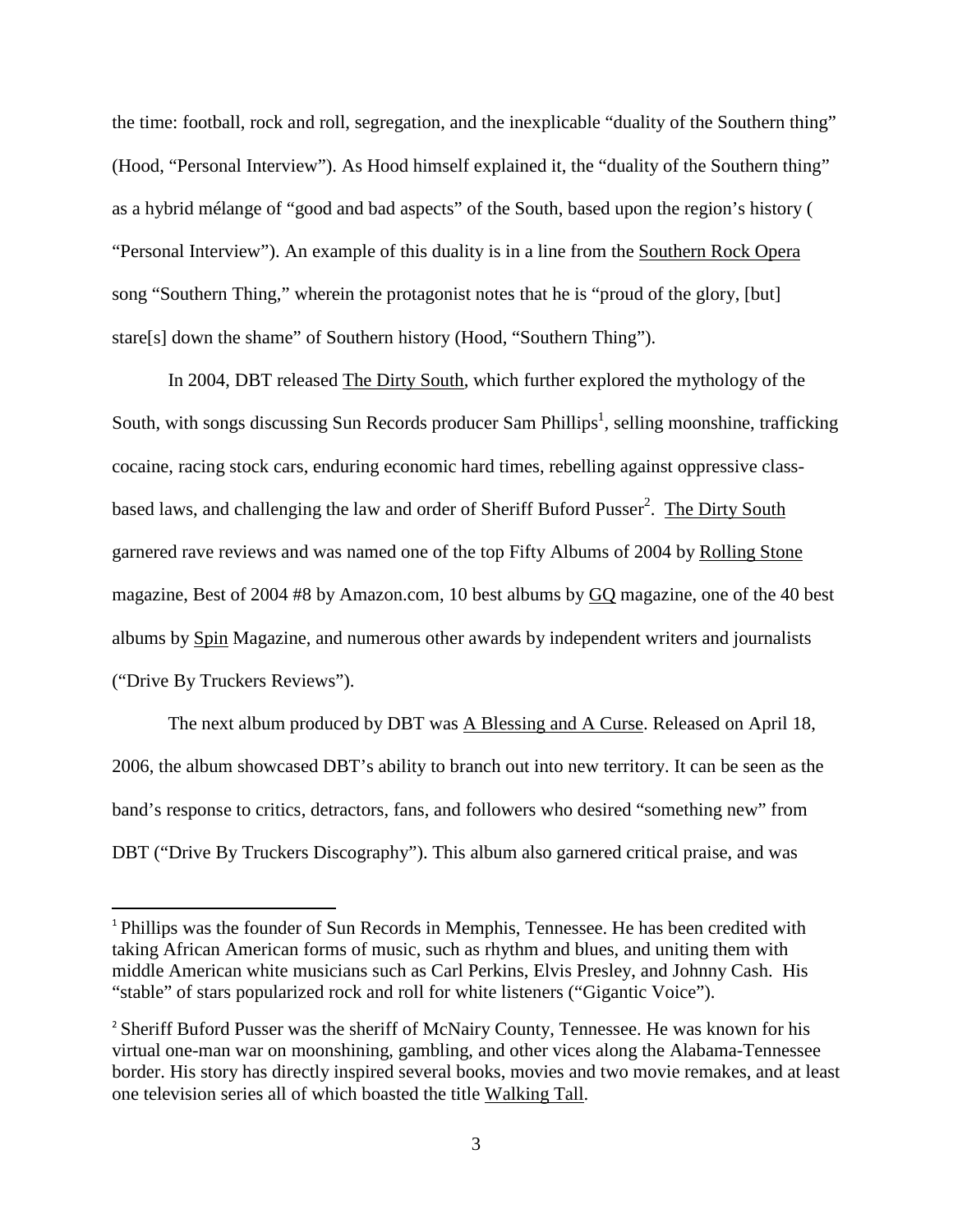named a top five album by one of USA Today's end of the year music critic ("Drive By Truckers Reviews").

DBT's most recent album is Brighter than Creation's Dark*.* On January 22, 2008, this eighth album was released in the U.S. market and went to #37 on the Billboard 200 album chart ("Artist Chart History"). The album has received rave reviews and received the band's second four star rating from Rolling Stone magazine ("Drive By Truckers Reviews").

 More recent themes covered in DBT's songs include darker issues such as depression, unemployment due to layoffs, making ends meet by running illegal whisky stills and selling drugs, taking part in organized crime, and pressuring elected officials. Brighter, more positive themes in recent recordings of the band's music, reaffirm progressive Southern attitudes and honor work and family. Overall, DBT's music has consistently covered the day-to-day struggles of working-class Southern white man - again, a more progressive type of man.

 Of the eight albums released by DBT, only two were selected for analysis in the chapters that follow: Southern Rock Opera and The Dirty South. This is the case, because of their apt political lyrics that address Southern culture. The songs that are used as discursive artifacts are "Southern Thing" (Hood), "Wallace" (Hood), "Ronnie and Neil" (Hood), and "Birmingham" (Cooley) from Southern Rock Opera, as well as "Where the Devil Don't Stay" (Cooley and Cooley), "Puttin' People on the Moon" (Hood), and "Never Gonna Change" (Isbell) from The Dirty South album.

 When justifying a rhetorical critique of the lyrics of DBT, one does not have to look very hard to understand the need for further scholarly inquiry into Southern white masculinity. The reason it is important to delve deeper into lyrics from DBT is because the band's rhetoric offers a counter identity to the stereotype that Southern men are culturally backwards or, in the least, are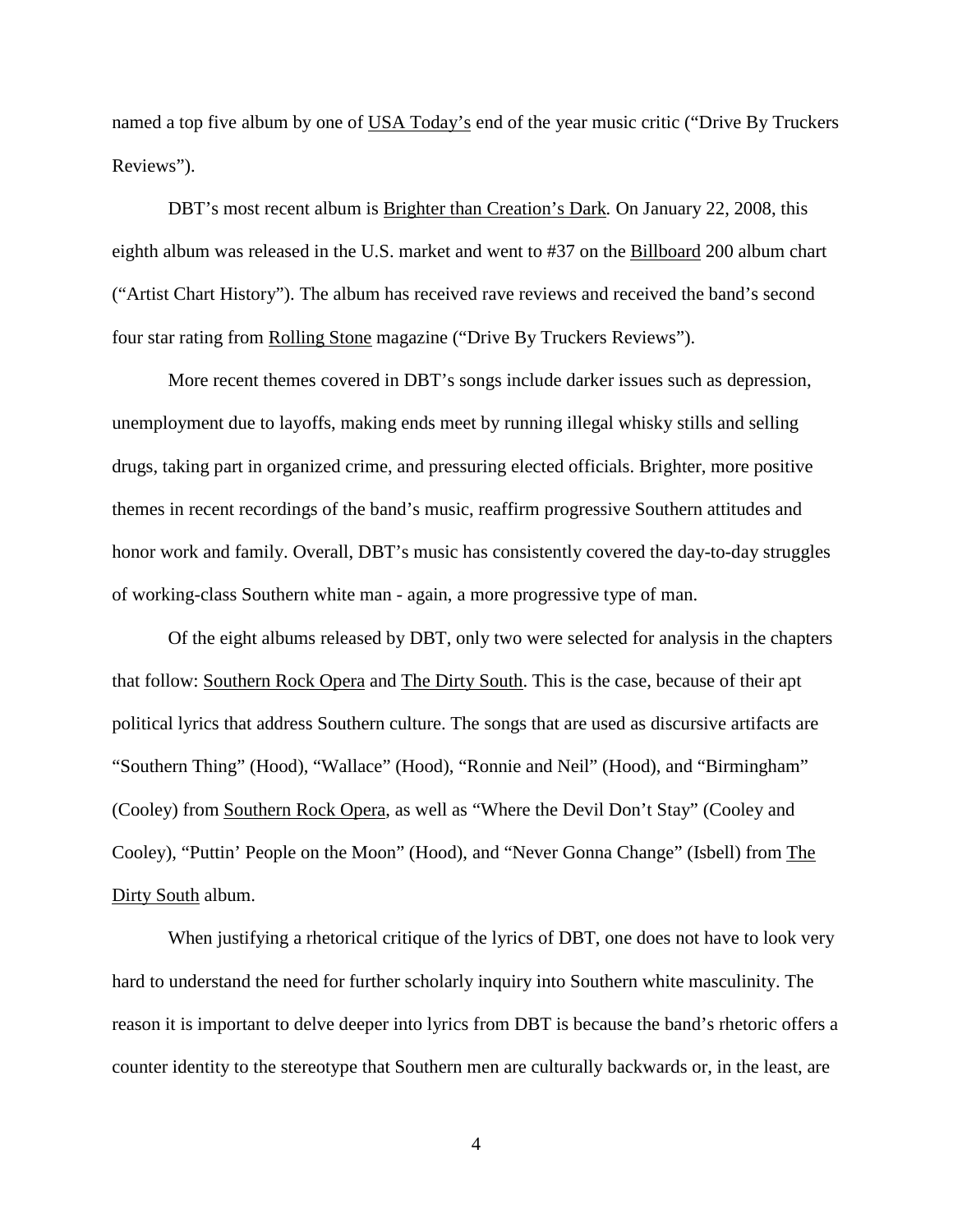politically fixed in a myth of the Southern past. Southern historian James Cobb argues that this stereotype implies, from resistance to past events such as the Civil Rights Movement, that Southern white men are racist, individualistic, and complicit with the ills of past "Old South" and "New South" mores (Redefining 7). When asked about this, Hood contended that there is a sense in the United States that Southern white men are bigots and selfish philanderers (Hood, "Personal Interview"). Hood says he tries to temper, and in some cases *erase*, these stereotypes by making music that promotes a "Progressive South" that rejects such stereotypes.

As noted above, this study analyzes the lyrics of DBT from the most politically motivated songs on their albums The Dirty South (2004) and Southern Rock Opera (2001) and assesses how the lyrics come to enact a contemporary Southern white male identity. The purpose of this examination is to uncover the ways that DBT demystifies the stereotypes typically adhered to Southern white men, especially based on "old South" and "New South" norms. The two main methods being used as analytical perspectives to explore this identity formation are linguistic scholar Kenneth Burke's notion of dramatism and communication scholar Michael Calvin McGee's ideograph. Moreover, whiteness and masculinity perspectives are employed where necessary to help analyze the lyrics with respect to Southern white masculinity.

Employing these rhetorical perspectives, I address the purpose by arguing that DBT offers a counter-cultural resistance to dominant "Old South" and "New South" ideologies that have traditionally and historically been attributed to the prototypal Southern white  $\langle$ man $\rangle^3$ . The band's response – one that challenges archetypal constructions of the Southern white  $\langle$ man $\rangle$  as

 $\overline{a}$ 

<sup>&</sup>lt;sup>3</sup> Conduit and Lucaites first used angle brackets  $\left\langle \langle \rangle \right\rangle$  to denote ideographs in their article "Reconstructing <Equality>: Culturetypal and Counter-Culture Rhetorics in the Martyred Black Vision." Words in quotations represent what that word means at that particular moment in time, while angle brackets represent the larger ideological meaning of the word(s) over time (diachronically).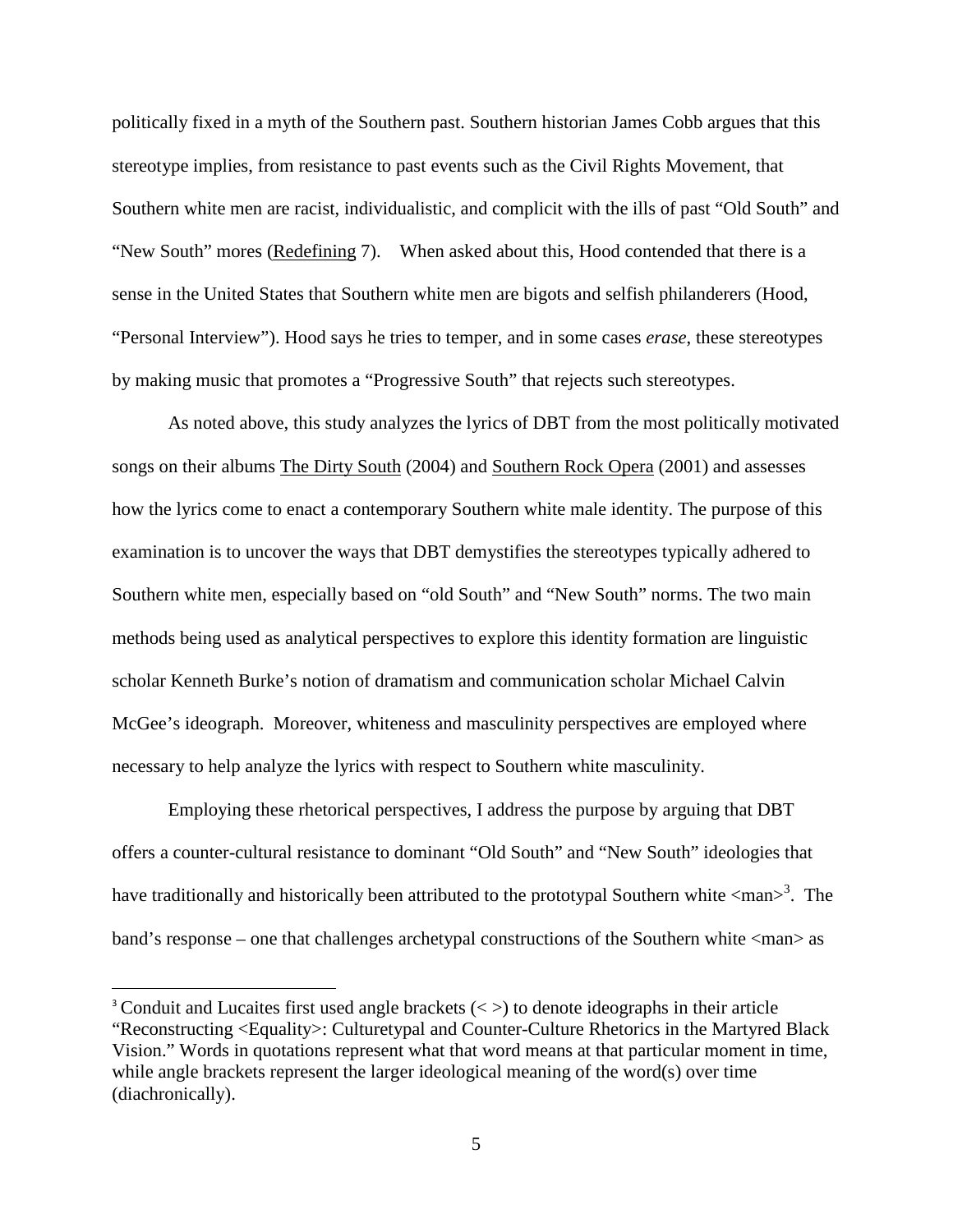racist, individually-motivated, and imbricated in Southern mores (such as states' rights) – can be considered a part of what I deem the "Progressive South." Overall, this study further explores Southern culture, Southern white masculinity, and the movement to represent a more "Progressive South."

 The remainder of this chapter provides some context and background to the characteristics of the "Old South," "New South," and "Progressive South." To that end, the next section engages in a brief discussion of Southern history as a bedding for the analysis that follows.

# "Old South," "New South," and "Progressive South"

 The American South has a long history of problematic identity issues. From the Civil War and Reconstruction to the Civil Rights Movement and contemporary race issues, the white South (in particular) has meandered between negative characteristics and the achievement of acceptable characteristics. Negative characteristics have been a part of what historians such as Cobb call the "Old South" (Redefining 7). That the U.S. nation has looked in on this bifurcation of Southern identity with curiosity, and oftentimes disdain, makes the South's problematic image even starker.

 After the South lost the Civil War, the era of Reconstruction ushered in a painful time for many Southerners. Cobb posits that the post-Reconstruction era generated the perfect storm to allow for leaders of the South to try and reconceptualize the region as the "New South" (Cobb, Away Down South 67). The "New South" was based upon the idea of "Northernizing" the South's economy through industrial development while "doing their best to restore and then uphold the most definitively 'Southern' ideals of the Old South, especially its racial, political, and class hierarchies" (Cobb, Away Down South 68).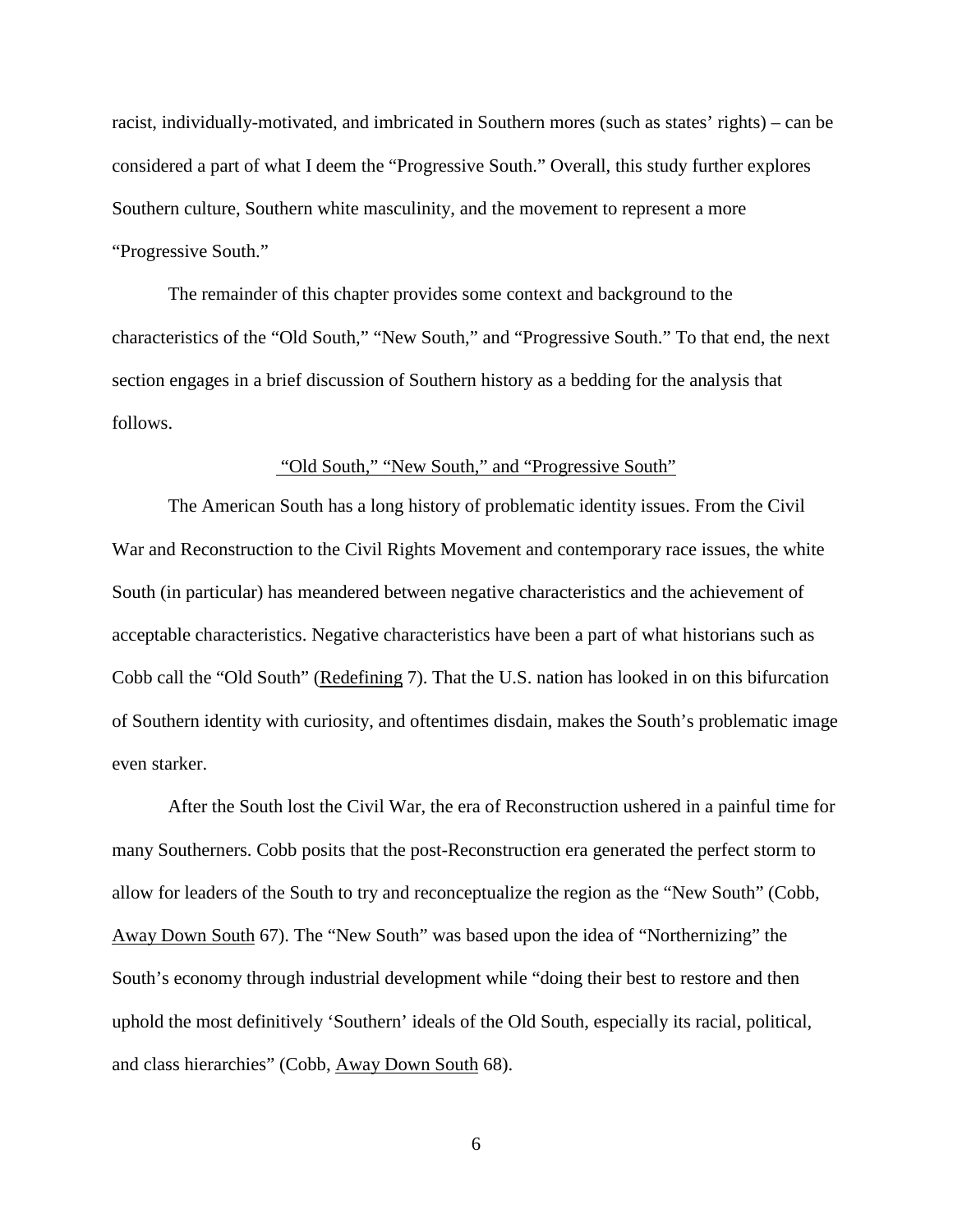The problem that was encountered within the South was that it lost its "Old South" identity by faltering during the Civil War (Cobb, Redefining 152). The South had to face the problem of producing cotton to meet the world's demand in a free labor market, but in an economically different way that veered dramatically from the previous mode of slavery. Cobb notes that, in the wake of Reconstruction, "white Southerners would surely have rejected any effort at a regional resuscitation that smacked of capitulation to the Yankees or a repudiation of the Confederate cause or their antebellum heritage" (Redefining 152). Southern historian

Clarence Cason explains the identity problem with the South after Reconstruction more fully:

The crusade to build a New South involved "more than a program of building on the ashes. Somehow the ashes themselves had to be ennobled." Consequently, even as the New South apostle Henry Grady<sup>4</sup> preached the merits of economic modernization, he paid unceasing tribute to the "exquisite culture" of the Old South and insisted that "the civilization of the old slave regime in the South has not been surpassed, and perhaps will not be equaled among men. (152)

 Similarly, Cobb contends that the "New South Creed" filled an important void and suggested a plan for economic revitalization, while addressing the fundamentally racial, emotional, and political problems of Southern white men, in particular (Away Down South 67). He notes, too, why white Southerners were quick to support the creed:

Defeated and embittered, Southern whites found inspiration and energy in the New South Creed's assurances of a golden age ahead and comfort and consolation in its carefully constructed vision of a golden age behind, a stirring, romanticized portrayal of an antebellum heritage to be preserved and celebrated rather than surrendered and forgotten. Espousing a powerful mixture of myths about the past, illusions about the present, and fantasies about the future, New South Spokesmen succeeded in creating a new and enduring regional identity. (Redefining 150)

l

<sup>&</sup>lt;sup>4</sup> Cobb describes Southern historian Henry Grady as a leading proponent and orator who created the "New South Creed" (Away Down South 68).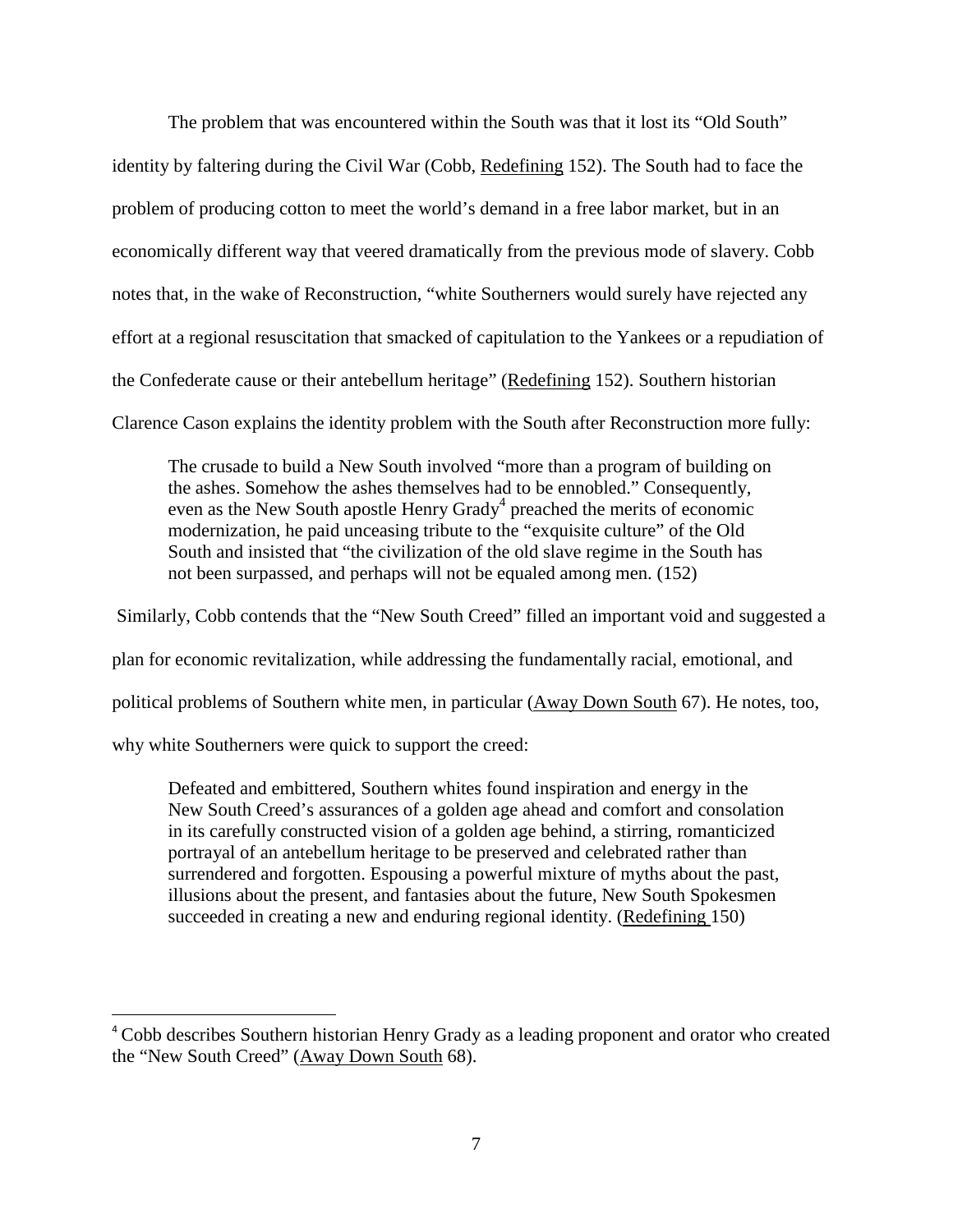Because the "New South" was based in economic expansion, proponents were able to rely on the concept of peaceful race relations as an excuse to promote segregationist policies throughout the South (Cobb, Redefining 154). Grady insisted in his speeches that separate but equal should apply "in every theater" as well as in "railroads, schools, and elsewhere" (as quoted in Cobb, Redefining 154). What the "New South's" leaders were actually seeking was the regional equivalent to white supremacist home rule. Overall, the Southern identity created by the leaders of the "New South" lasted from the late nineteenth century until about 1970s.

 In a related argument, Southern historian Curtis Wilkie claims the "Progressive South" is the contemporary movement away from the racist ideals of the "New South" (181). He sees the beginnings of this movement in progressive efforts of white citizens who stood with African Americans during the Civil Rights Movement. Other examples he gives of the Southern white <man>, in particular, fighting the racist foundations of the "New South" are leaders, who during the 1960-1980s, stood up to segregationists such as Jim Patterson, George Wallace, and white citizens councils (Wilkie 181).

 DBT appears to promote the ideals of this "Progressive South" through its song lyrics. The purpose of this study is to investigate how DBT appears to support the ideals of this "Progressive South" rhetorically through their song lyrics.

#### Précis

 The remainder of this study is organized as follows. Chapter Two discusses the previous research in the communication field on music, masculinity, and whiteness. Chapter Three, the methods section, presents the rhetorical perspectives (Burke's theory of dramatism and and McGee's ideograph) that were used as tools of criticism for the documents that have been analyzed. Chapter Four analyzes the lyrics from the songs "The Southern Thing," "Ronnie and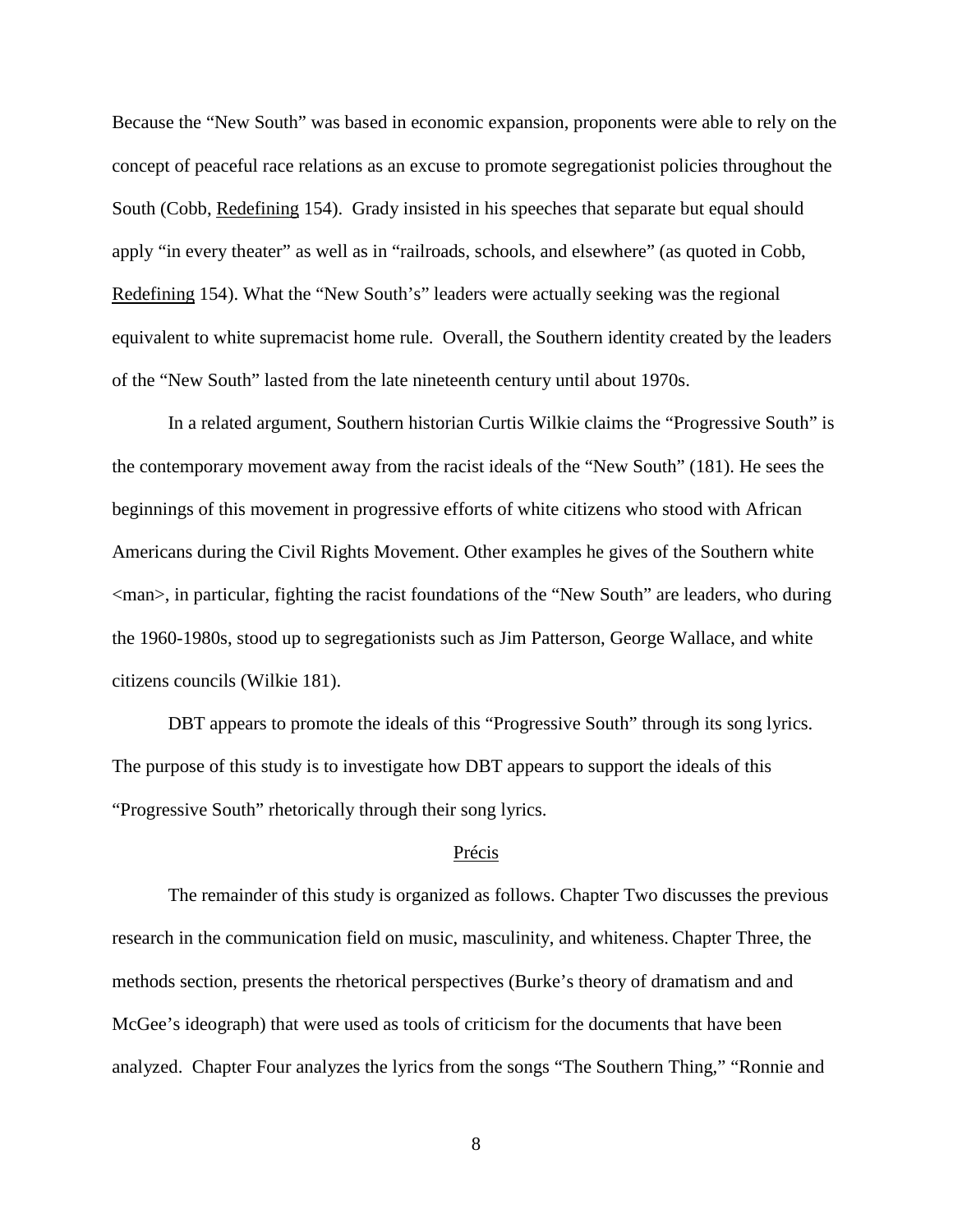Neil," "Wallace," and "Birmingham" from the album Southern Rock Opera. Furthermore, the chapter examines the songs "Where the Devil Don't Stay," "Puttin People on the Moon," and "Never Gonna Change" from The Dirty South Album. Chapter Five summarizes the study's findings, discusses its limitations, and suggests implications for future research on Southern white masculinity and music as a rhetorical discourse.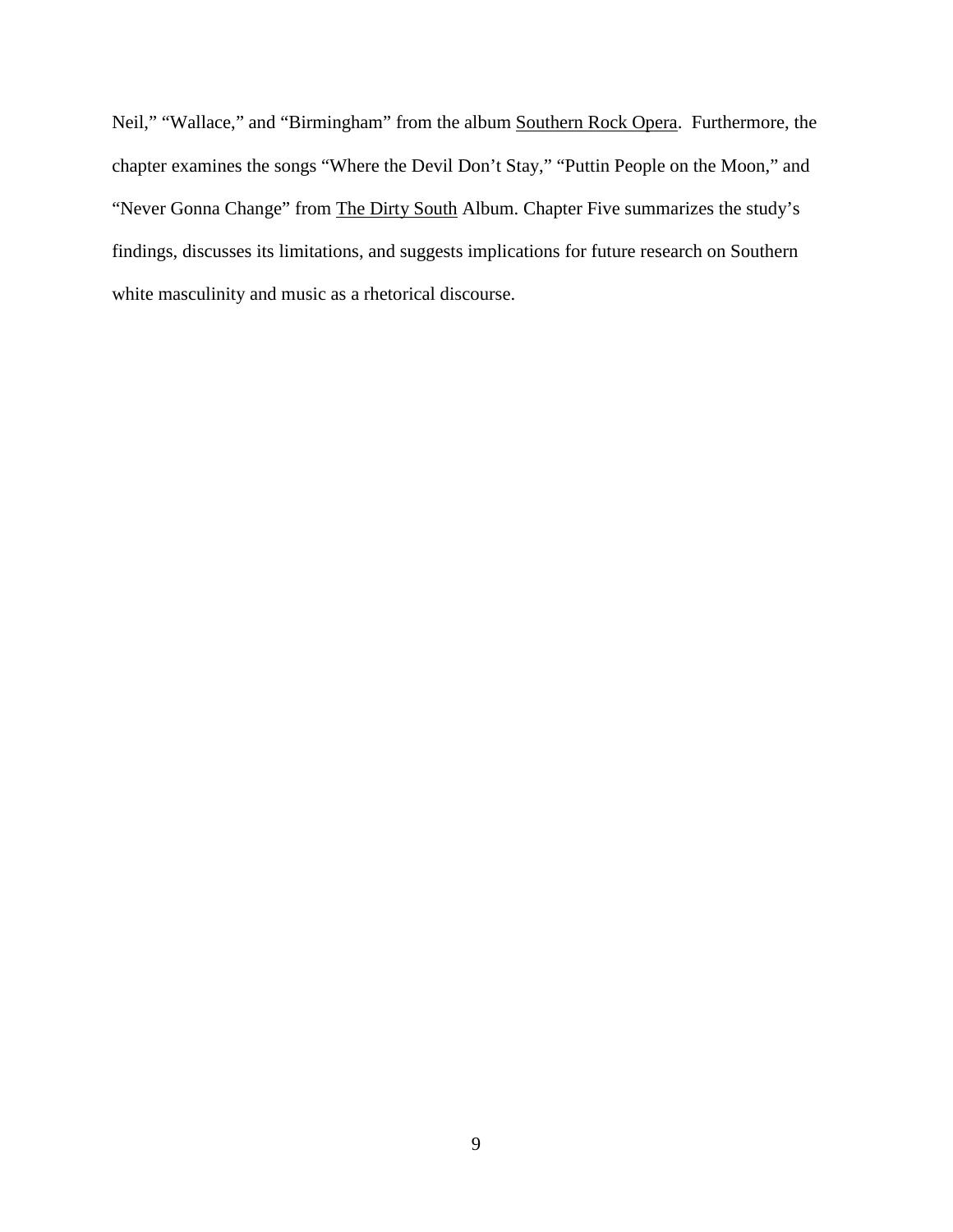#### 2. TOPICAL LITERATURE REVIEW

 As presented in chapter one, this study investigates the rhetorical formulation of Southern white masculinity in the song lyrics of the Southern rock band DBT. This chapter reviews the relevant literature for two bodies of scholarship: Music in Rhetoric/Communication Studies and Masculinity/Whiteness Studies. These literatures are vital to explore before moving ahead to an analysis of DBT's Southern Rock Opera and Dirty South albums.

#### Literature Review for Music in Communication

There has been much scholarly debate on how music influences people. Communication scholar Steven Chaffee says one side of the debate argues the musical score is the most influential aspect of music. The other side argues that it is the lyrics that influence people (Chaffee 420). Musicologists Lisa Chuang and John Hart note that the study of music in communication studies has traditionally followed one of three tracks (Chuang and Hart 185). First, music is analyzed by critiquing both the lyrics and the score. Second, music can be critiqued by looking at the score away from the lyrics. Third, music can be critiqued by assessing the lyrics away from the score (Chuang and Hart 185-187).

Communication scholar James Lull makes the argument that lyrics are the most important and that score only amplifies the message of the lyrics, not change them (368). Similarly, communication scholars Deanna Sellnow and Timothy Sellnow argue that score does have an effect on the rhetorical effects of lyrics and that lyrics and score should be taken together to understand the meaning of the music (395). In this study, I have accepted Lull's argument that the score of music only amplifies or de-amplifies the message of the lyrics but does not change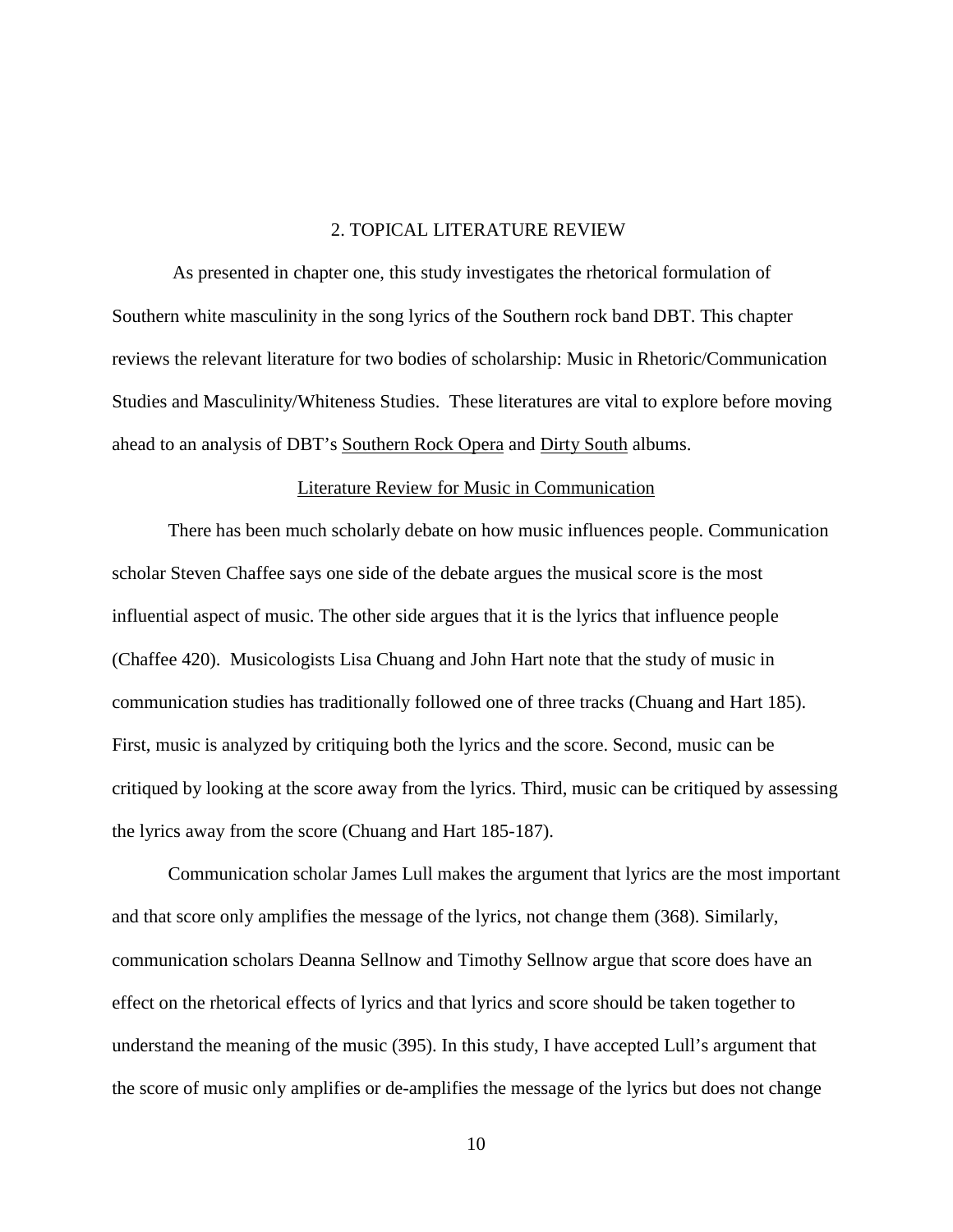the meaning of the lyrics (368). As far as the impact of music as communication, there are many more studies that branch out away from the theoretical debate of whether score has an impact on meaning.

 Music can be used as a reification tool for social groups. Myth scholar Janice Hocker Rushing found that gospel music calls for a reassurance of group identity and belief by the praise offered through the music ("Gospel Music" 29). Non-traditional songs can have an impact on social identity. Musicologist Makita Hoy found that the football songs sung by the fans of different teams in their social situations reinforced the stereotypes created by the dominate ideology (293).

Rhetorical studies scholar Kerran Sanger conducted work into slave spirituals as a form of resistance. She argues that African-American slaves used their spirituals to provide themselves with a self-definition that served to counter limiting definitions pressed on them by whites. Sanger contends:

In white Americans' attempts to oppress black slaves in the United States, the creation of self-doubt played an important role. White owners and overseers advanced limiting definitions of the slaves and sought to convince them that they were fit only for slavery. The black slave was defined by whites, variously, as three-fifths a human being, as chattel, and as a barbaric heathen. (78)

 As a form of slave resistance to oppression, the spirituals were used to limit the slaves' value to owners while enabling them to assert their worth as human beings and not property.

Scholars have also looked at how music creates and helps sustain collective action by a group. The study by musicologist Vincent Roscigno on Southern textile worker mobilization reports that music and its emotional and cognitive impacts can be fundamental to the construction of social movement culture. This study looked at song lyrics from the Southern textile strikes of 1929-1934 in an attempt to show how music helped construct a collective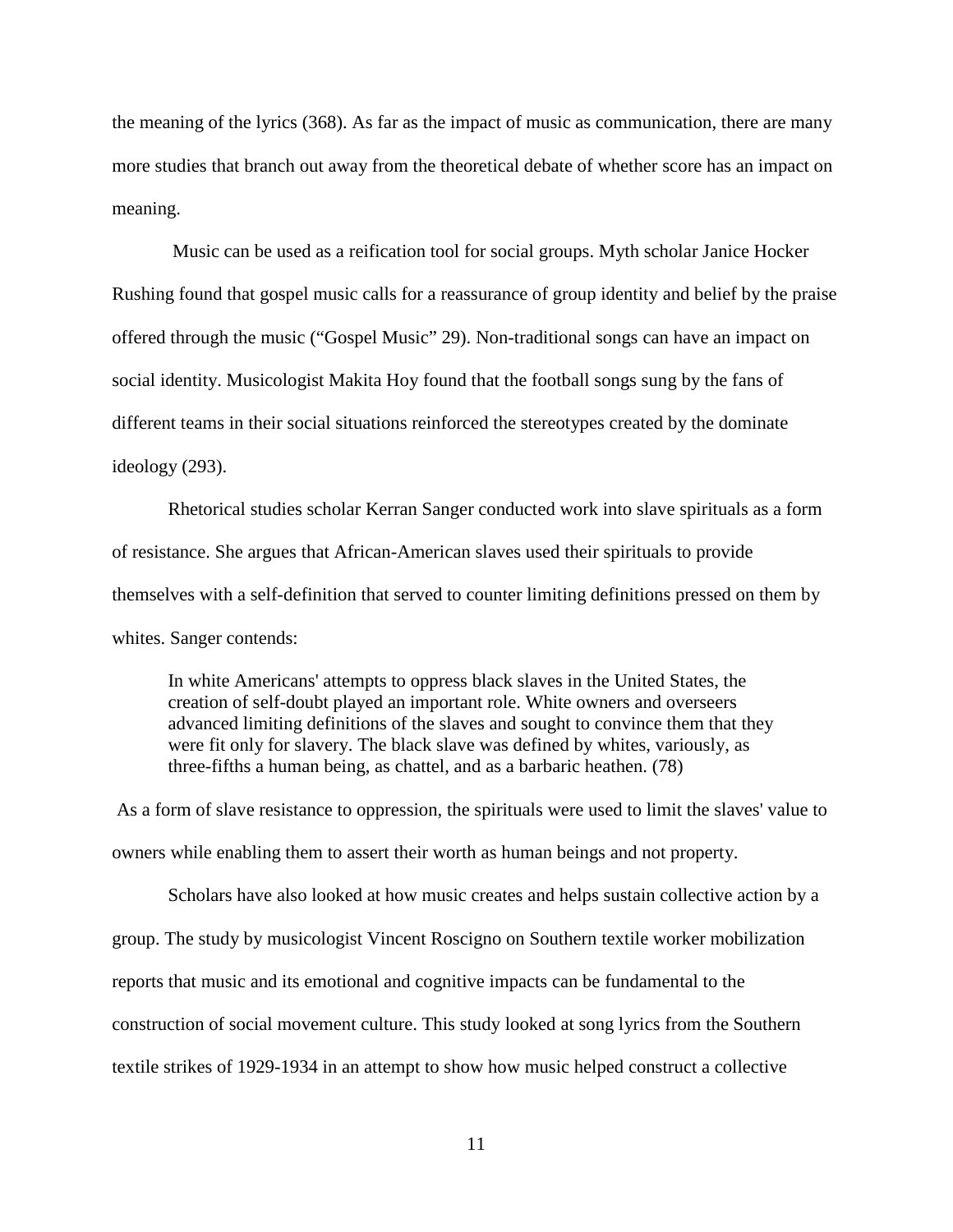identity, shifted accountability for mill workers' problems towards the labor process and its beneficiaries, and suggested to the listener of the song a collective solution. In the present study I argue that DBT uses its lyrics to shift accountability to Southern forefathers while offering a collective solution for the "Progressive South."

Communication scholar Mark Meister studied the effects of the tragic frame in contemporary folk music. His study focuses on the lyrics of folk singer Nanci Griffith's contemporary folk song, "It's a Hard Life Wherever You Go." According to Meister, traditional folk artists opposing social injustice and discrimination advocate change through optimism and hope (63). He asserts that Griffith enacts the role of helpless observer, who documents injustice by observing instances of political, racial, and societal conflict, while maintaining traditional folk music norms regarding musical style (63-66).

Other more mainstream types of contemporary music, such as rock, punk rock, and most importantly, Southern Rock, have been observed. More contemporary punk rock acts such as Green Day have been the focus of scholars as of late. Chuang and Hart examined Green Day's "Jesus of Suburbia," as an artifact that reflects suburban American punk culture, and argue that that music can be seen as an effective tool for expressing the suburban punk experience due to its ability to convey both linguistic and emotional content (183).

Southern Rock is a hybrid of country music and rock music. Musicologist Mike Butler's essay on the post-Civil Rights South and Southern Rock music is a ground breaking piece that tries to understand race relations through Southern music. He investigated the Southern Rock movement of the late 1960s and early 1970s and argues that white male racial identities in the Post-Civil rights South began changing from an insistence upon white supremacy to a slow, subtle acceptance of the gains made by African Americans during the Civil Rights Movement.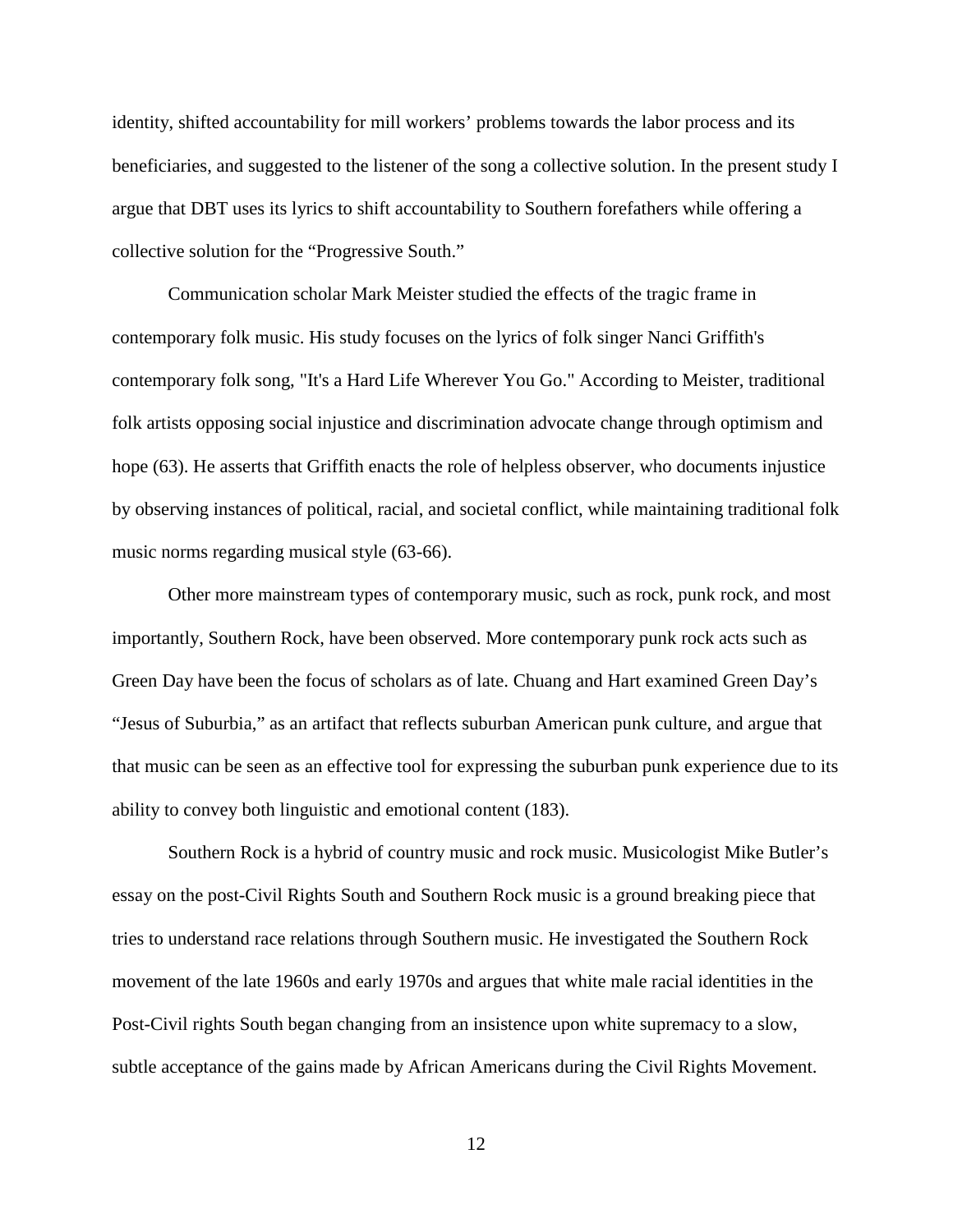He uses examples of white Southern Rock musician such as the Allman Brothers and Lynyrd Skynyrd paying homage to black blues musicians that influenced their music. Butler explains:

Southern rock bands rebelled against traditional Southern attitudes towards blacks most obviously by openly and frequently paying homage to the blues musicians who influenced their own creative musical style...[b]y giving public testament to the musical greatness of artist such as Robert Johnson, T-Bone Walker, Auther 'Big Boy' Crudup, Son House, and Willie Dixon in a time when most Southern whites viewed blacks as socially, intellectually, and culturally inferior to whites, Southern rock musicians rebelled against traditional Southern patterns of racial beliefs. (47-48)

Butler also claims that the movement showed that Southern whites separated their regional identities from their racial ideologies, which allowed them to continue some Southern traditions and project a love for their region while also accepting African Americans as potential equals (56). In my analysis if the lyrics, I found that DBT continues this move towards accepting African Americans as equals through Southern Rock music by going a step further to demonize those whites who participated in "Old South" and "New South" mores and who helped keep African Americans as a subjugated group.

Rap music has become a staple in music communication research. Rap music has been looked at as a form of commodity by business to a rhetorical manifestation of anger. Eric King Watts argues that rap "participates in a complex and fluid set of economic exchange relations among the lived experiences of artists, the operations of a consumer culture, and the dictates of rap music industry" (42). Christopher Sieving researched the effects of the controversial rap-rock fusion band Bodycount's song "Cop Killer." In his essay, Sieving focused on the opposition of political organizations and public officials in the United States to the *song*, while discussing how the *song* was circulated in various forms of media (334). He comments on the social implications for failure to acknowledge the *song* as a significant instance of cultural hybridity and argues that the song did create a hybrid culture of angry black youths and disenfranchised white youths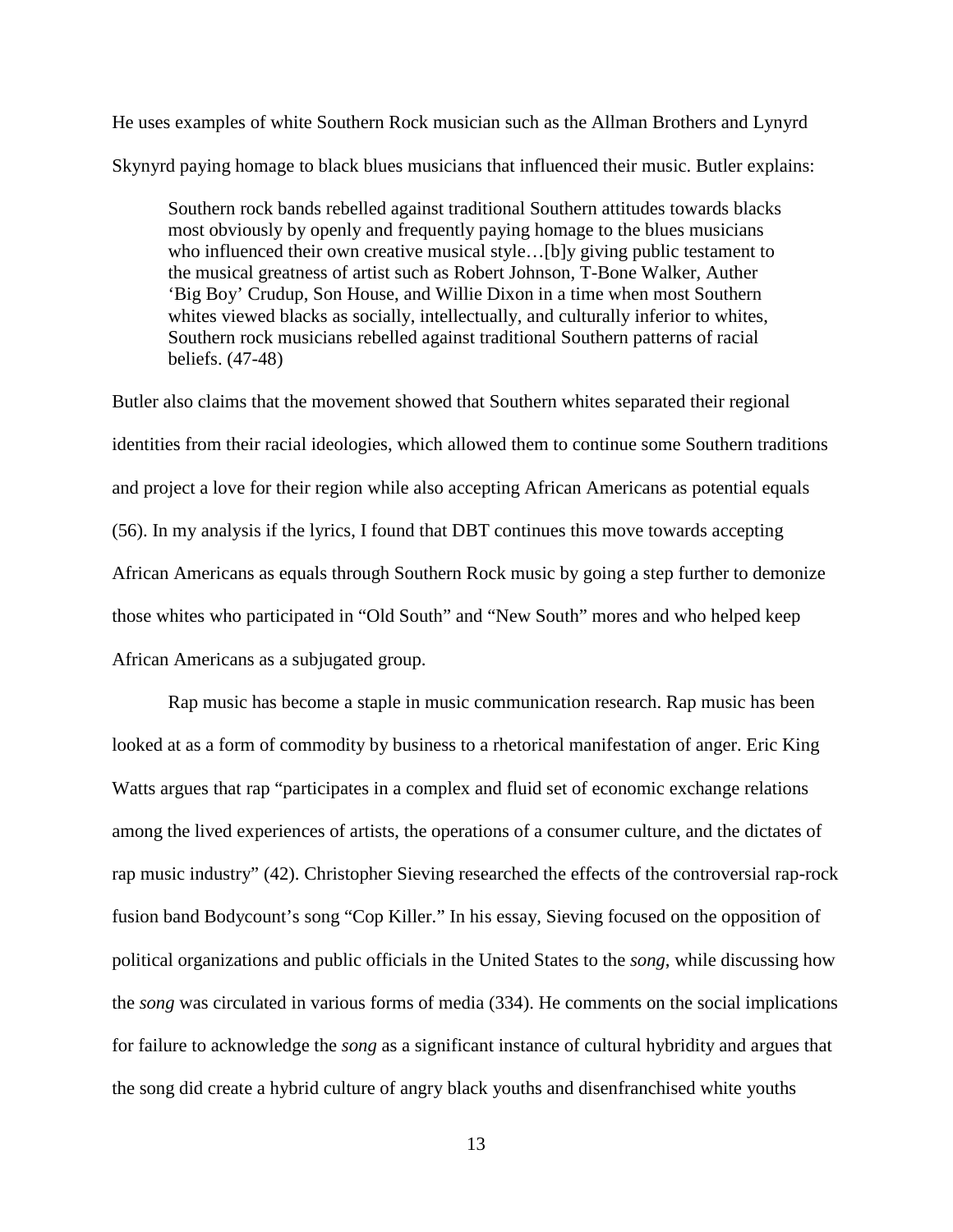(351). Such anger and disenfranchisement is found in the lyrics of DBT, wherein the progressive Southern white <man> is misrepresented or, in the least, is misunderstood by a larger dominant culture. Music, thus, becomes a way to express these feelings.

#### Literature Review for Masculinity/Whiteness Studies in Communication

Masculinity and whiteness are a part of this study because the lyrics of DBT are unequivocally centered on male characters who are white. Gender scholar Robert Connell defined hegemonic masculinity as "the culturally idealized form of masculine character" ("Iron Man" 83). According to communication scholar Nick Trujillo's study, scholars have identified five features of hegemonic masculinity in American culture: (1) physical force and control, (2) occupational achievement, (3) familial patriarchy, (4) frontiersmanship, and (5) heterosexuality (291).

First, masculinity is defined in terms of physical force and control. Connell describes this as men being holders of power and women being subordinate, which makes the superiority of men "naturalized" (Which Way is Up? 28). Trujillo extends this by noting that "the male body comes to represent power, and power itself is masculinized as physical strength, force, speed, control, toughness, and domination" (291). DBT weaves this into the character of the progressive Southern white  $\langle$ man $\rangle$  inasmuch as this force is used to fight a dominant ideology – typically a racist "Old South" and/or "New South."

Second, masculinity is defined through occupational achievement. Trujillo says "Hegemony closely involves the division of labor […] the social definition of tasks as either 'men's work' or 'women's work,' and the definition of some kinds of work as more masculine than others" (291). Therefore, masculinity in work is defined along gender lines. Part of the antiindividualism DBT ties to its Southern white  $\langle$ man $\rangle$  involves his commitment to hard work and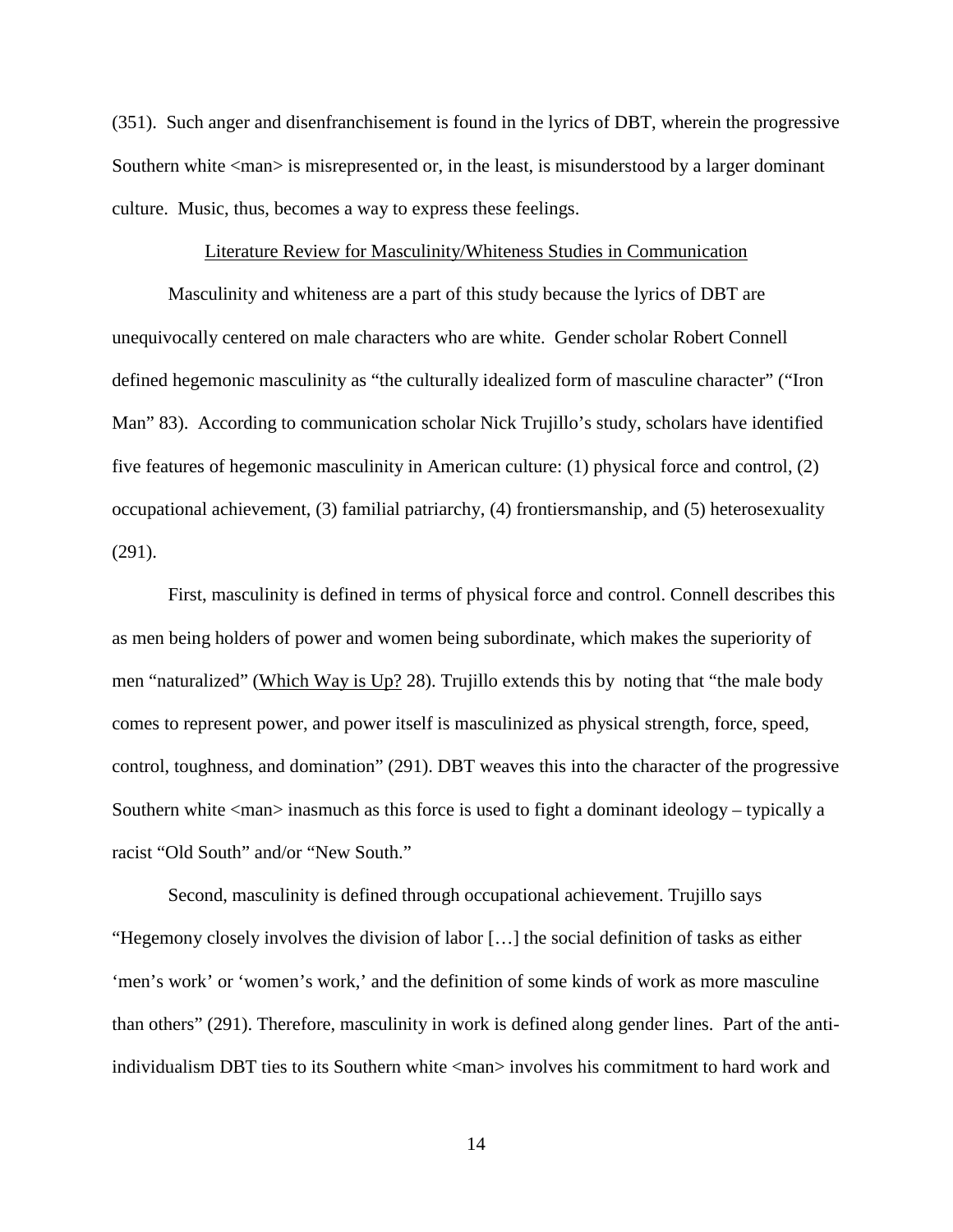correspondingly his demand for fair pay and equal consideration by what the band calls "the fucking rich man" (Hood, "Southern Thing").

Third, masculinity is patriarchal. Gender studies scholar Gerder Lerner describes patriarchy as "the manifestation and institutionalization of male dominance over women and children in the family and the extension of male dominance over women in society in general" (94). Trujillo gives examples of patriarchal men as "breadwinners," "family protectors," and "strong father figures" whereas females are "housewives," "sexual objects," and "nurturing mothers" (291). Interestingly, the Southern white  $\langle$ man> constituted in DBT's lyrics is both protector and nurturer. He is not a bullying paternalist but rather a caring individual to his children.

Fourth, masculinity is created by the idea of the frontiersman of times past, represented today in the embodiment of the "outdoorsman." Trujillo argues that the general frontiersman image is ingrained and the American image is thus defined by it (291). He also attends to the "cowboy" and how it is "reproduced and exploited in literature, film, and advertising" (291). This part of hegemonic masculinity is the least prescient in terms of DBT's lyrics. There is a sense, though, for the frontiersman in the Southern white <man> as he works through historical modes of anti-establishment such as whiskey running and trafficking. Fascinatingly, these illegal activities are performed for the sake of family and economic well-being as a last resort.

Fifth, masculinity is defined by heterosexuality. Trujillo believes that masculine male sexuality "embodies personal characteristics which are manifest by adult males through exclusively social relationships with men and primarily sexual relationships with women" and it "requires not being effeminate in a physical appearance or mannerisms; not having relationships with men that are sexual or overly intimate; and not failing in sexual relationships with women,"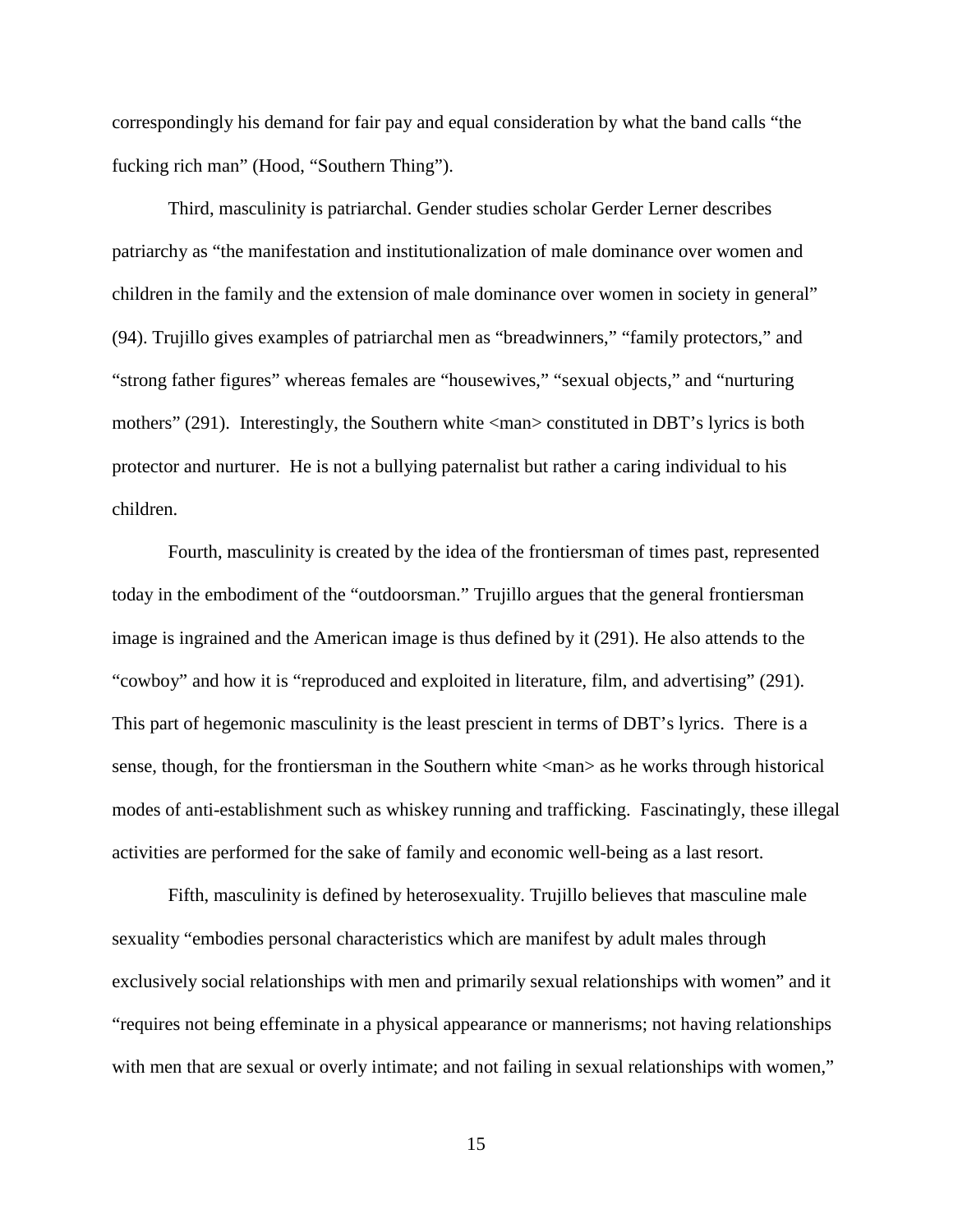(292). In other words, as gender studies scholar Gayle Rubing states, heterosexual masculinity must be "good, normal, and natural" (280). The Southern white <man> in DBT's lyrics is heterosexual. The heteronormativity is invisible in the sense that it is assumed that heteronormative romantic relationships are the standard. This is only important for this study inasmuch as the  $\leq$ man's $\geq$  children are folded into his identity as a good father and hardworking provider. While heteronormativity remains situated in DBT's songs, never is there a sense that it should be privileged above other sexual-subjectivities. Because of this, DBT's progressive outlook does not include sexuality.

Whiteness is very hard to narrow down into any type of observable element that is found in rhetorical discourse. Communication scholars Thomas Nakayama and Robert Krizek, in their ground breaking work, uncovered six strategies of the discourse of whiteness. First, whiteness is tied closely to power in a rather upfront manner. Nakayama and Krizek give examples of their respondents defining "white" as the "majority" or the "status" (298). DBT's lyrics focus on whiteness as the hegemonic power because they apologize to the subjugated group (African Americans) for the powerful group's abuses of the subjugated group. Despite a so-called "majority" status, "white" to DBT involves openness and acceptance of African Americans, in particular.

A second strategy of whiteness involves negative or appositional definitions of whiteness as opposed to positive definitions. In Nakayama and Krizek's study, people responded by saying "white" meant being "not black" (299). White is defined by what it is "not," and anyone who is "not white" is created as the "other." Because the "other" is "different" or "not white," the "other" is outside the norm, and thus whiteness becomes the center or the "universal space" (Nakayama and Krizek 299). DBT's lyrics often respond to the "other" as racist whites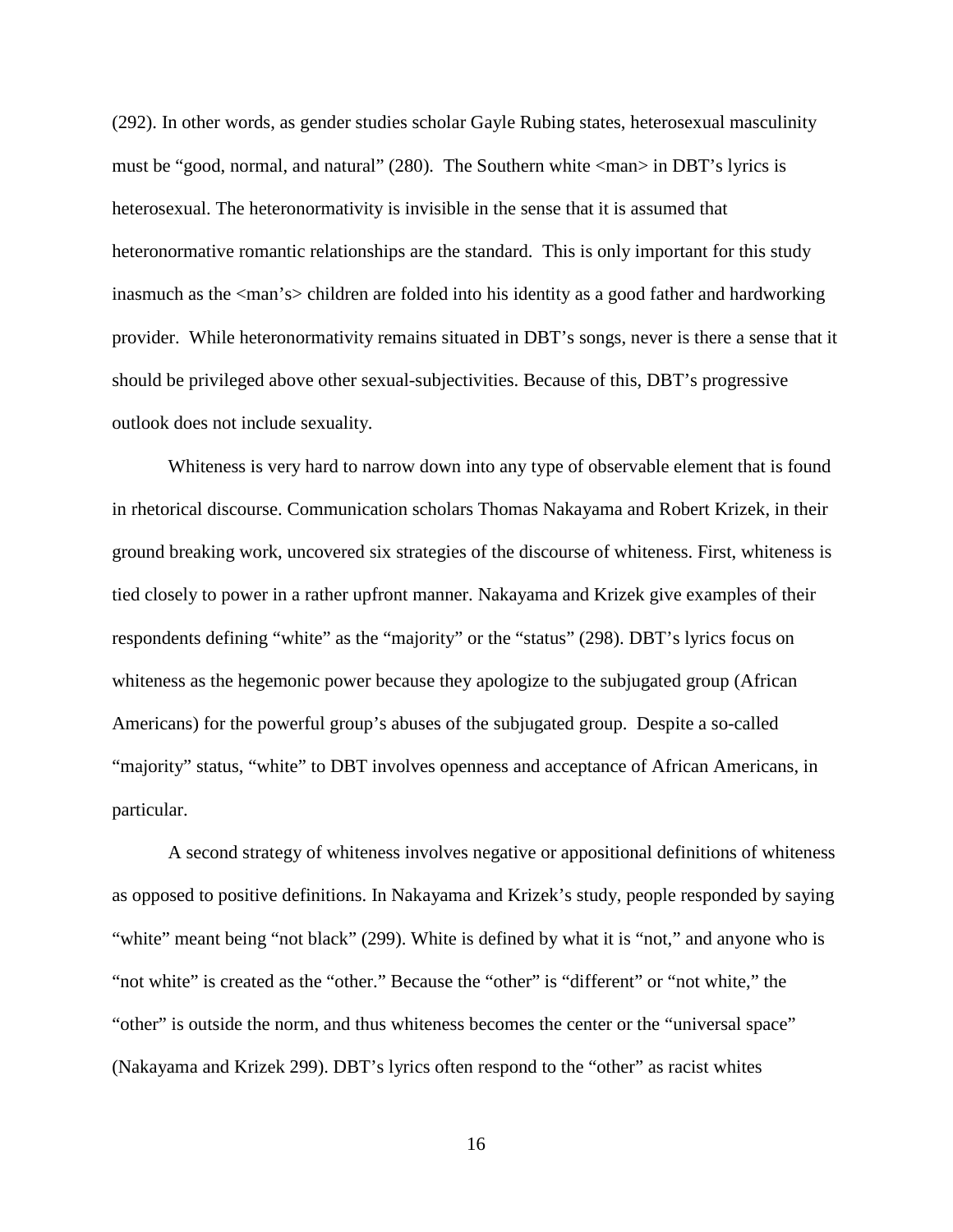throughout their songs. The band does not create an appositional contrast with African Americans but with those racist whites who are responsible for both black oppression *and* the tainting of white identity with the stain of the "Old South" and "New South." The DBT lyric's in "Ronnie and Neil" speaks to this separation from non-progressive Southern white men. In the song, DBT discusses how the 1963 bombing of the Sixteenth Street Baptist Church in Birmingham, Alabama "tainted" *all* white people in the South: "a lot of good people dragged through the blood and glass/stain on a good name/and all of us take the blame" (Hood, "Ronnie and Neil").

A third strategy "naturalizes white" with a scientific condition. One respondent from the Nakayama and Krizek study said of whiteness that "it just classifies people scientifically and not judgmentally" (300). Nakayama and Krizek link science with naturalization when they say, "the invocation of science serves to privilege reason, objectivity, and masculinity, concepts that have long been viewed in the Western tradition as stable, and therefore more trustworthy, poles in the dialectic relationships that exist as reason/emotion, objectivity/subjectivity, masculinity/femininity" (299-300). Accordingly, they add that "conflating the discourse of whiteness with the label of science serves to mask irrationality and contradictions with a rational image possessing cultural currency" (300). By making "white" cultural instead of natural it dispels power relations. It remains evident that DBT calls into question the newly progressive cultural position of the Southern white <man>, but the band does so in way that makes them a

The fourth strategy confuses whiteness with nationality, which is a legal status conferred by social institutions. Respondents believe that whiteness meant that they were "American." This idea of naturalized whiteness as American has been around since the founding of the country.

social/political subjectivity – not a naturalized "center."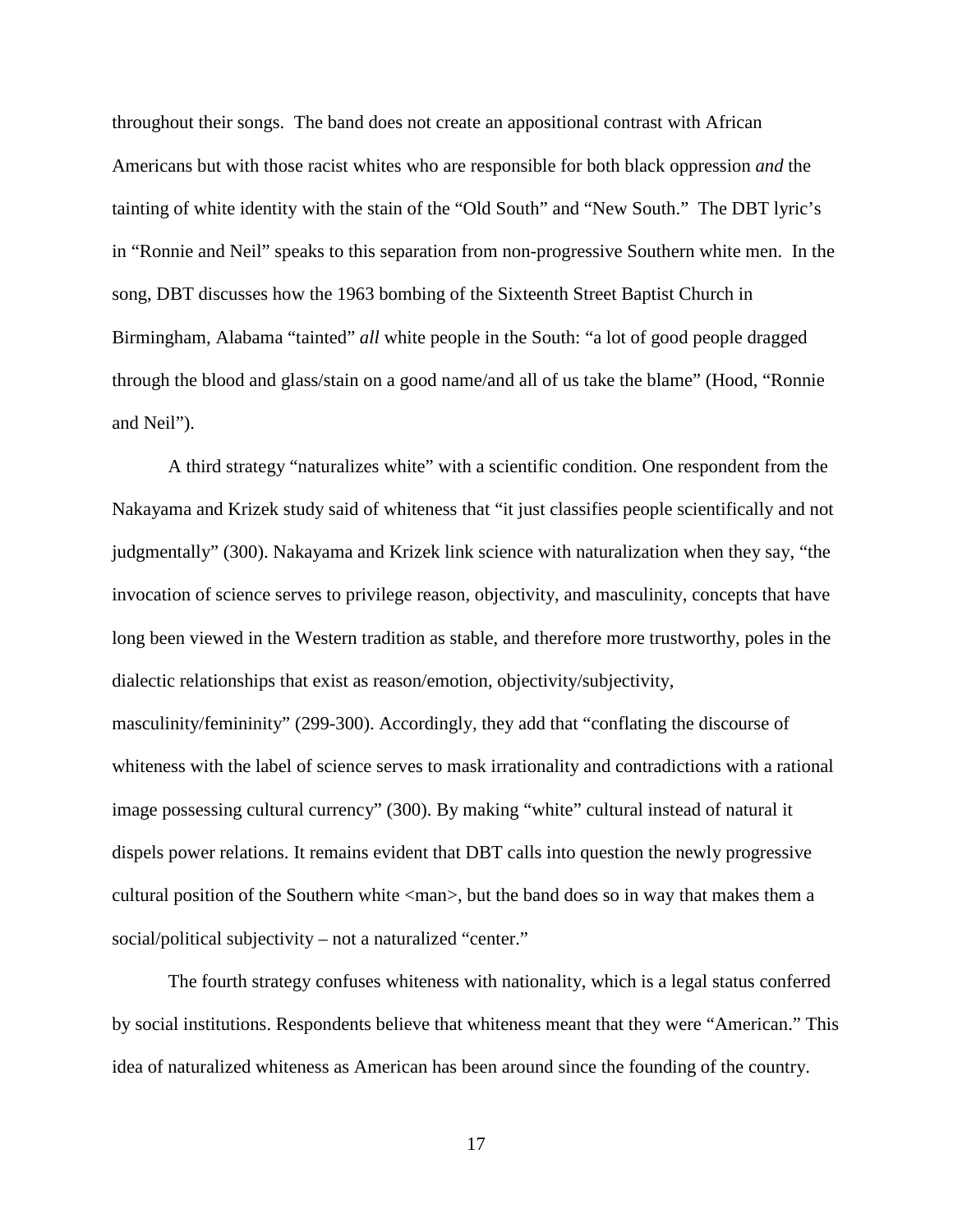When the country was first formed the only people that could vote were white male landowners. DBT, in this case, takes whiteness not as a nationality but as a regional identity. Even though DBT speaks of Southerners as white, the band does not occlude African Americans from this identity label.

The fifth strategy is recognized in the discourse of people who refuse to label themselves. (Nakayama and Krizek argue that people who said "I do not want to be labeled" also listed that they were proud of their heritage (301). They found that "There is an emphasis on the ideology of individualism over subjectivity, the social construction of identity, is quite clear" (301). Also, by there not being a label, it allows for whiteness to continue to be invisible within the larger social order. This strategy does not seem important as a perspective to a study of Southern white <man>.

Finally, the sixth strategy of whiteness is linked to European ancestry. One respondent in the Nakayama and Krizek study said that being "white" meant that they were of European lineage (302). Traditionally Europe has been a source of world-wide power since the beginnings of the Roman Empire, which furthers the centeredness and power constructions of whiteness. The thesis shows that DBT does not reference any type of European ancestry, but it does reference its Southern ancestry, which, as noted earlier under strategy four, bases whiteness on being of Southern decedent.

Following this study, intercultural scholar Ronald Jackson decided to see if white people could adequately define what it means to be "white" in opposition to Nakayama and Krizek's study that sought to find the discursive space of "white." Jackson's study argues that white people identified whiteness as: (1) incompletion, (2) uninterrogateable space, (3) metaphor for the universal insider, (4) guilty and fair space, and (5) situationally immutable (45).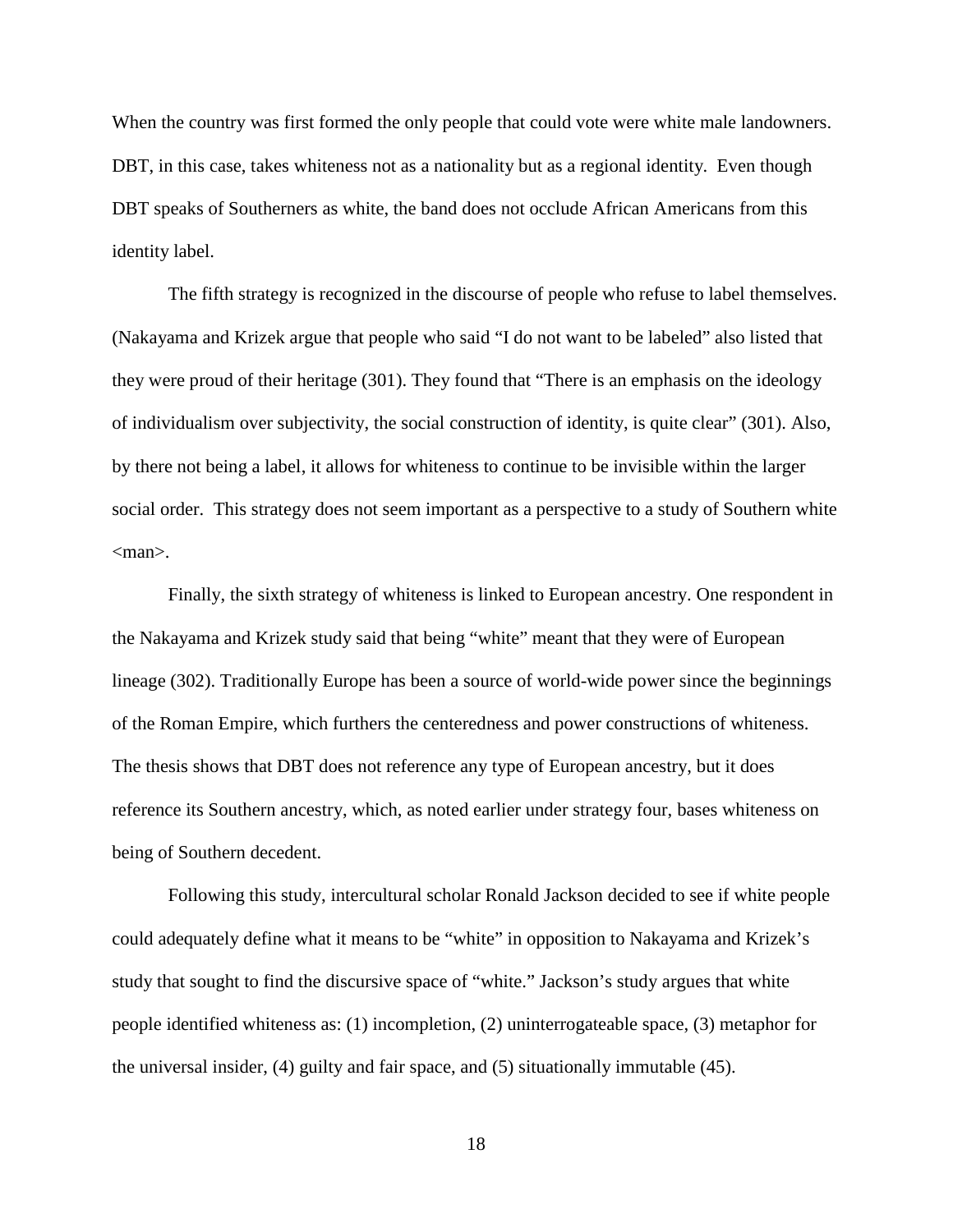First, incompletion is the idea that there is something missing. Jackson believes that his respondents, when asked to define whiteness, "necessitated fragmentation and ambiguity" (45). Because of this ambiguity it seems as though something is missing from the definition of whiteness that white people cannot quite explain or comprehend.

Second, Jackson asserts that whiteness was an uninterrogatable space. This is because "respondents identified themselves as the center from which all societal norms must come" (46). Therefore, the norms that whiteness create(s) typically are not questioned.

Third, is the metaphor for the universal insider. Jackson explains the universal insider as "the transportable feature of whiteness which permits Whites to transcend social boundaries and still gain a semblance of acceptance as an insider" (48). Jackson provides the pop-culture example of the movie *Dangerous Minds*, and a more recent movie would be *Freedom Writers* where a white person enters into a minority community and tries to "fix" them and their problems by getting them to accept white ideals of interaction and society.

Fourth, is guilty and fair space, which, according to Jackson, "seeks to justify white space by paradoxically suggesting that it is privileged space, but that the space is open and shareable, due to the believed existence of social parity" (48). The idea Jackson it promoting is that the respondents believe that we are all equal and that white people feel some amount of guilt if they try to say that space of whiteness is on supposed to be inhabited by white people.

Fifth, Jackson says that whiteness is situationally immutable. Jackson claims that Whites have the option to try out other customs for "novelty" but can switch back if they feel uncomfortable. He goes on to say that if Whites began to commit themselves to different cultural communities they would be forced to "concern themselves with the counter-space that affects the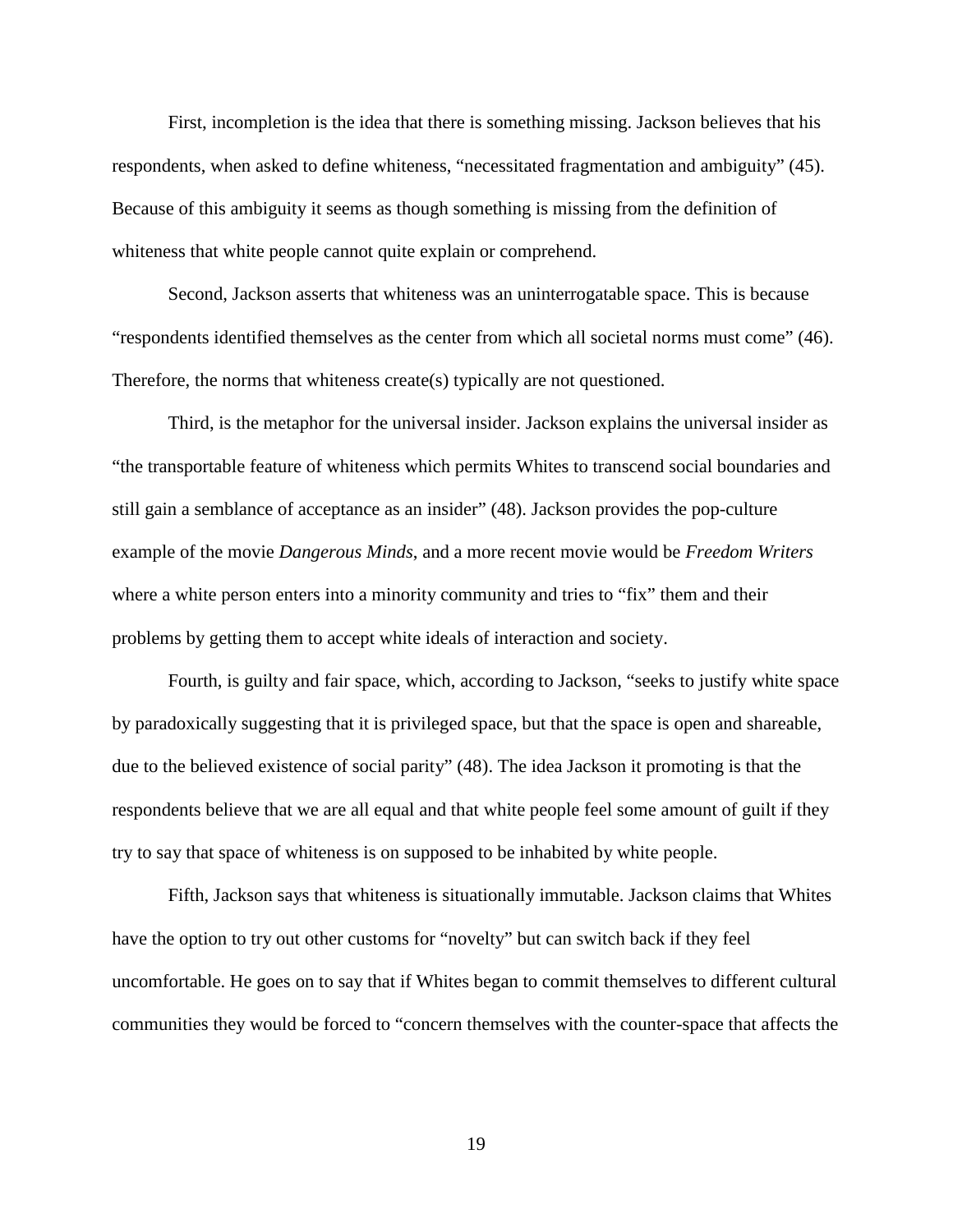cultural community…[t]his would not only reorganize white space, but it would also virtually eliminate white privilege, racism, and prejudice as we know it" (50).

DBT does not completely commit to different ethnic communities. In its music there exists a fight against racism, prejudice, and class privilege overall. That could be in due part to DBT's assertion that working class and middle class whites are no better off than working class and middle class African Americans in the South. The band insinuates that there is a double oppression built mostly through class divisions. DBT's lyrics are concerned more with political and economic equality of all people of the South and do not emphasize one cultural community over the other, thus leaving open the traces of Southern-ness as a counter-space writ large.

Finally, rhetorician Michael Butterworth recently studied whiteness and the heroic constructions of Mark McGwire and Sammy Sosa in their race to break the single season home run record in 1998, and found that the U.S. has "drawn upon the frontier for its mythic identity...that is driven by the rugged individualist" and that "individual reinforces a masculine ideology constitute by strength, size, power, and the ability to tame and harness the forces of nature" (Butterworth 231). From that, "the rugged individual is presumed to be white" (Butterworth 231). This thesis will show, in part, that the Southern white <man> in DBT's lyrics meanders between the rugged figure and more fatherly identities, and concomitantly between hard worker (in the vein of self-focused American Dream) and communitarian roles.

 This chapter presented a review of literature concerning Music in Rhetoric/Communication Studies and Masculinity/Whiteness Studies. These perspectives will be used to help analyze the lyrics of DBT. Before delving into the analysis, the next chapter presents two overarching methodological approaches to the study of songs from the *Southern Rock Opera* and *Dirty South* albums.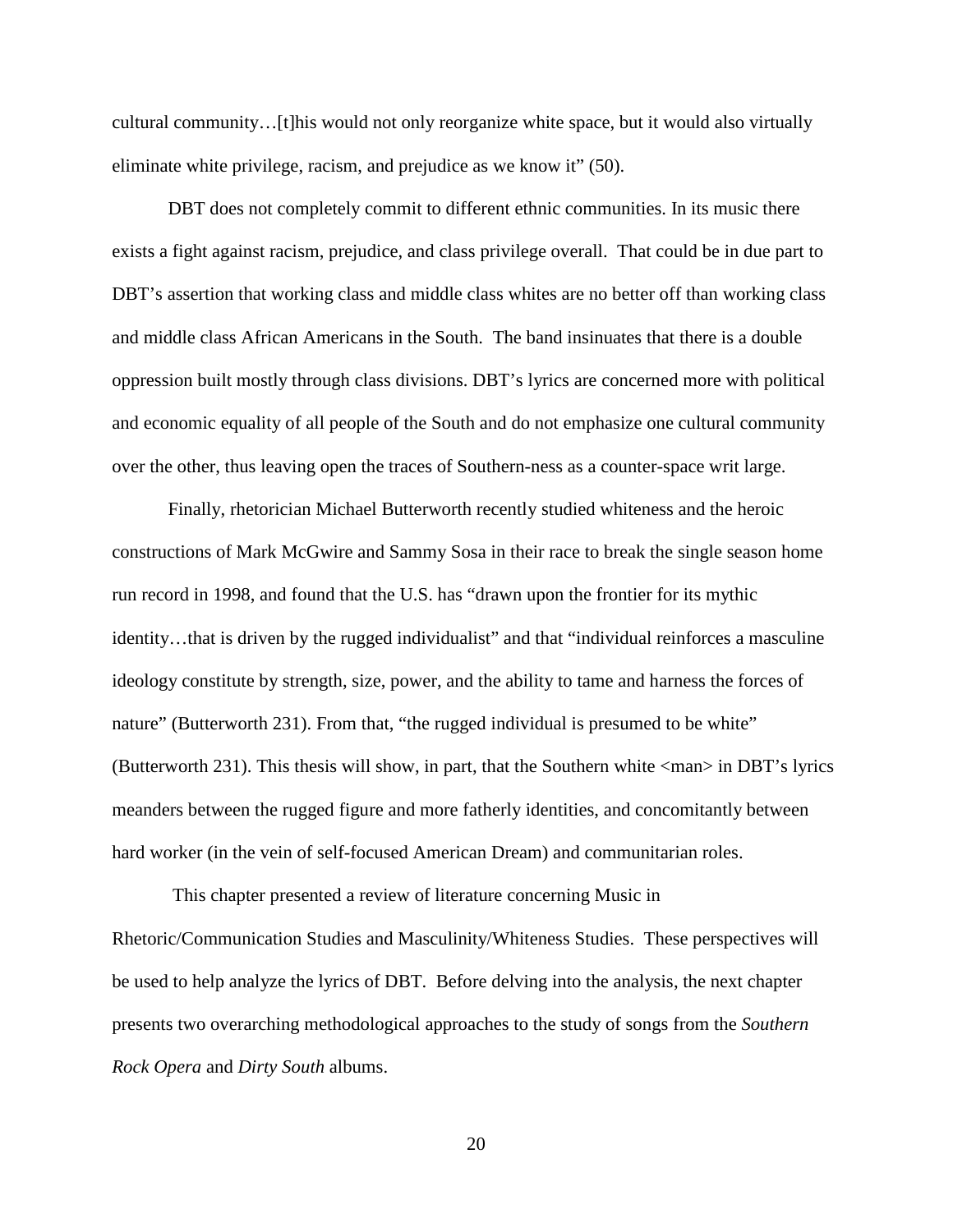#### 3. METHOD SECTION

 This chapter presents the two primary methodological lenses that are used to analyze the identity of the Southern white  $\langle$ man $\rangle$  in the lyrics of DBT. The chapter will first attend to Burke's dramatism and will then focus on McGee's ideograph.

#### Dramatism

The use of symbols is the primary building block to human communication. Rhetorical theorist Timothy Borchers argues that Burke posited the main difference between humans and animals is that humans have the ability to create and use symbols (146). According to linguist Joseph Gusfield, symbols allow humans "to imagine, to select, to create, and to define situation to which they respond" (8). Inherent in symbol use is the notion of naming. Borchers claims that when symbols are used, they often identify a person, place, object or event in such a way as to differentiate it from something else (146). The idea of using symbols to differentiate between people, places, objects, and events, is an important tenet of dramatism.

Burke was the first theorist to put forth the idea of dramatism. Borchers describes dramatism as "how the study of language and other symbol systems create the rhetorical word in which we live" (144). Specifically, Burke says:

Dramatism is a method of analysis and a corresponding critique of terminology designed to show that the most direct route to the study of human relations and human motives is via a methodical inquiry into cycles or clusters of terms and their function. ("Dramatism" 445)

In other words, dramatism is concerned with how language works to create and preserve communities of individuals.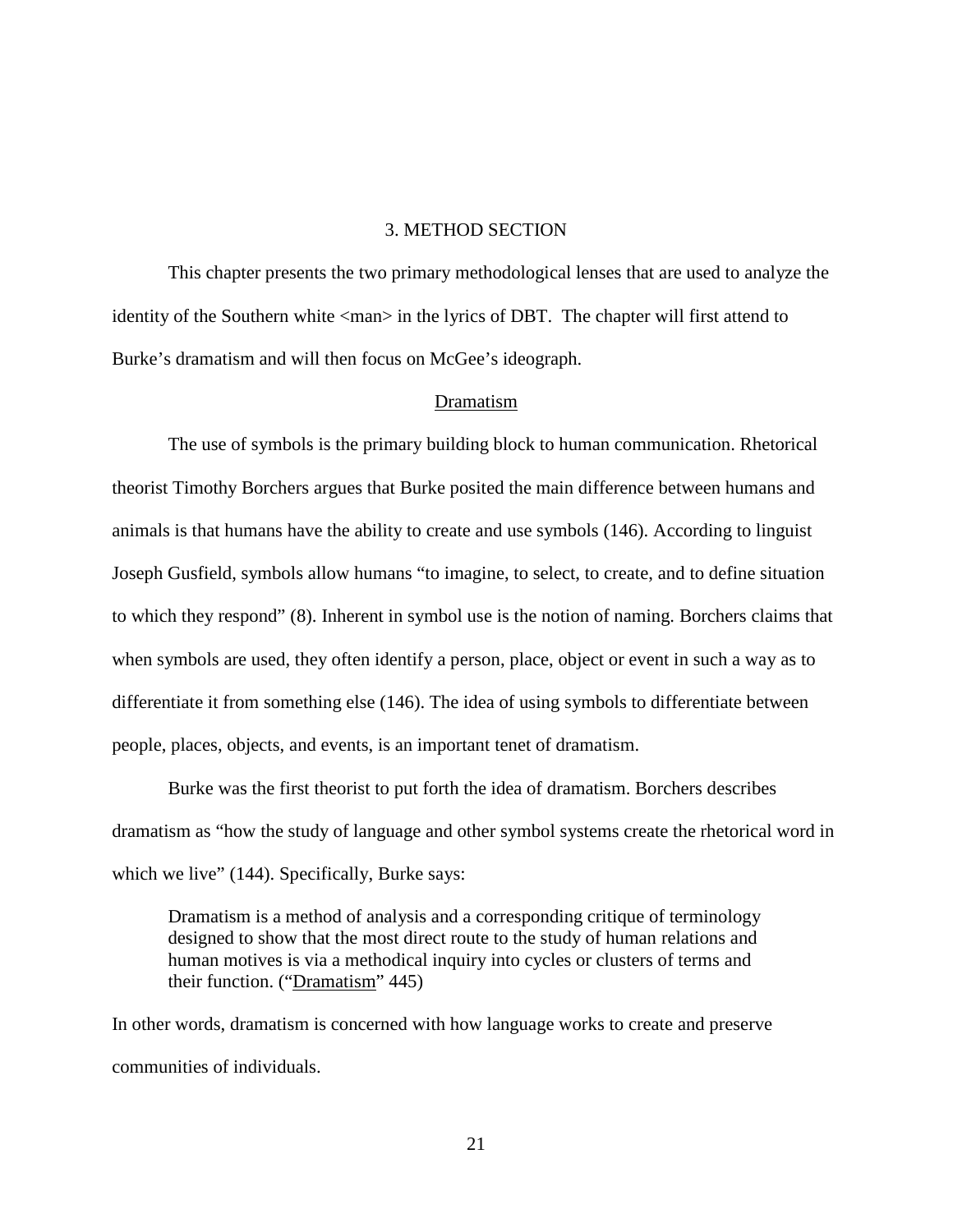Humans create symbols to represent objects, but they also have another way to conceptualize symbols; that conceptualization is defining an object by how it is different from other objects. As humans differentiate objects, they define them for what they are not, creating negative symbols. Burke writes:

The word – using animal not only understand a thou – shalt – not, it can carry the principal of the negative a step further, and answer the thou – shalt – not with a disobedient No. Logologically, the distinction between natural innocence and fallen man hinges about this problem of language and the negative. Eliminate language from nature, and there can be no moral disobedience. In this sense, moral disobedience is "doctrinal." Like Faith, it is grounded in language. (Rhetoric of Religion, 186-187)

According to Borchers' interpretation of Burke, using negative symbols allows society to create moral rules for how people should act, which allows society to say "thou – shalt – not" (147). Burke argues the point that not only do humans invent the negative, but language and the negative invent us as well ("Language as Action" 9). Because humans are invented by the negative, we become moral agents with the ability to decide between doing what is acceptable and what is "not" acceptable.

When moral laws are violated by people engaging in what is "not" acceptable, guilt is created. Guilt is a primary actor in social change. Borchers describes guilt as "a sense of disorder, imbalance, or remorse that individuals and groups feel because of symbol use" (147). Rhetorician Barry Brummet describes guilt as,

[A]n awareness that the carefully woven fabric of identifications upheld in hierarchy has been torn through what one has done or thought. If guilt is not expiated, mystery will be uncontrolled, and society cannot exist. Guilt must be expiated, and the person or group must achieve redemption that leads back to a secure hierarchy (reinstatement of the old or establishment of a new one). (255)

One aspect of human interaction that leads to guilt is the concept of hierarchy. Burke claims that we are "goaded by the spirit of hierarchy…and moved by a sense of order" ("Language as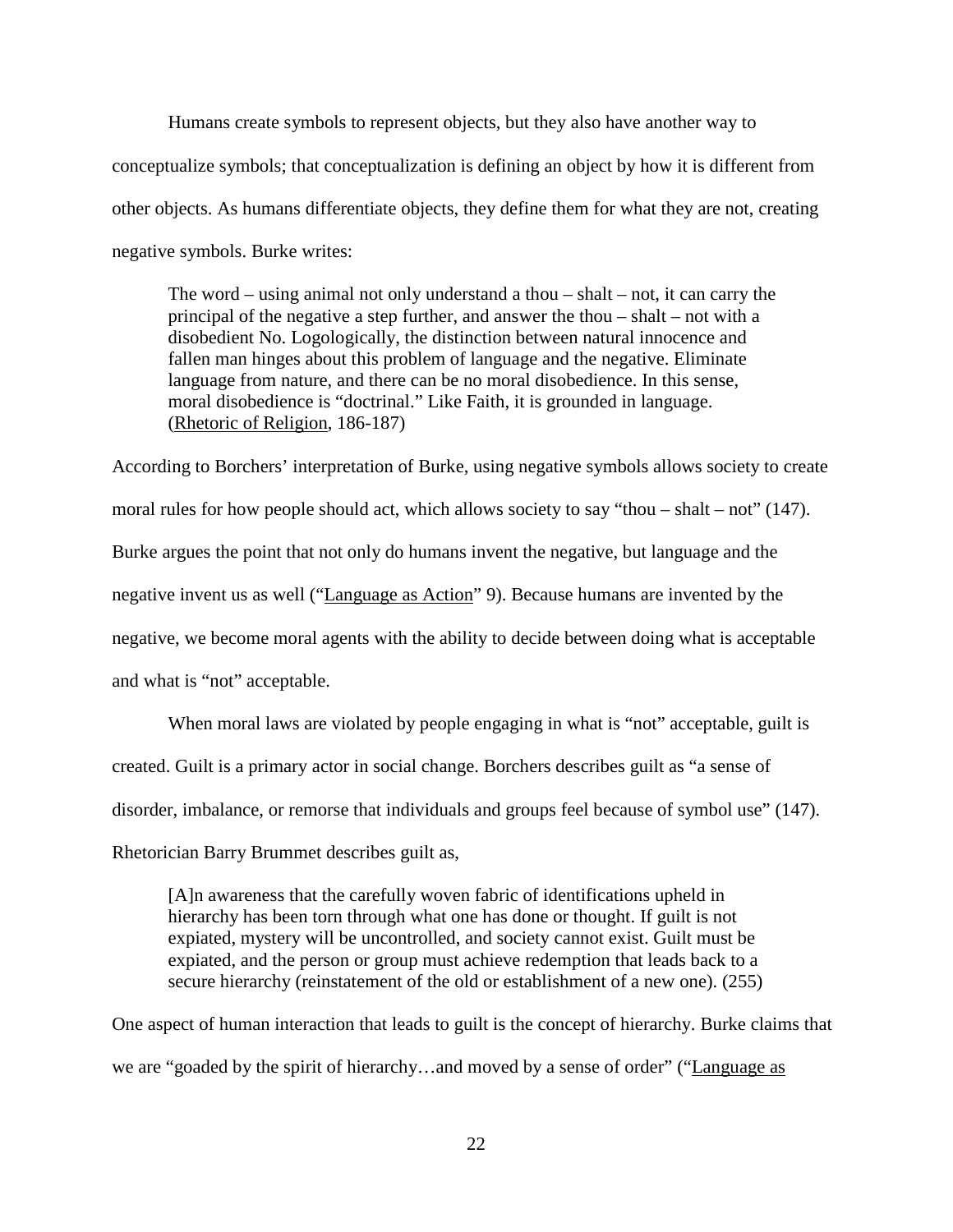Action" 15). Guilt is created from hierarchy when some people are allowed privileges that are denied to others (Borchers 148). Burke said, "Those 'Up' are guilty of not being "Down,' those 'Down' are certainly guilty of not being 'Up'" ("Language as Action" 15). In other words, hierarchy creates guilt from those that are "Up" because of there is an inequality that causes those who are "Down" to suffer or be different in some way from those who are "Up."

This difference creates guilt because there is not equality between the two groups. In turn, being "Down" can create guilt because they have not achieved the status of "Up" which could cause someone in the "Down" group to feel guilt because they could feel as though they have not provided enough for their selves or their family.

Another aspect of hierarchy is mystery. Burke explains that "King and peasant are 'mysteries' to each other" ("Language as Action" 15). The mystery is the idea that, no matter what, the peasant will never know everything about the king. In society today, a good example is the Governor of a state. The media has an undeniable freedom to present even very personal news about the Governor because he is a public official. Yet, there are some things that cannot be reported that are protected under the guise of "security"; it is assumed that the public should/could not handle the information. For example, the Governor could know there are active terrorist cells within the state or what military training is currently under way. For that reason, there is information that members of the general public will never know, thus creating a hierarchical power structure based on the "mystery" that is allotted to the President. Also, the hierarchical power structure lends itself to the idea that the person that is elected to head the state is a good judge of what the community needs. The analysis that follows attends to the ways that the "power" given to George Wallace as the Governor of the State of Alabama led him to direct the community's morality against de-segregation. This act, thus, created a "mystery" in the way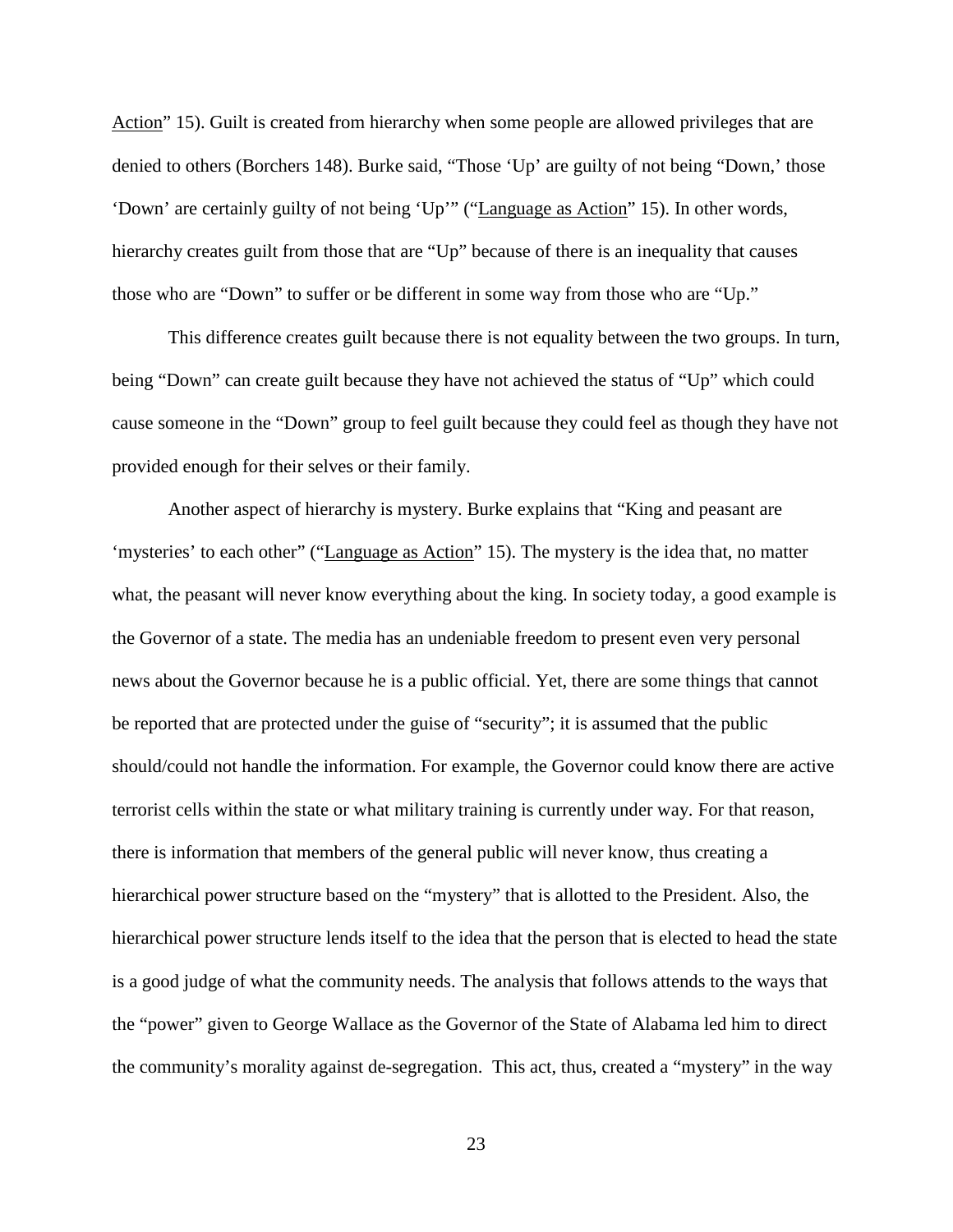he acted as Governor to Southern Progressives. The "mystery" to Southern Progressive's rest in the fact that even though he ran on a segregationist platform, he had traditionally been known as a progressive and had run for Governor once before and had even been endorsed by the National Association for the Advancement of Colored People.

Interestingly, guilt can be spawned by perfection. Burke writes that humans are "rotten with perfection." Humans seek to use "proper names" or try to live the "perfect life." ("Language as Action" 15). An example is someone who is considered perfect by a current societal standard is a celebrity. A celebrity is rich, adored, and has access to almost anything money can buy. This person contrasts with the poorest people who live in society without power, adequate housing, or food. DBT sees the idea of "perfection" that the traditional "Old South" and "New South" held through the words and actions of Wallace. To him, the perfection of society was a society that was all white. Obviously, Wallace could not enact any type of genocide against minorities so he tried the next available alternative which was to separate black people from the white people through the use of segregation. The difference between their lifestyles, be it rich or poor, black or white, causes a "rotten" society and motivates the members of both echelons to experience guilt as a result. Yet, this quest for protection perfection leads society to seek a way to erase the differences.

# Redemption from Guilt

 Because humans are "rotten with perfection," people seek to alleviate the guilt that is consequently raised through the creation of moral laws, hierarchy, and perfection. One way of accomplishing this task, according to Burke, is through tragic redemption. As Burke explains:

[A] dramatistic analysis shows how the negativistic principle of guilt implicit in the nature of order combines with the principles of thoroughness (or "perfection") and substitution that are characteristic of symbol systems in such a way that the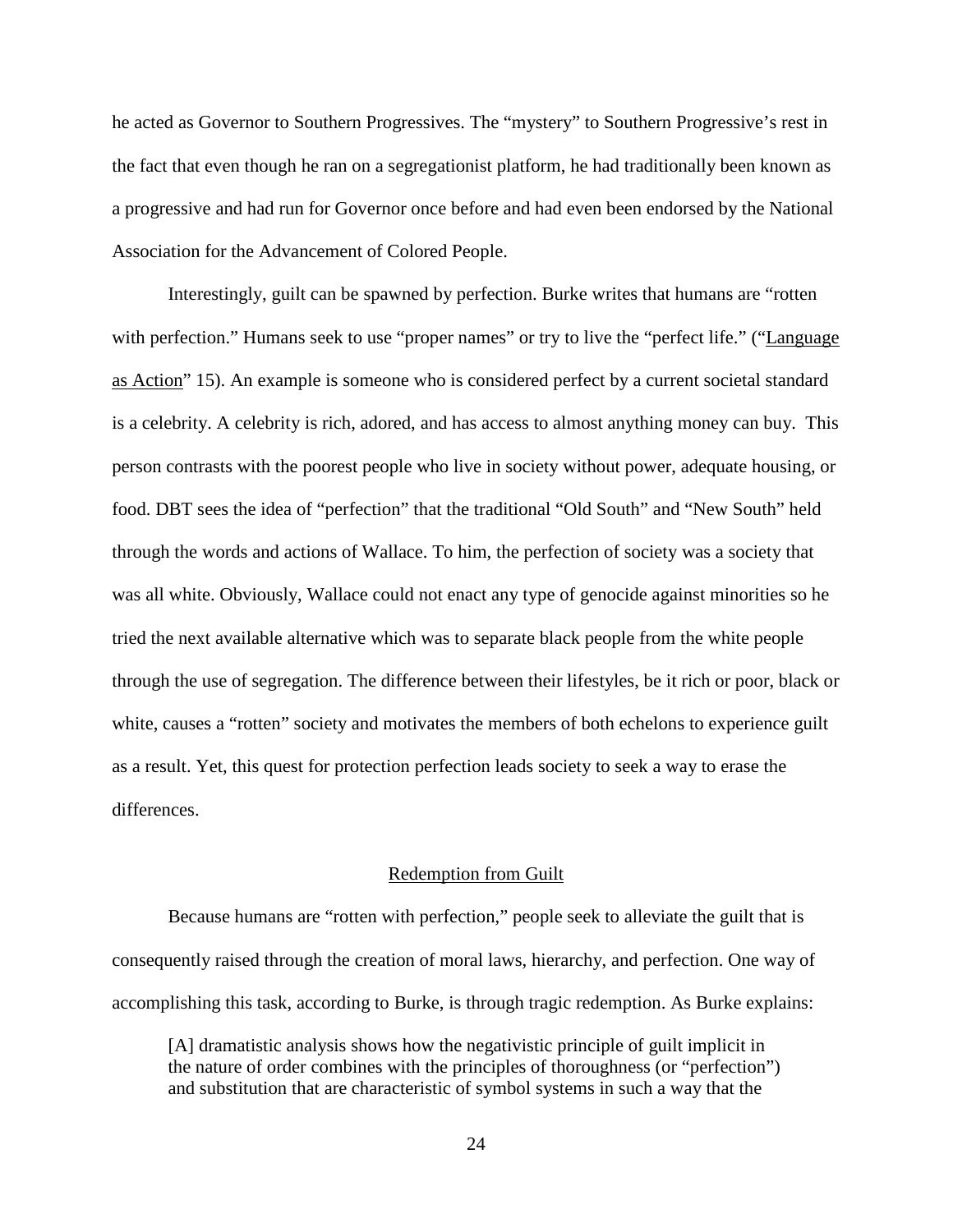sacrificial principle of victimage (the "scapegoat") is intrinsic to human congregation. The intricate line of exposition might be summed up thus: If order, then guilt; if guilt, then need for redemption; but any such "payment" is victimage. ("Dramatism" 450)

In other words, because American society (including the South) follows an order, and because it seeks to be perfect through moral laws and governmental laws, the laws will eventually be broken, which will lead to a need for a scapegoat. The scapegoat is the "payment" for the ills of the society.

When a society deems its scapegoat then action must be taken. According to communication scholars Cheree Carlson and John Hockings, "when the scapegoat is destroyed, the 'sins' are cast out" (206). Linguist Margaret Cavin continues by connecting the idea of the "thou – shalt – not" negative and purification through scapegoating when she writes:

When an individual or an agent of a particular group act in disregard of the limits of thou – shalt – not, guilt enters the field. The culture… must seek a type of purification… [t]he hero (an agent of the obedient ones) seeks a victim from within the cultural field, a scapegoat to represent the violation of the thou – shalt – not and sacrifices it, cleansing the culture in the process (279).

In other words, the individual or group that is chosen as the victim, they must be removed from the culture so that the culture can be clean and without guilt.

Burke outlines the process by which guilt is created and removed, and he calls this process "terms for order" (Rhetoric of Religion 170). Two general strategies are used for purification from guilt: Mortification and Scapegoating. According to Borchers, "Mortification occurs when the guilty individual or group admits their guilt and asks for forgiveness. The guilty are often punished and driven from the community" (156). Sometimes, as will be argued subsequently, asking for forgiveness is not sufficient and the guilty are still used scapegoats if the actions lead to "very deep" guilt within the community. Wallace dealt with his mortification when he asked forgiveness for his transgressions against the black community, yet, it was not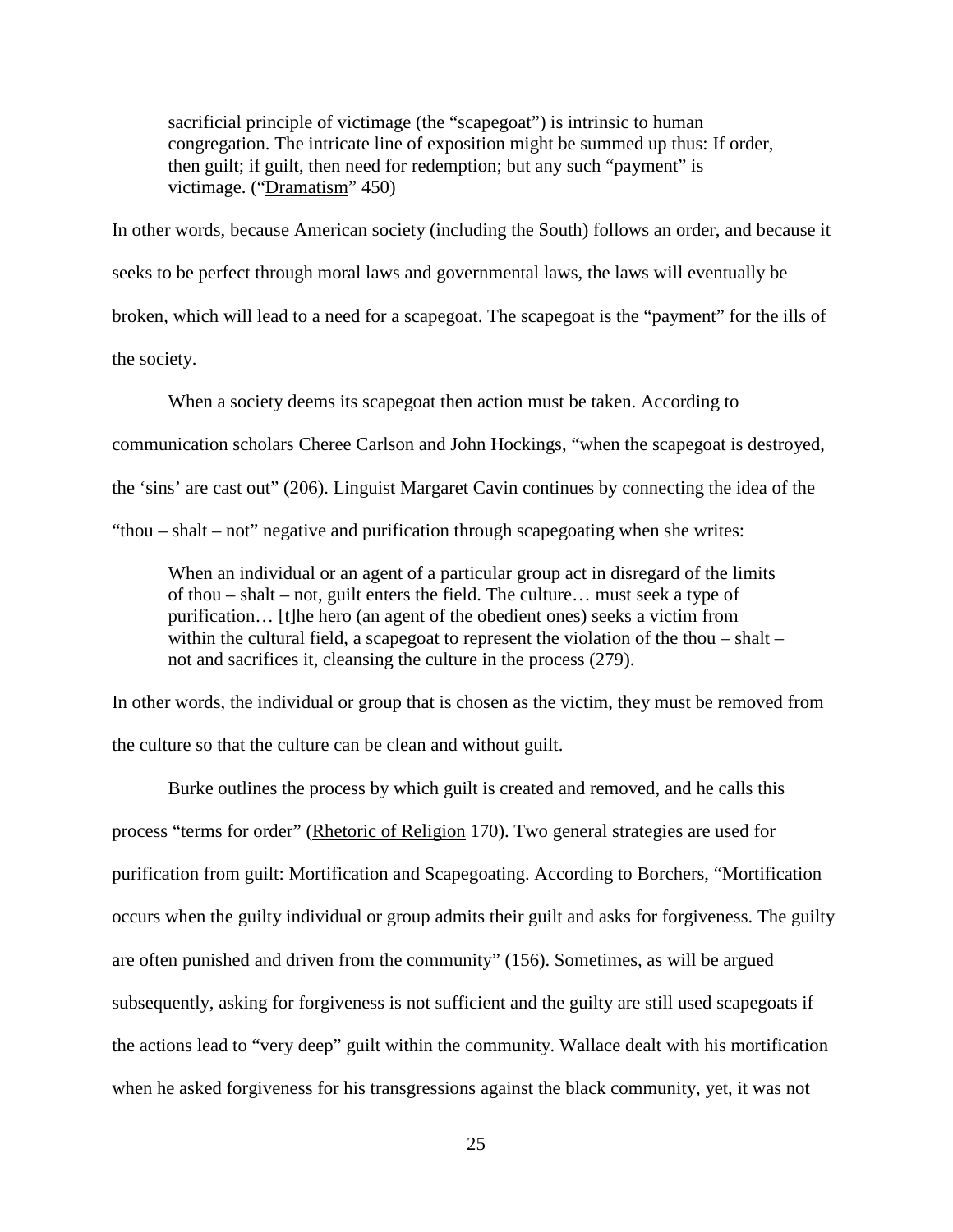enough for the progressive South that is still haunted by its past. This leads DBT to scapegoating Wallace in the song "Wallace" (Hood, "Wallace").

 This leads to the second strategy of purification: scapegoating. Burke explained that the scapegoat is "the 'representative' or 'vessel' of certain unwanted evils, the sacrificial animal upon whose back the burden of these evils is ritualistically loaded" ("Studies in Symbolic Interaction" 39-40). This step involves substitution, which Burke explains by saying, "one character may be redeemed through the act or agency of another" (Rhetoric of Religion 176). Also, Borchers argues that the scapegoat must be worthy because humans seek a "perfect" scapegoat. If the scapegoat is not perfect, then he/she/it will not suffice to remove the guilt from the community (156).

Since a scapegoat must be seen as worthy before he/she/it can be used, Burke illustrates three ways in which a scapegoat may become worthy. First, the scapegoat can be legally responsible for the guilt and subject to the laws of the society. Rhetoricians Brian Ott and Eric Aoki note as an example what transpired in the court proceedings of the murder of openly gay college student Matthew Shepard in 1998 wherein his murderers were convicted as scapegoats for a homophobic society (493). Second, the scapegoat can be assigned in a fatalistic sense. Borchers claims these scapegoats are often seen as having a marked character flaw such as too much pride (156). Third, a scapegoat can be seen as "too good for this world"—a martyr. An example would be Jesus, because he lived a sinless life, something that no other human being was or is capable of doing, thus making him "too good for the world" (Borchers 56). This thesis shows that Wallace falls under the first two and becomes an adequate scapegoat for DBT. First, he was the one that ordered the police to try and quell the riots that had engulfed his state. Second, he was very ambitious, and in that ambition, broke moral laws to obtain power.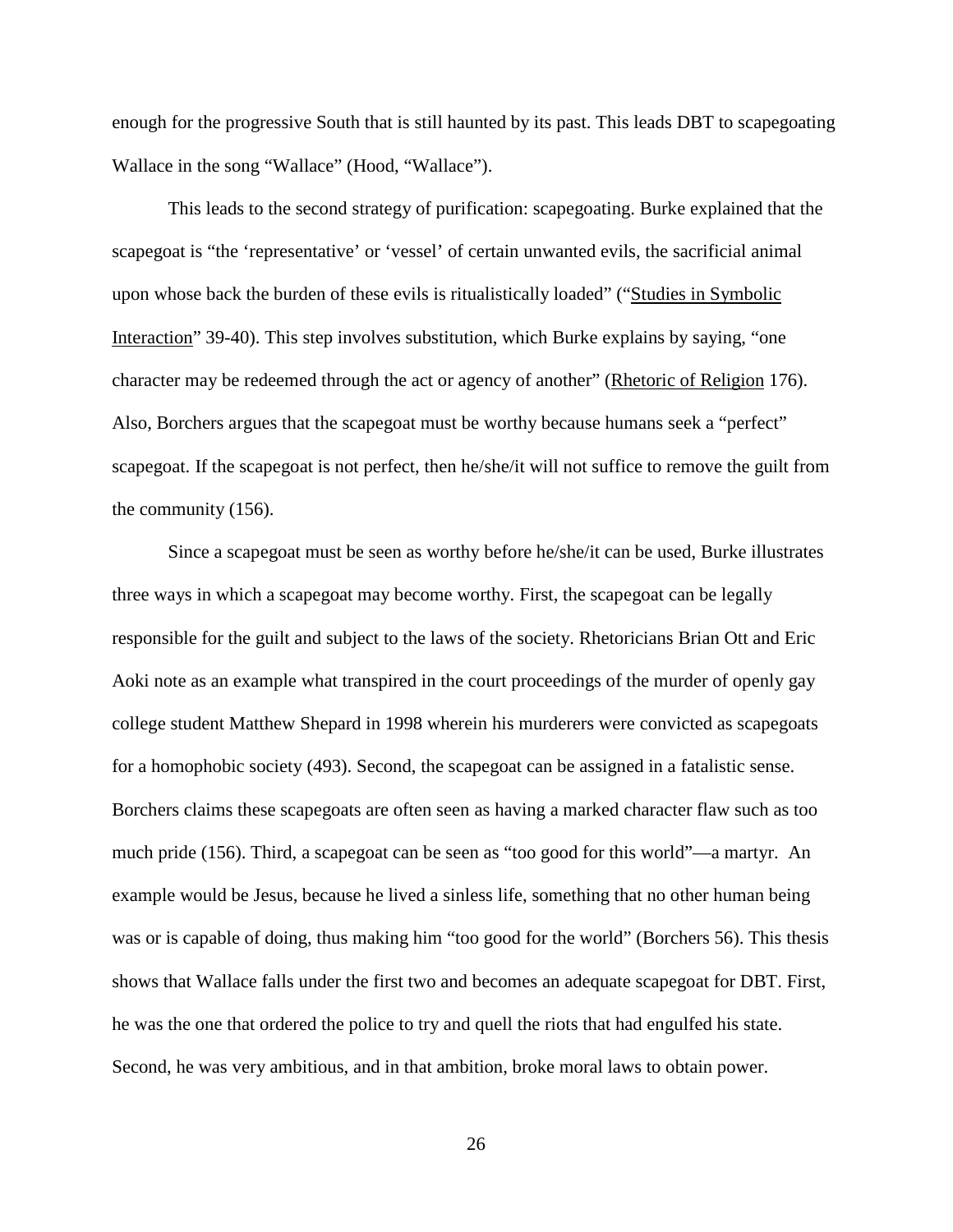Burke's theory of dramatism begins by arguing that humans are symbol using creatures. He asserts that humans define objects by what they are not, or the negative. Defining objects by the negative allows for guilt to enter human interaction. Humans are obsessed with purification so human concepts of hierarchy and mystery also create guilt, and those creations of guilt lead to a need for purification through the act of mortification and scapegoating. This thesis will argue that the leaders of the South, specifically George Wallace, created guilt and he was used as a scapegoat by the progressive South to purify the culture.

## **Ideograph**

The concept of the ideograph was first discussed and published by rhetorical theorist Michael Calvin McGee in his 1980 article titled The Ideograph: a Link Between Rhetoric and Ideology. Borchers argues that McGee explained that ideologies are present in the words we use to communicate (182). McGee defined an ideology as "a political language, preserved in rhetorical documents with the capacity to dictate decision and control public beliefs and behavior" ("Ideograph" 5). Borchers describes Ideographs are "short slogans or phrases" and they "characterize political language or ideology" (182). Since then, ideographs have been used to study many different subjects in communication, such as postcards during the women's suffrage movement (Palczewski 2005), 9/11 in the Service of Corporate Rhetoric (Amernic 2004), marriage and gay-male identity (Grindstaff 2003), puritans and Puritanism as an ideograph (Jasinski 2002), how ideographs work within public safety through the transit authority of Chicago (Coogan 2002), Fidel Castro (Delgado 1999), the visual representation of the Iwo Jima image in editorial cartoons (Edwards and Winkler 1997), and Chicanos' split with Mexican-American ideology (Delgado 1995).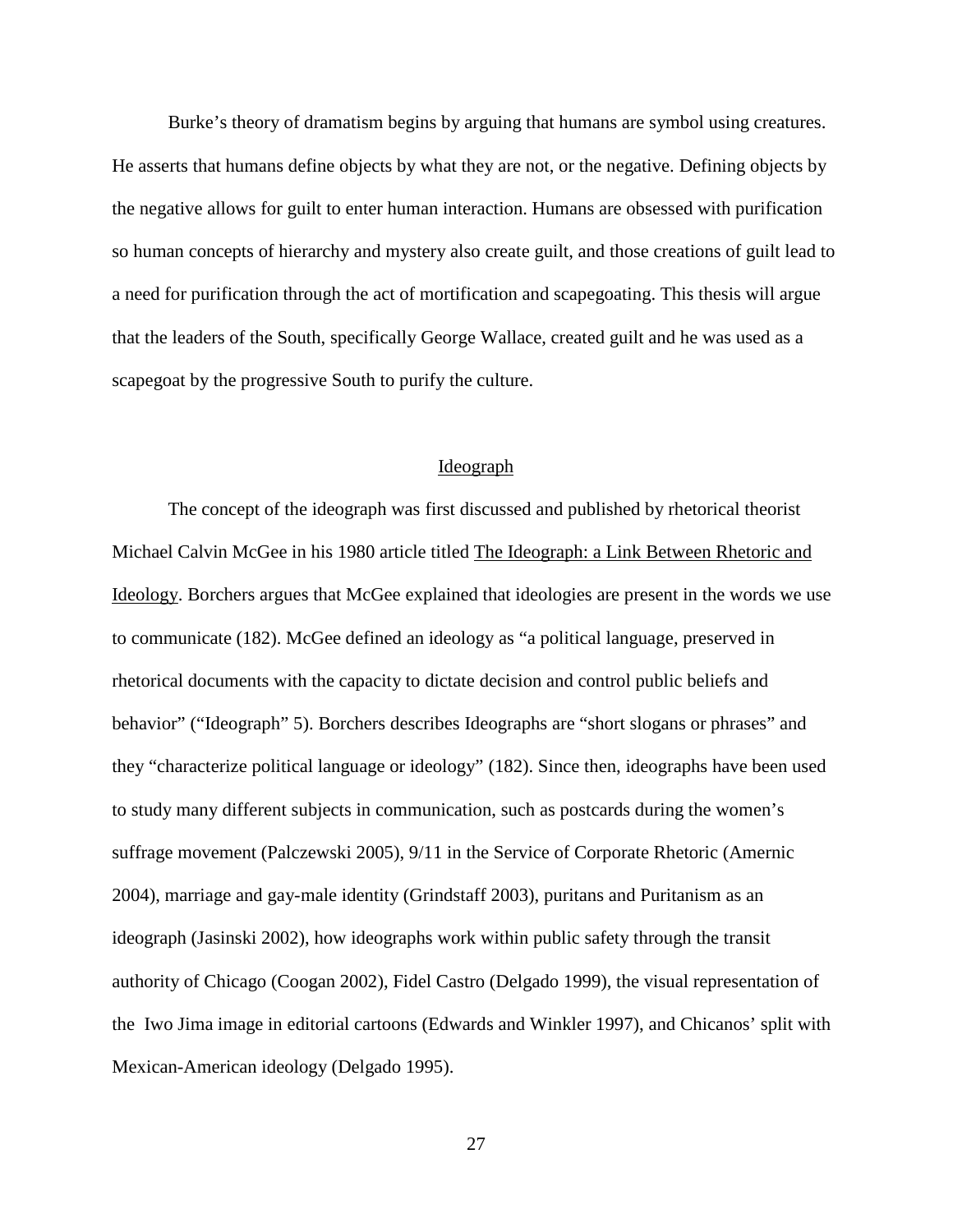In his work, McGee found three characteristics of ideographs. He describes the characteristics of ideographs as:

An Ideograph is and ordinary language term found in political discourse. It is a high order abstraction representing collective commitment to a particular but equivocal and ill-defined normative goal. It warrants the use of power, excuses belief or behavior which might otherwise be perceived as eccentric or antisocial, and guides behavior and belief into channels easily recognized by the community as acceptable and laudable. ("Ideograph" 15)

McGee argues that ideographs "exist in real discourse, functioning clearly end evidently as agents of political consciousness" ("Ideograph" 7). Rhetoricians Celeste Condit and John Lucaites add that "an ideograph is a culturally biased, abstract word or phrase drawn from ordinary language, which serves a constitutional value for a historically situated collectivity" (xiii). Similarly, Condit argues that as a rhetorical device, ideographs operate as mechanisms for social control or units of persuasion (Condit 4). Cultural critic Fernando Delgado says that in these moments ideographs allow for political struggle among competing elements and contestations between dominant and non-dominant groups (461). The present study explores how the ideograph of the Southern white <man> is a politically conscious persona found in the "Progressive South" ideology supported by DBT.

The work of Maurice Charland demonstrates how the use of ideographs reach beyond the state, or controlling social entity, and contains cultural meanings that can invite opposition to the dominant society. His analyses focuses on ideographs used to create groups that can challenge the dominant group or alter the ability of the group to close off dissent. Ideographic analysis, as Charland illustrates, encourages people "to exist as positions in a text" (138). Thus, the strategic use of ideographs creates individuals "conditioned to the critical vocabulary of ideographs as a prerequisite for belonging to the society" (McGee, "Ideograph" 15). This study points out that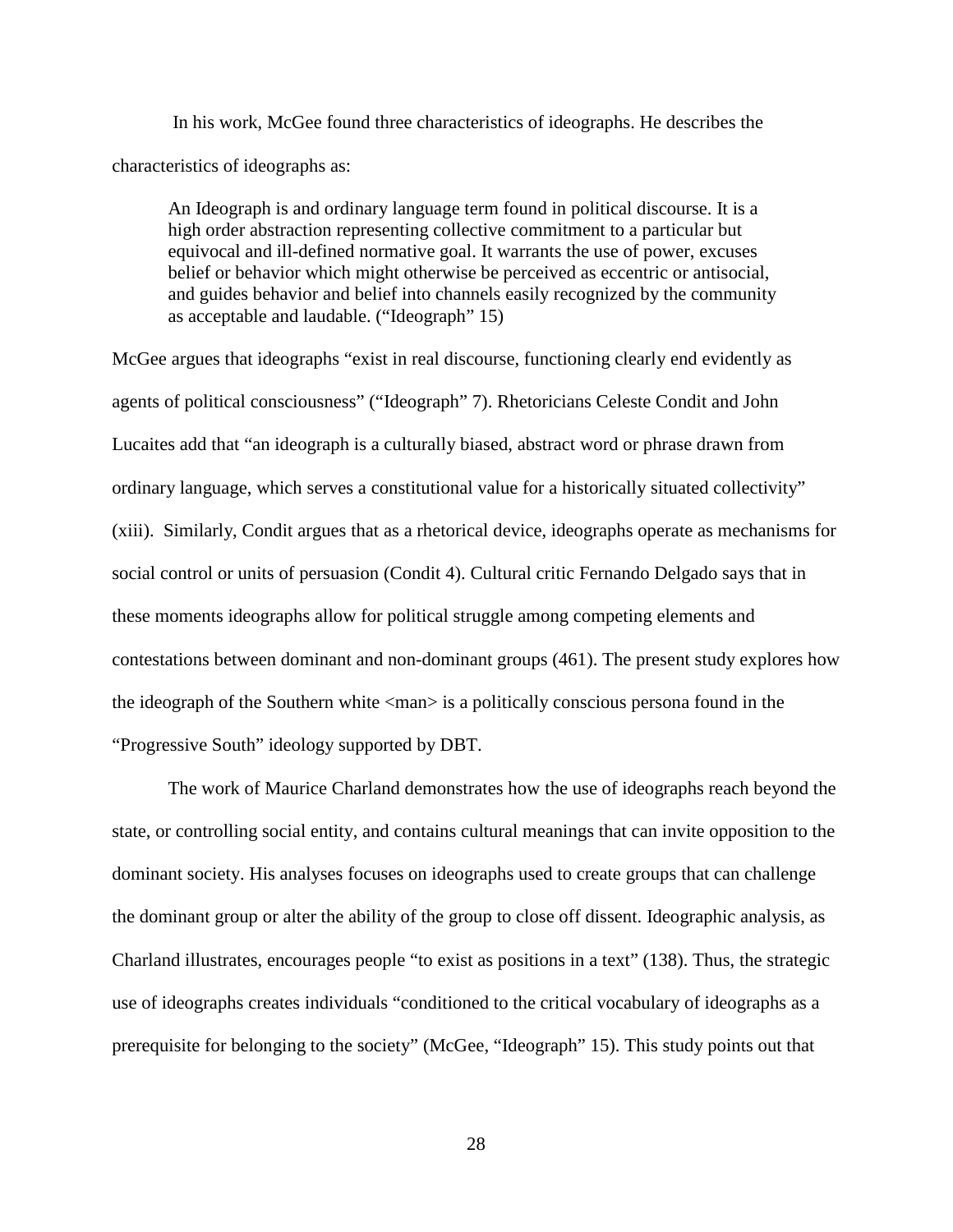the rebel ideograph is used to bring opposition to the dominant Southern culture and re-identify the meaning of the <rebel> with the progressive South's sub-culture.

For a long time scholars focused their rhetorical criticism on those who are/were in power. Delgado explains it when he says, "The presumption of state/hegemonic power encourages critics toward analyses of dominant discourses and ideographs" (464). Delgado also argues that, "a dominant ideology thesis is too mechanistic and fails to adequately account for 'the rhetorical process of public argumentation in which various organized and articulate interest groups negotiate the problems of resource distribution in the collective life of the community'" (464). Accordingly, any dominant ideology invites confrontation and the formation of "other" ideals from dissenting groups. Charland's study notes that "a collective subject is the first ideological effect of constitutive rhetoric, produced by and embodying ideology" (139). This thesis posits that the Southern white <man> ideograph becomes a type of constitutive rhetoric in the way that Charland envisions the concept. As Delgado mentions, the dominant ideology does not account for dissenting voices (464). Thus, the following analysis demonstrates how the "Progressive South" sub-culture takes the ideograph of the <man> away from "Old South" and "New South" ideologies. In so doing, DBT re-conceptualizes <man> to mean something different from the past meanings that had been associated with it in the traditional and historical South.

 These methodologies are next accessed to unpack the DBT's conceptions of Southern white masculinity in the lyrics from the albums Southern Rock Opera and Dirty South.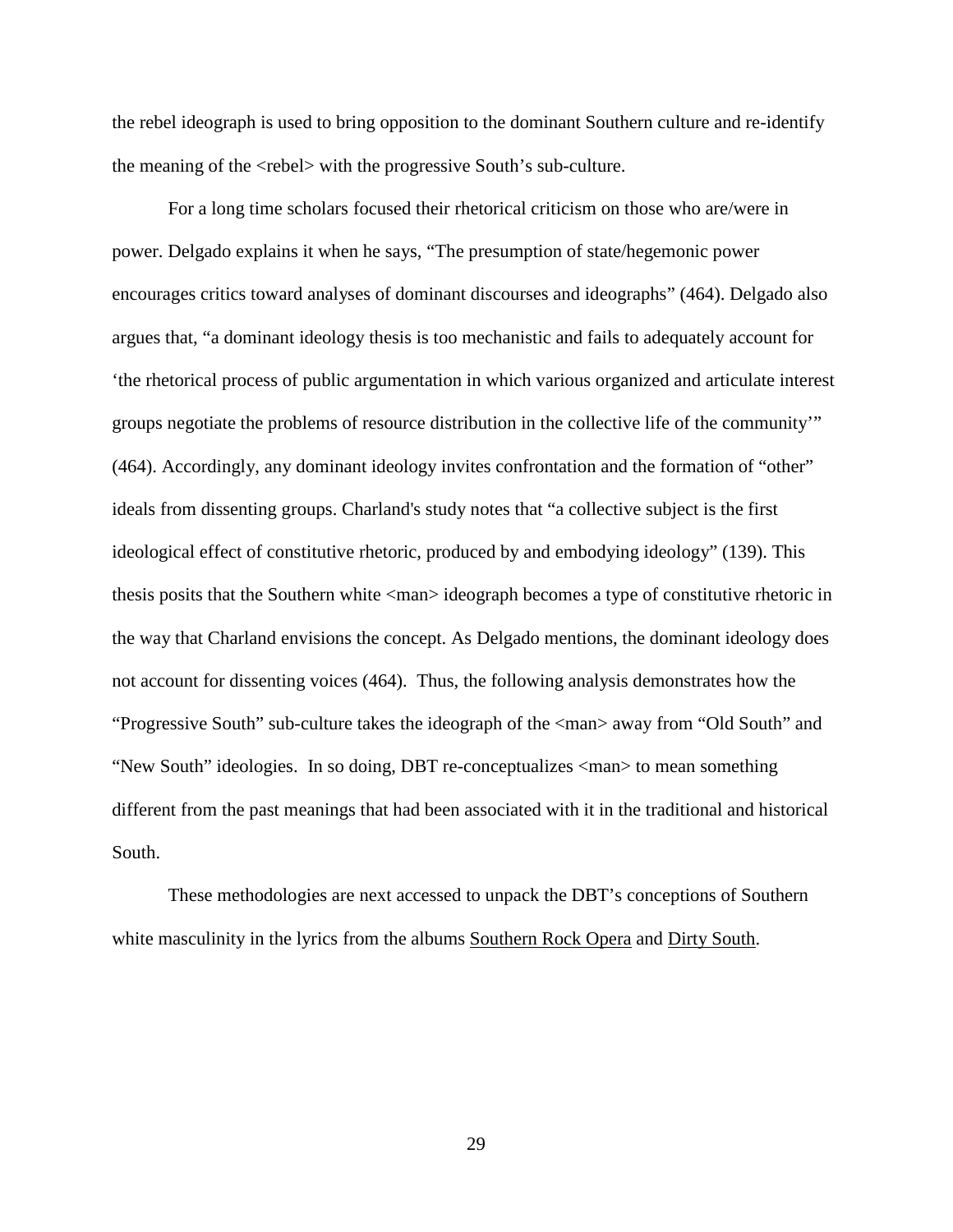#### 4. ANALYSIS

 Through the use of Burke's theory of dramatism and McGee's concept of the ideograph, this chapter posits that DBT constructs a quintessential progressive Southern white <man> as a counter-culture away from the "Old South" and "New South." As noted previously, this type of <man> protects his family, opposes racist political and ideological positions, views oppression based in class struggles instead of ethnic differences, and problematizes dominant Southern culture through a newly-fashioned rebel figure, called the progressive South, and they have certain characteristics within their ideology of what a  $\langle$ man $\rangle$  should be.

 This chapter first argues that DBT crafts an "Old South" and "New South" scapegoat through the figure of Governor George Wallace as an appositional figure to the newly-fashioned progressive Southern white <man>. This sub-argument is assisted by Burkeian theory. Next, the concept of the "Southern Thing" – the zeitgeist of the progressive Southern white  $\langle$ man $\rangle$  – is discussed as an ideological foundation of the ideograph <man>. Finally, the largest part of the chapter presents the sub-argument that DBT's progressive <man> embodies an identity that resists racism, views oppression based in class consciousness, insists on family-centeredness, and challenges traditional and historical Southern mores. Labels such as progressive, worker, father, and rebel inhere in this Southern white masculinity. This last section relies on dramatism and the ideograph as frameworks. Moreover, throughout the entire chapter, strands of masculinity and whiteness as lenses will be woven through the analysis to underscore the ways that DBT's Southern white <man> functions.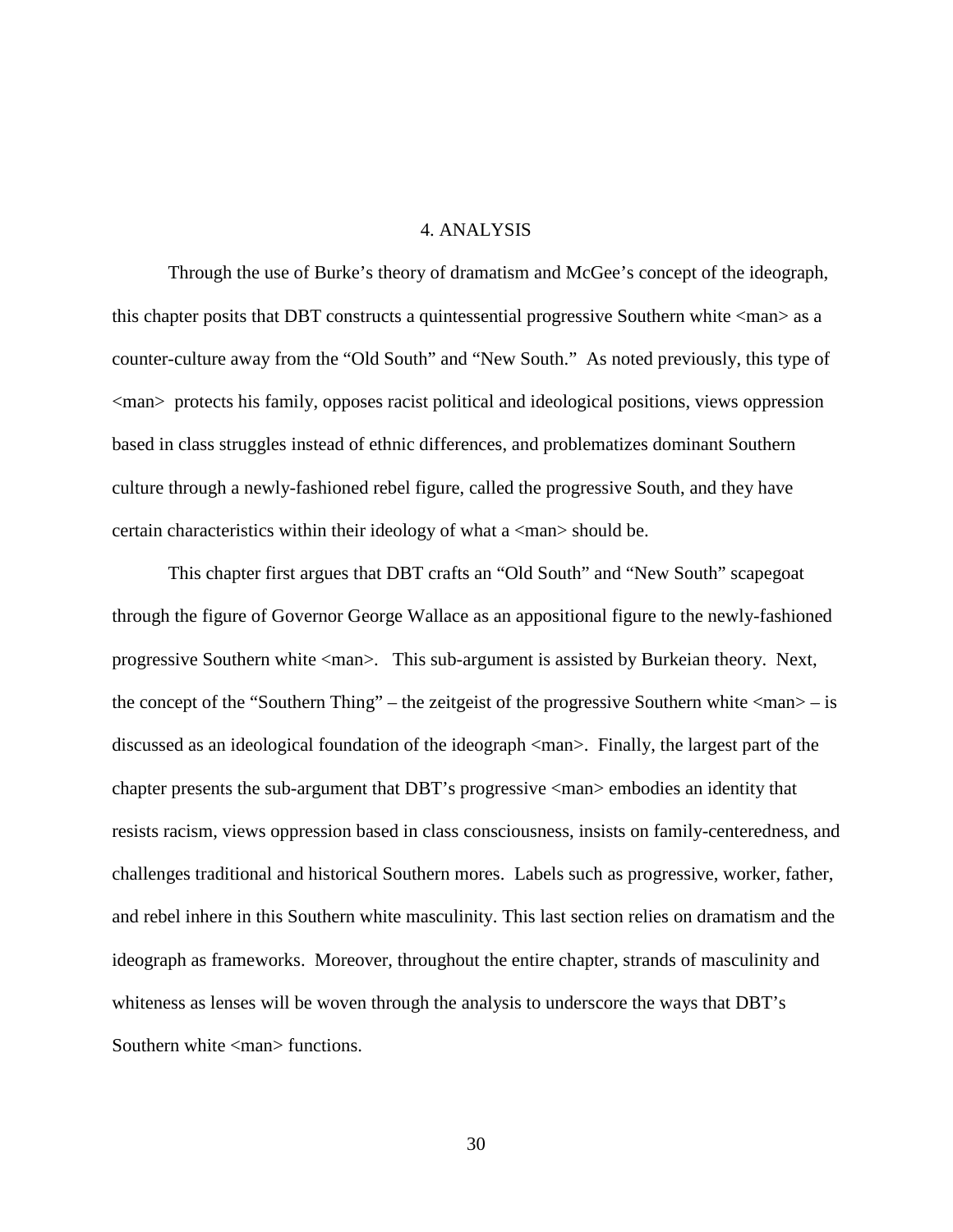## George Wallace As a Scapegoat

The South has often been at the center of culturally-based societal conflicts. From the Civil War to the Civil Rights Movement, the South has been in the nation's eye as a hot bed of racial tension. The divide began with the Civil War in 1861; in fact, there were many Southerners who did not believe in slavery. In Fayette County, Alabama for instance Unionist sympathizers formed groups to protect themselves because they supported the North in the Civil War (Storey 58).

 The South surrendered in 1865, and soon thereafter the federally instituted economic and cultural Reconstruction of the region began. Simultaneously, African Americans were granted freedom by the Thirteenth Amendment, their citizenship by the Fourteenth Amendment, and voting rights by the Fifteenth Amendment. Historians Commer Woodward and William McFeely contend that African Americans may have been free, but they still did not enjoy all the rights and privileges that their white counterparts did as citizens of the United States (7). African Americans were discriminated against by a collection of laws deemed Black Codes (or Jim Crow ideologies) that were designed to intimidate and subjugate them in the service of reifying the racial hierarchy that continued to elevate white privilege (Woodward and McFreely 7). Starting with Mississippi in 1890, the former Confederate States passed new constitutions or amendments that effectively "disfranchised most African Americans through a combination of poll taxes, literacy and comprehension tests, and residency and record-keeping requirements" (Woodward and McFreely 8).

 Jim Crow laws kept the South segregated – with the help of Supreme Court cases like *Plessy v. Ferguson* (1896) and its "separate but equal" doctrine – until the Civil Rights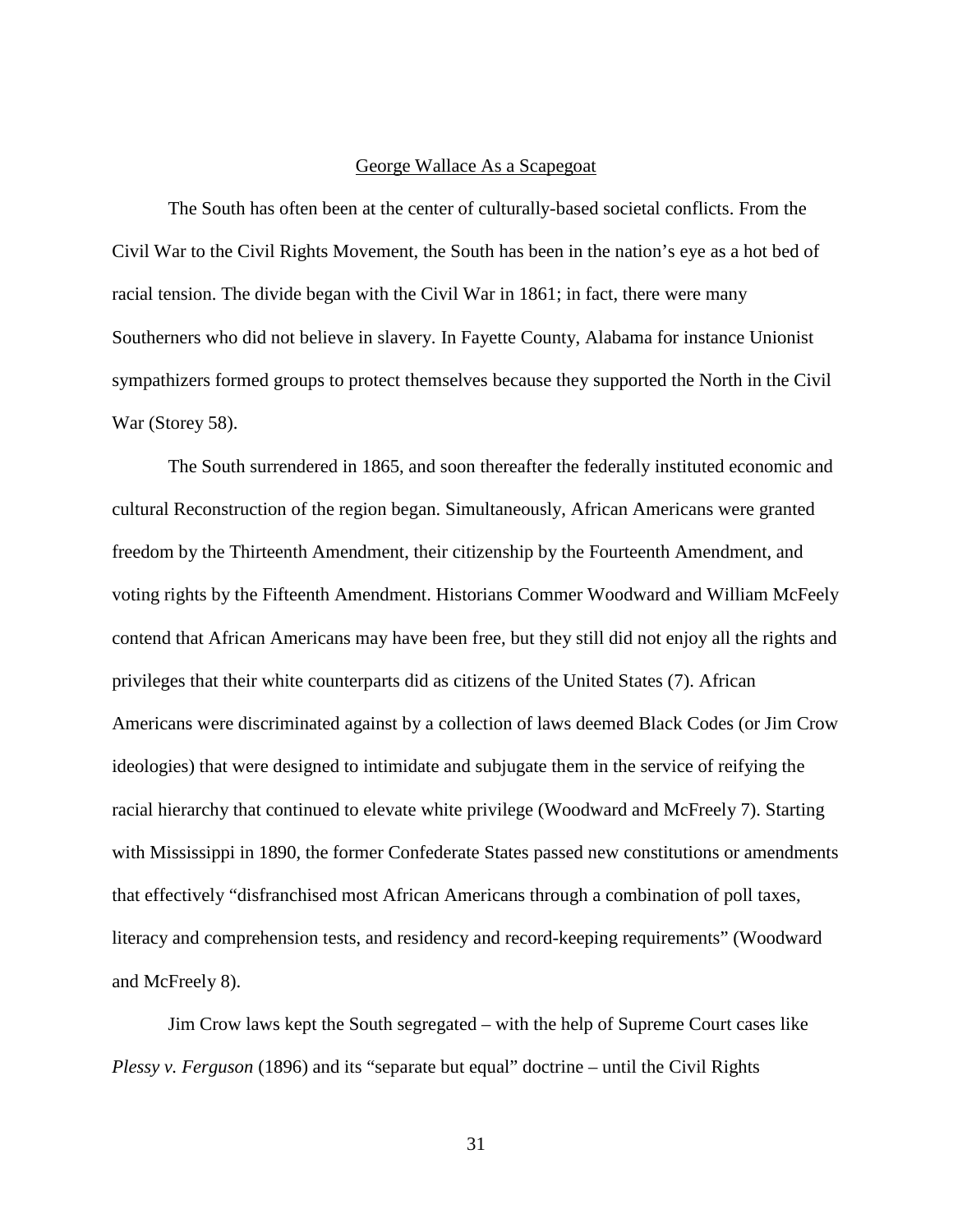Movement grew during the 1920s-1950s under the leadership of the Niagara Movement and the National Association for the Advancement of Colored People (NAACP), among others. The Civil Rights Movement gained momentum in 1954 with the *Brown v. Board of Education* decision that overturned segregation in terms of public educational institutions. Historians Donnie Williams and Wayne Greenhaw outline the famous story of Rosa Parks, who 1955, during the same year as *Brown v. Board II*, refused to give up her seat to a white man in Montgomery, Alabama and was consequently arrested for her action (48). Her resistance was a part of a larger movement led by groups like the NAACP, the American Civil Liberties Union, and the burgeoning Southern Christian Leadership Conference under the direction of Martin Luther King and more localized activists in the Deep South like Fred Shuttlesworth and Ralph Abernathy.

 During this time of civil unrest in the South, white segregationists were being elected to public office increasingly under the promise of protecting white privilege while concomitantly securing so-called states rights to refuse federal intrusion in culturally localized customs. During this time, political scientists Stephen Lesher asserts, a prominent Southern politician named George Wallace rose to power as Alabama's Governor on a segregationist platform. (164).

 George Wallace was sworn in as Alabama's Governor in January of 1963 in the same location that Jefferson Davis was inaugurated as the President of the Confederate States of America in 1861. During his inaugural address, Wallace spoke one of the most memorable lines of his political career when he said, "In the name of the greatest people that have ever trod this earth, I draw the line in the dust and toss the gauntlet before the feet of tyranny, and I say segregation now, segregation tomorrow, segregation forever" (Wallace, "1963 Gubernatorial Inauguration Address," par. 14).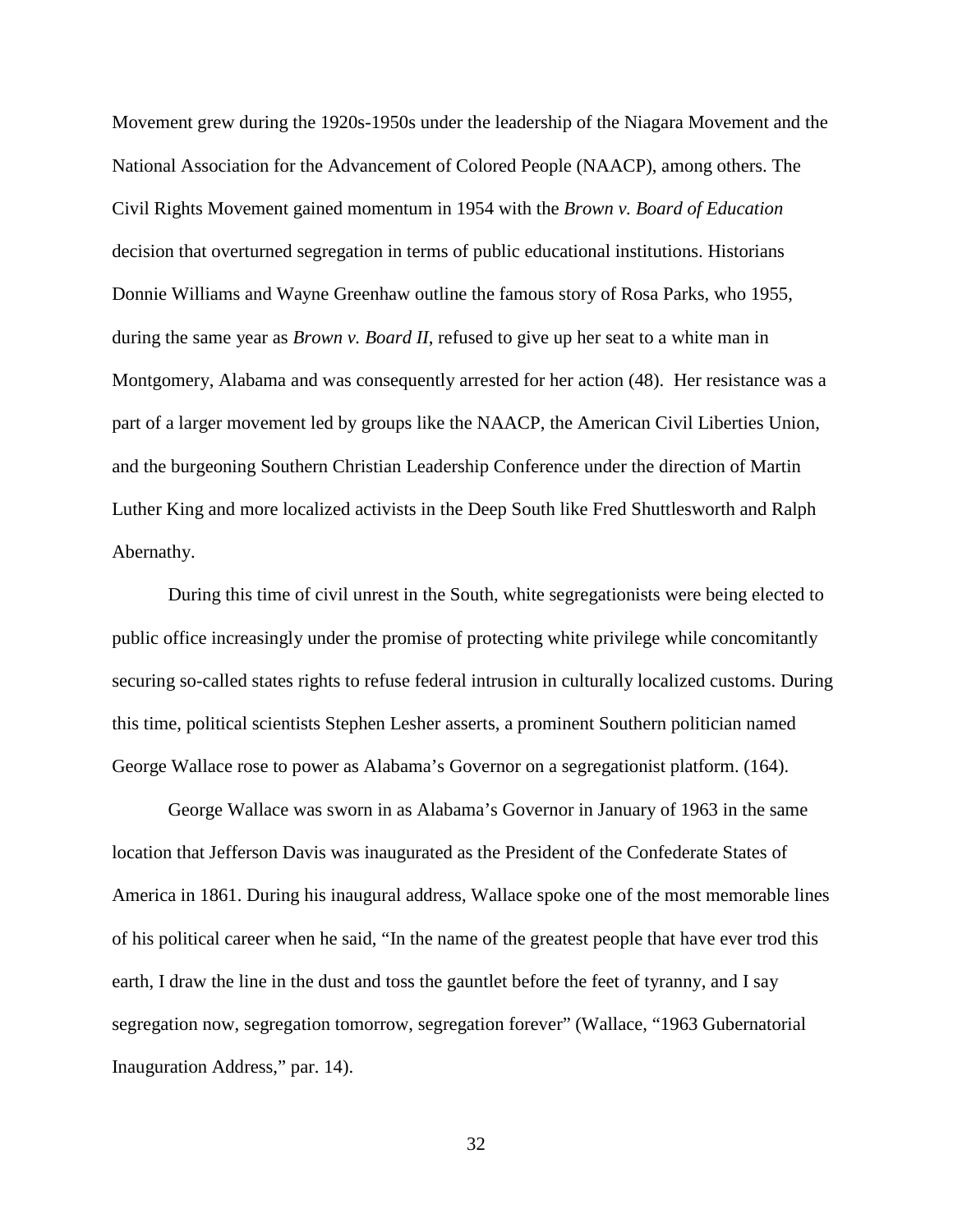Wallace curbed desegregation at every turn, and made an especially salient point at the University of Alabama, where he stood in front of Foster Auditorium on June 11, 1963 in an effort to prevent the enrollment of black students Vivian Malone and James Hood (Lesher 202). This event became known as the "Stand in the Schoolhouse Door." Wallace disapproved fervently of the desegregation of the state of Alabama; in his own words: "The President wants us to surrender this state to Martin Luther King and his group of pro-Communists who have instituted these demonstrations" (204).

In 1970, Wallace faced incumbent Governor Albert Brewer, who was the first gubernatorial candidate since Reconstruction to openly court black voters. According to political campaign scholar Kerwin Swint, Brewer worked to build an alliance between blacks and the white working class. He said of Wallace's out of state trips, "Alabama needs a full-time governor" (227). The Wallace campaign aired TV ads with slogans such as "Do you want the black block electing your governor?" and circulated an ad showing a white girl surrounded by seven black boys, with the slogan "Wake Up Alabama! Blacks vow to take over Alabama" (Swint 228).

 Seemingly, to DBT, in order for the "Progressive South" to establish an invigorated ethos, it is necessary that a scapegoat be created to remove the guilt from the community. The DBT have chosen Wallace as the scapegoat for the ills and moral laws, which, in the progressives' eyes, have been created and broken. The broken system that Wallace represents is antithetical to the progressive Southern white <man>. There remains a need to find redemption for the region by first working through Burke's "negative" – in whiteness studies, this is the mode of constructing whiteness through apposition to an "other" (Burke, "Dramatism" 450). The apposed "other" in this case is the racist South.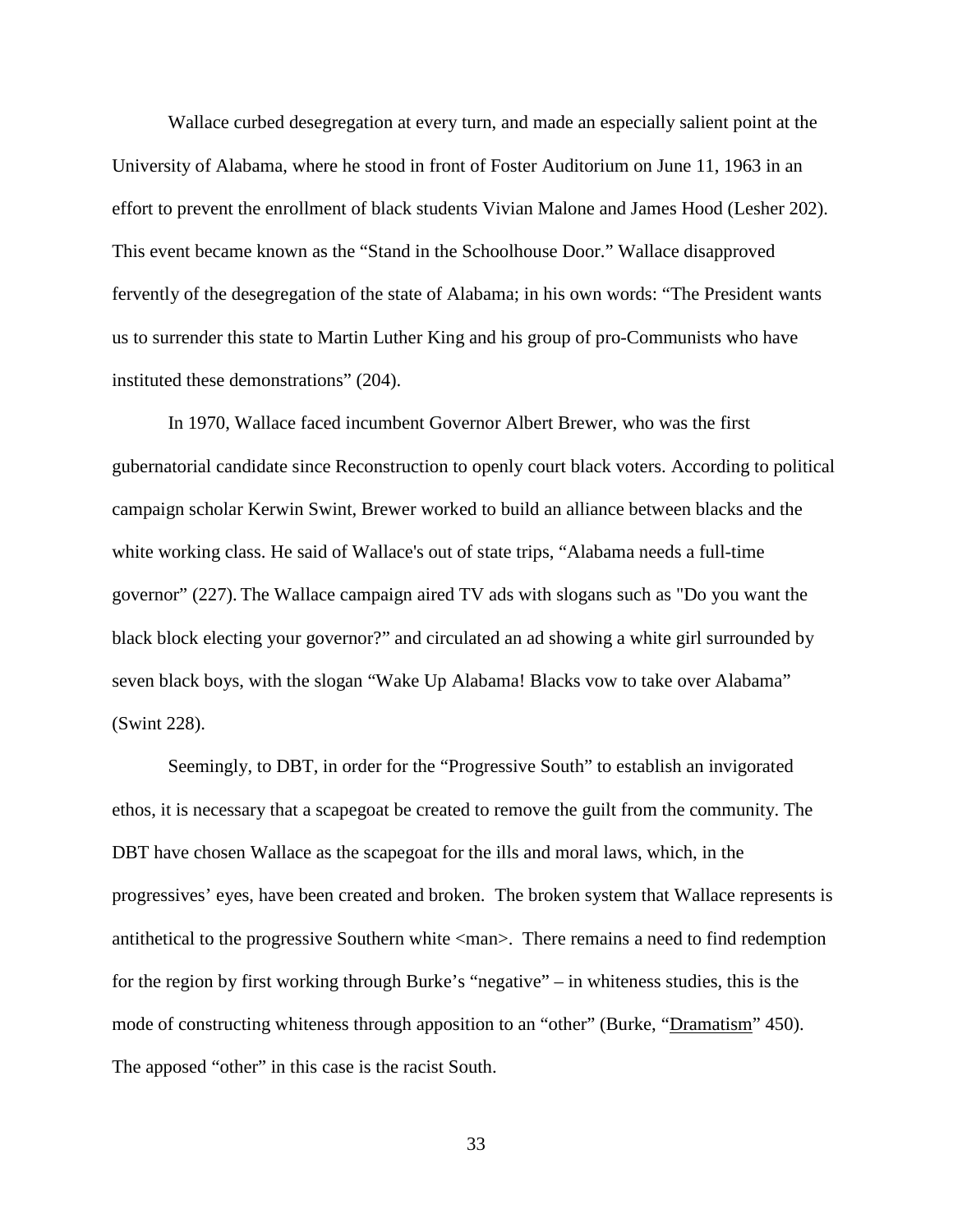DBT constructs Wallace as the scapegoat by continually showing how he embodies guilt. He brings on a type of purification as he, in the DBT song "Wallace," finds himself in hell where he is roasted (literally and figuratively) by the Devil itself. In the opening lines of the song, DBT establishes that Wallace has died and that he represented the worst part of the "Old South" and "New South" community: "Throw another log on the fire, boys/ George Wallace is coming to stay/ When he met St. Peter at the pearly gates/ I'd like to think that a black man stood in the way" (Hood "Wallace"). The fact that the Devil is acknowledging that Wallace is coming to Hell and a "black man" would stand in his way of heaven contains four important parts. First, the worst of the worst go to hell when they die. In Christianity, only people who do not repent for the sins they commit before they die are condemned. Through repentance, the scapegoat would attempt to rectify and ask for forgiveness for the "moral" laws that they broke. As stated above, sometimes, even if the scapegoat goes through mortification and asks for forgiveness, the community does not grant it. Sometimes the only way to truly expunge the evil that has taken hold of the community, the scapegoat must be punished. In this scenario, Wallace must be punished even though he publically apologized and asked for repentance from his Christian religion for the things he did as Governor of Alabama. Because a born again Christian that repented could still be sent to Hell only serves to make Wallace an apt scapegoat for DBT.

Second, the ultimate punishment for breaking "moral" laws is death. In American society, no punishment is harsher than the death penalty. The lyrics present the idea that *not even* death was a sufficient punishment for Wallace. Instead, he had to endure the ultimate "death penalty": eternal damnation.

Third, throwing "another log on the fire" brings to light the idea that Hell should be even hotter for Wallace because his sins were above and beyond those who usually break the moral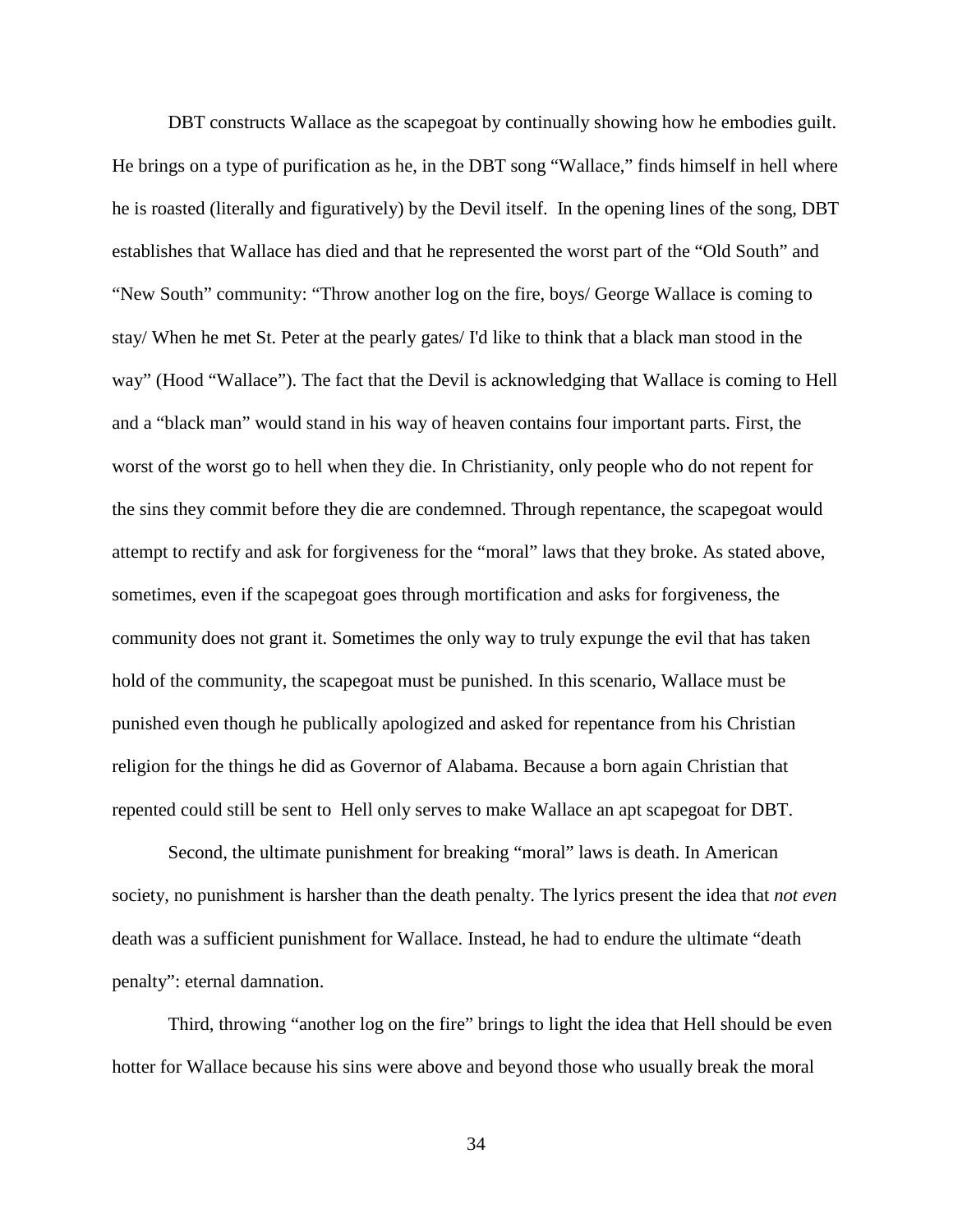law (Hood "Wallace"). There are some things that people do that are against the "moral" law that will warrant the usual punishment of hell, but sometimes the extent to which the law is abused, broken, or pushed causes for additional punishment to the perpetrator.

Fourth, the ironic idea of a black man standing in his way of heaven leads to the correction of the guilt brought by the hierarchal setup in the community. Wallace was the Governor and the head of the State of Alabama, as well as the ultimate savior of white privilege – in other words, the top of a Southern white hierarchy. African Americans, who were not even seen as worthy to share the same bathrooms and schools with white people, were at the bottom of the hierarchy. The plight, difference in lifestyle, and suffering were so severe in the Southern hierarchy because it was so unequal that the restructuring of the hierarchy had to reach past the physical life into the next, to create the justice that is being sought by DBT's Southern white <man>. The "black man" wielding the power to stand in the way forbid Wallace's entrance rectifies the hierarchal power difference that existed in the physical life and, more importantly, it serves as symbolically "perfect" punishment for Wallace standing in the way of the schoolhouse door at the University of Alabama.

Moreover, DBT explains why Wallace must go to hell even after he asked for repentance in 1995. This feigned gesture – at least according to DBT – was not enough to warrant personal salvation for Wallace and restructuring of the "order" in the "Progressive South." Of this, DBT writes: "And if it's true that he wasn't a racist/ and he just did all them things for the votes/ I guess Hell's just the place for kiss ass politicians who pander to assholes" (Hood "Wallace"). This brings up the argument that being racist in itself is not enough for one to be victimized, yet, the incitement of racism and creating a culture that feeds off of it is what crossed the line between what is forgivable and what is not by society. Also, DBT argues that the ones who were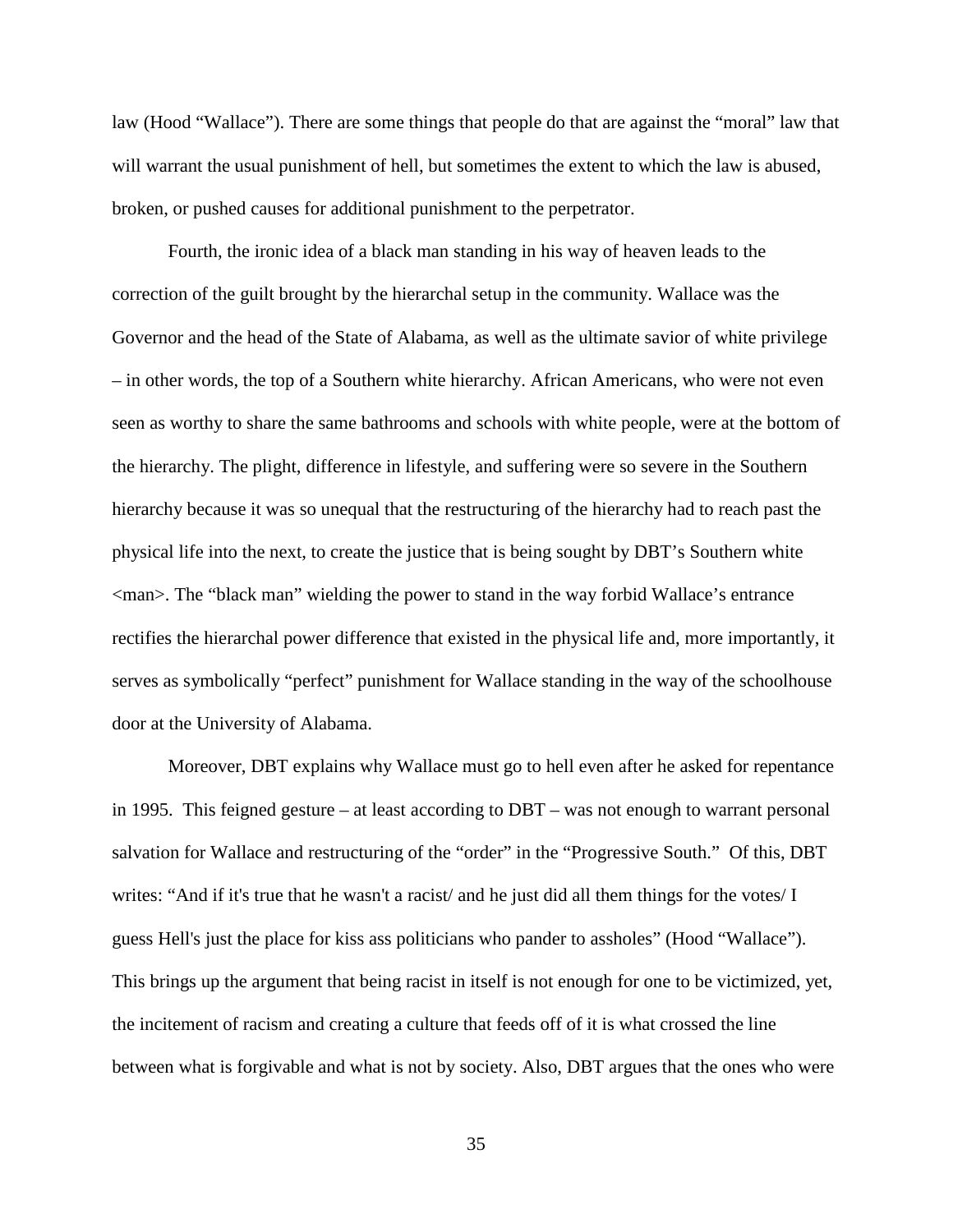at the bottom of the hierarchy would see this as a fitting punishment: "I know, in the end, he got the black people's votes/but I bet they'd still vote him this way/ And Hell's just a little bit hotter/Cuz he played his hand so well/He had what it took to take it so far" (Hood "Wallace"). The line alluding to Wallace getting "the black people's vote" shows that the "black people" had a hand in making him the head of the hierarchy, yet they may have never had a viable alternative at the time. This consent smacks of a hegemonic process of control. Now the "black people" can rectify the injustice by "voting" him into Hell. Again, the idea of Hell being hotter to punish Wallace is revisited in these lyrics, but the true victimization is brought to fruition when DBT admits that "he had what it took to take it so far." "It" stands for the policies of inequality and culture of hate based on race, and because he did take it "so far" he is the scapegoat that the "Progressive South" uses to purge its guilt from their past.

At this point, Wallace has been scapegoated by DBT to rid the "Progressive South" of the guilt from the entire Old South and New South's pasts. Interestingly, the last line of the song is, "Now the Devil's got a Wallace sticker on the back of his car" (Hood "Wallace"). This gives the impression that the Devil is a supporter of Wallace by putting his sticker on the back of his car. This seals the connection between the evil of the Devil and Wallace. Through the Devil's support, Wallace becomes a tool of evil. As the tool or medium for evil, it is easier for the "Progressive South" to demonize and scapegoat the tool of evil. Also, by making the Devil a Wallace supporter, anyone who supports him or his legacy is following the Devil's point-ofview, thus making those members of society a tool of evil as well. In other words, they are guilty by association. By identifying those who support Wallace to be evil, DBT seems to aim to victimize and scapegoat future offenders of moral law when the time comes for purification.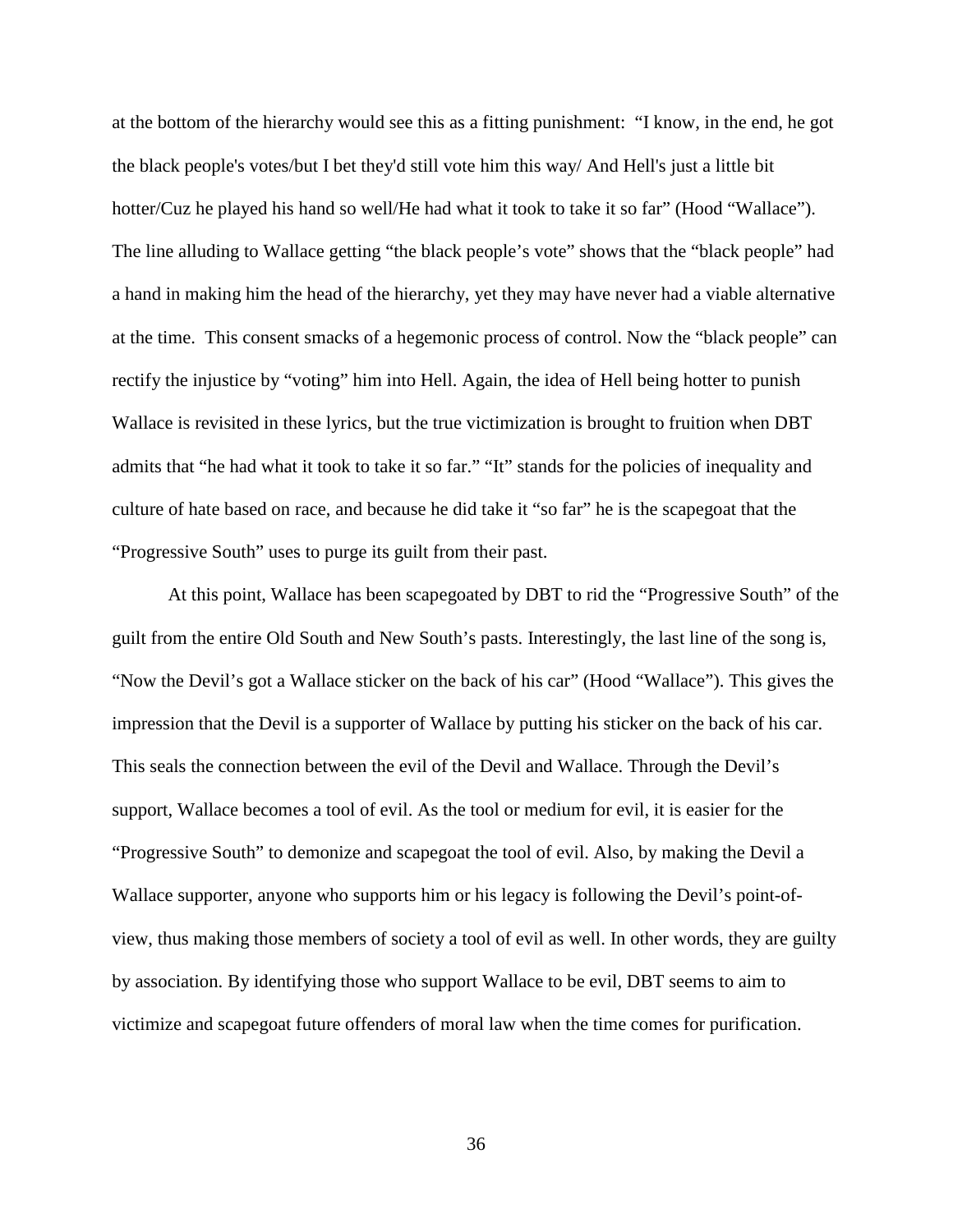To DBT, racism is a very important part of what causes guilt within the South – historically and contemporarily. Removal of this "negative" and apposed "other" becomes the first step in refashioning the Southern white <man>. Wallace, and his racist policies of segregation, rhetorical moments of defiance, and lack of punishment for the police that brutalized Civil Rights Movement advocates, are just a few of the moments that truly hurt the reputation of the South overall. And, of course, these circumstances harm black-white relations based in "Old South" and "New South" milieu.

## Construction of the Southern White <Man> Through the "Southern Thing"

DBT fashions its idea of the "Progressive South" by enacting an alternate identity in apposition to dominant Southern culture through the song "The Southern Thing." In this song, DBT starts defining the meaning of the Southern white  $\langle$ man $\rangle$  by accepting the aspects of Southern culture writ large that are seen as non-threatening to progressive ideals and rejecting the negative aspects of Southern culture. The band employs negative symbols to create an identity contrasting with the perceived dominant culture. "The Southern Thing" is in many respects the overall definition of what it means to be a progressive Southerner, according to DBT.

DBT begins its song by adopting the negative to define what being a Southern white <man> is not. The song starts with the lines: "Ain't about my pistol/Ain't about my boots/Ain't about no northern drives/Ain't about my southern roots" (Hood "Southern Thing"). By beginning with the negative, it defines the "Progressive South" against common stereotypes and misconceptions of "Old South" and "New South" ideologies and cultural forms. According to sociologists Jo Dixon and Allan Lizotte, the pistol is a representation or stereotype that Southerners encounter because of the Civil War and, in the present day, a strong opposition to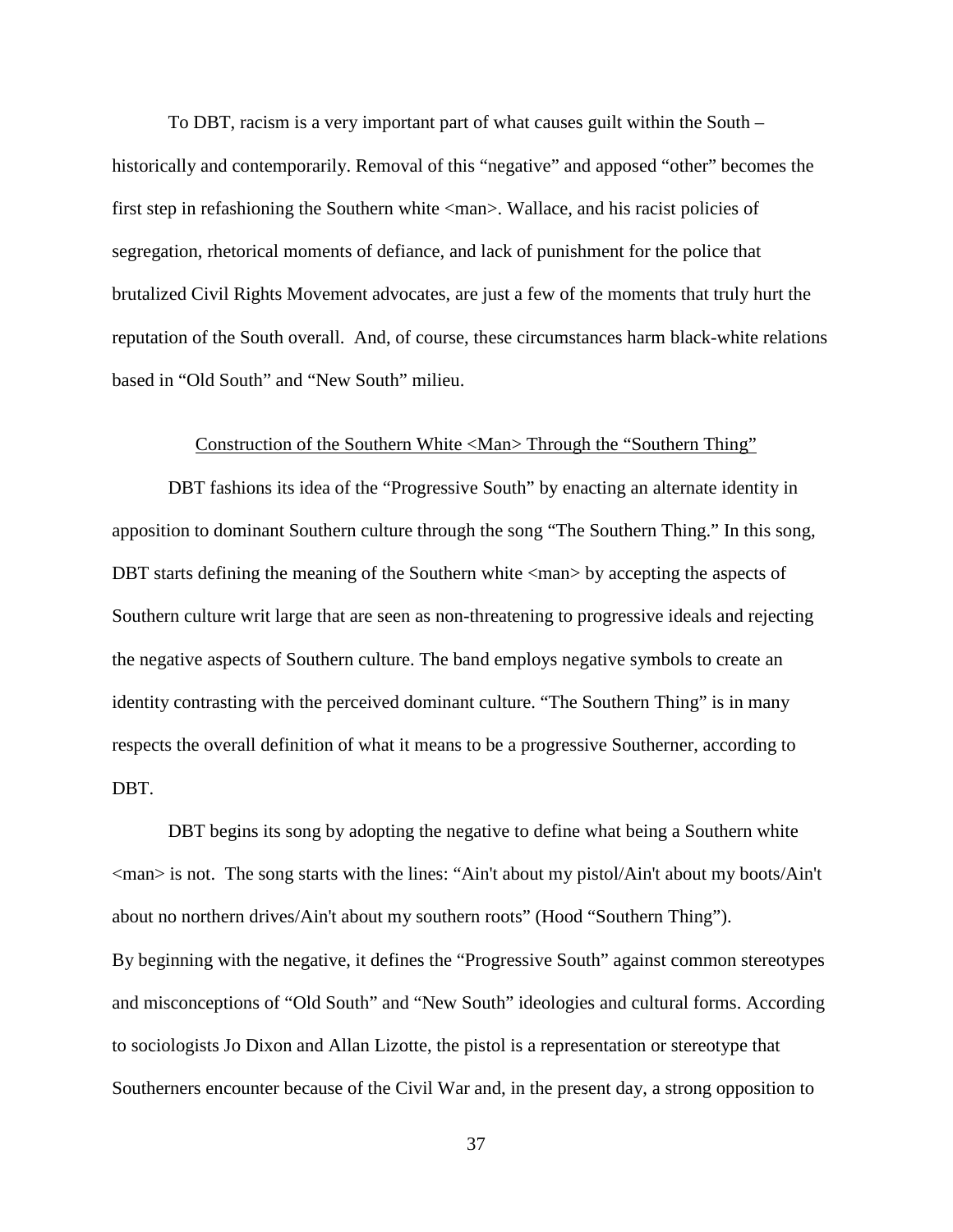any form of gun control (389). The pistol is a synecdoche of armament and the inability to diplomatically resolve conflicts or give up staunch cultural views. By addressing that being a  $\alpha$  <man> is not about the "pistol," DBT confirms the idea that the "Progressive South" involves a willingness to listen and discuss conflicts rather than obstinately reject differing viewpoints.

 To many outside the South, it seems as if the South is obsessed with the Civil War, or what stereotypically "Old South" and "New South" proponents call the War of Northern Aggression. DBT argues that the "Progressive South" does not fixate on, obsess about, or draw its identity from the Civil War, especially as evidenced when the band sings, "ain't about no northern drives" (Hood "Southern Thing"). "Northern Drive" is an allusion to the North encroaching into the South during the Civil War. During and after the Civil War, most Southerners referred to the Civil War as the aforementioned War of Northern Aggression (Rosen 12). Because this "drive" and war are not part of their identity, the progressive Southern white <man> does not place much emphasis on the Northern incursion into the South during the Civil War. This is potentially indicative of a culture that is more open to work with and talk to a socalled past enemy.

 Next, DBT cuts ties with the established "Old South" and "New South" norms by singing, "Ain't about my Southern Roots" (Hood "Southern Thing"). Dispelling traditional roots, the band discusses a new collective culture based on what the original culture is "not." As noted earlier, this plays out in the "northern drives" and "pistols," yet it will take on an even more pronounced role in defining the "Progressive South" later in the song.

 Economic equality is a cornerstone to the Southern white <man's> ideals, in DBT's estimation. DBT addresses the issue of race and poverty when it sings, "Ain't about the races, the crying shame/To the fucking rich man all poor people look the same" (Hood "Southern Thing").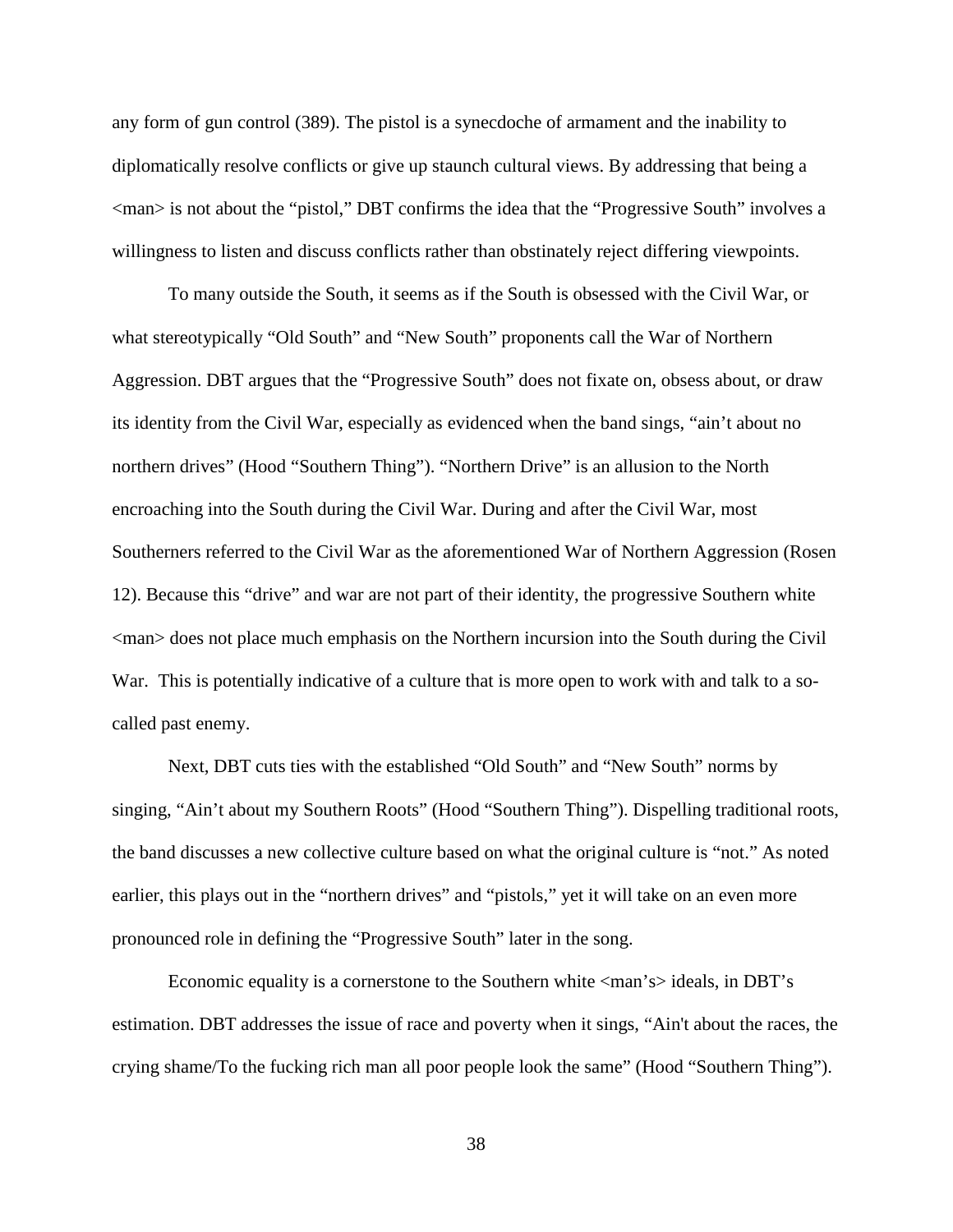Here, DBT presents the idea that the struggle is not between races anymore, but is about class. The band clearly states that race does not matter as much as economic oppression, and the sentiment about past race relations "being a crying shame" implies that people in the "Old South" and "New South" focus on racial differences rather than see the bigger picture of poverty in the South. The "rich man" has caused the struggle among the majority of the people in the South. This oppression unites African American Southerners and and white Southerners. Again, the counter-culture to the South (the new Southern white <man>) is being defined by what it is not.

 DBT continues its assessment of traditional historical Southern mores by describing more identities of the "Progressive South" through a Burkeian type of negative. It does so in the lines: "Ain't about no hatred/ better raise a glass/It's a little about some rebels/ but it ain't about the past/Ain't about no foolish pride/Ain't about no flag/Hate's the only thing that my truck would want to drag" ("Southern Thing"). Again, DBT addresses the issue of hatred. This hatred has traditionally been targeted toward two sources: Northerners and African Americans. "Raising the glass" is traditionally done in celebration or acknowledgement of friendship at events such as weddings. DBT is arguing that there is no need to hate and that the two groups that have been the center of this hatred should be brought in to the "Progressive South" and treated as friends.

 Historical roots are an important part the culture of the South (Cobb, Redefining 209). DBT argues that the past is important, but does not, given a sordid history, have to obscure progress. DBT does mention that there are some positive aspects of the legacy left by the Civil War when it writes "it's a little about the rebel/ but it ain't about the past" ("Southern Thing"). By reclaiming the persona of the "rebel," DBT can take the positive aspect of the Civil War, which to a more progressive Southerner, is the generic fighting spirit that Confederates possessed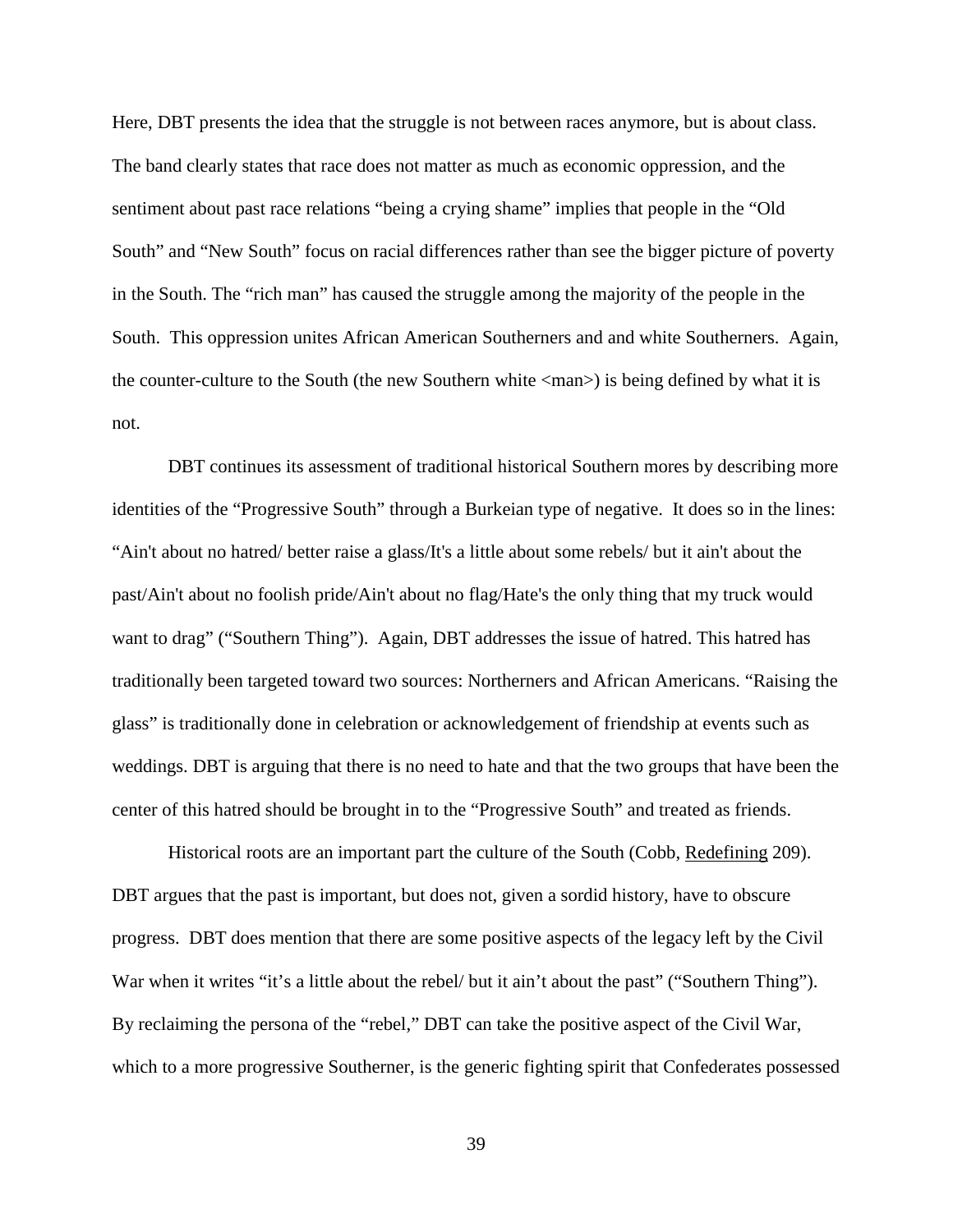to disallow anyone from invading their homes. This gives the "Progressive South" the image of a people who do not need to believe in racism in order to stand up to outside forces. As we will soon see, the outside force – the dominant Establishment – against whom the Southern white <man> fights is the "Old South" and "New South" and its attendant ideologies.

DBT next tackles the issue of current Southern culture and the reverence of the rebel flag. The Southern states have had a problem with removing the rebel flag from their state capitols (Reingold and Wike 569). The rebel flag is widely considered the single representation of slavery and racism in the South. By saying that it "ain't about no flag," DBT re/envisions a progressive South that has no affinity or identity wrapped up in the most recognizable symbol of the Confederacy (Hood "Southern Thing"). The "foolish pride" causes the traditional Southerners to fight to keep the rebel flag on display in their states. The "foolish pride" is foolish because it is not rooted in the positive aspects of what it meant to be of a rebellious spirit, but rather in a hate-laden and racist persona.

DBT here addresses an important issue of past Southern culture. Many African Americans were killed by lynching in the nineteenth and early-to-mid twentieth centuries. Folks have been killed in the late twentieth and early twenty-first centuries, as well. One example is the case of James Byrd, an African American, who was dragged to death in a pick-up truck in 1998 (King 3). DBT tries to nullify the painful memories and meaning of "dragging" when it states that "hate" is the only thing that is worthy of being dragged and, thus, killed or excised from the "Progressive South" (Hood "Southern Thing"). By removing the idea of dragging from progressive Southern culture and creating a positive metaphor for the destruction of hate, the Southern white <man>, in DBT's construction, reclaims the image as something that will no longer be used as tool of oppression and division, but as a tool of freedom and unity.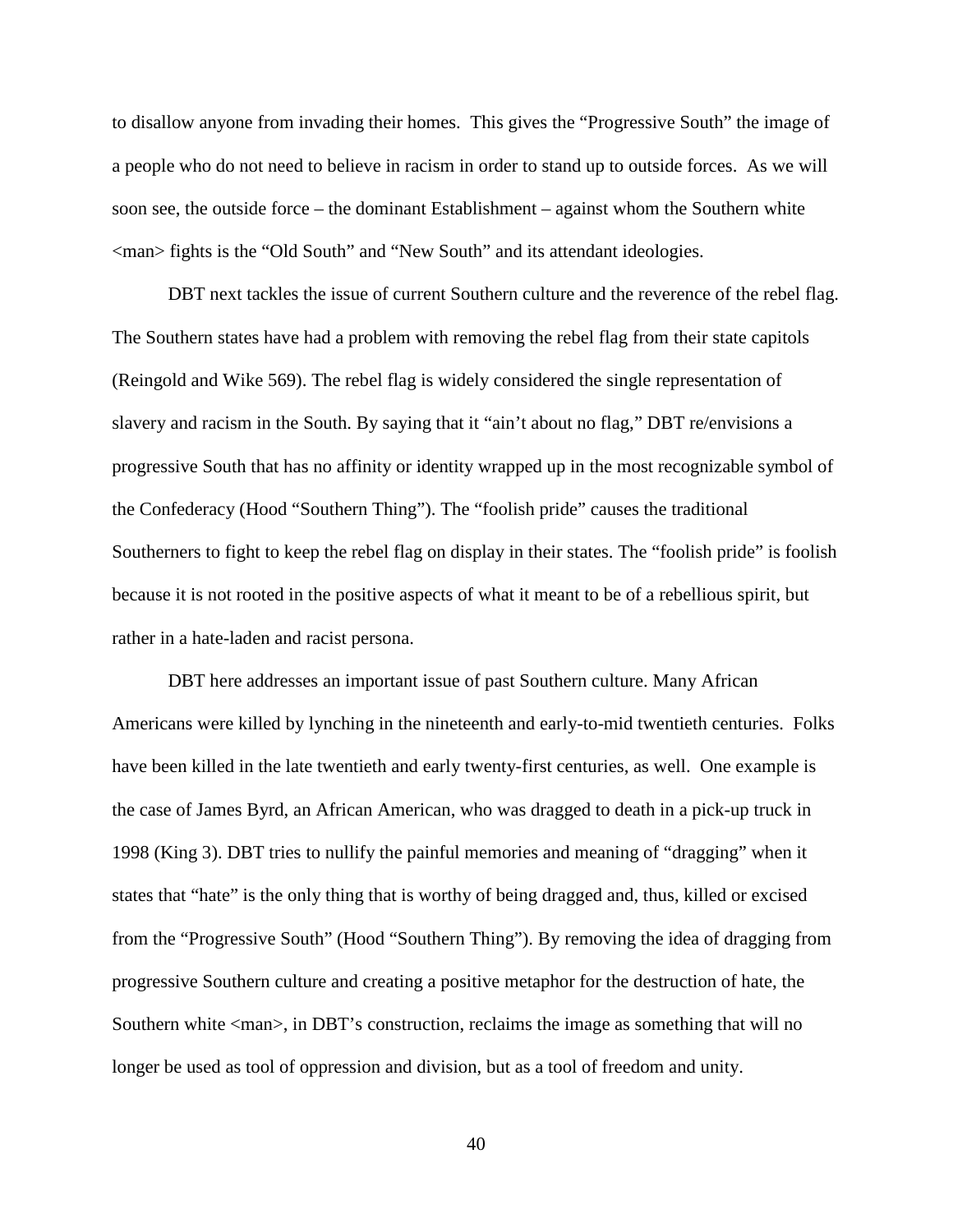Moreover, there are positive aspects of Southern culture that DBT weaves into the new identity of the "Progressive South." The idea that there are positive aspects from the past events such as the Civil War creates a dichotomy. It is hard to understand how a positive link from the "Old South's" and "New South's" support of the Civil War and perhaps resistance to the Civil Rights Movement could be embraced by someone who describes himself as progressive. Yet, this is what DBT calls the duality of "The Southern Thing." Of this dynamic, the band writes: "You think I'm dumb/ maybe not too bright/You wonder how I sleep at night/Proud of the glory/ stare down the shame/Duality of the Southern Thing" (Hood "Southern Thing"). The duality of the "Southern Thing," according to Hood, is the acceptance of all the good things that are based in Southern Culture and the rejection of the bad characteristics. This duality is challenging for people outside of the South to understand ("Personal Interview"). DBT addresses this issue when it states, "You wonder how I sleep at night" (Hood "Southern Thing"). This sentiment refers to someone who is outside the South and who does not understand the duality that a Southern progressive faces with their identities linked to the past. It comes from the "glory" of standing up and fighting for individualism and rights that is rooted in fighting the invading North during the Civil War and George Wallace standing up to the Federal Government during the Civil Rights Movement.

Staring down the "shame" is the attempt to rectify the identity that is based in nonprogressive ideals from the Civil War and segregationist era. DBT gives an example of this when it writes: "My Great Great Granddad had a hole in his side…/Got shot at Shiloh, thought he'd die alone…/Ain't no plantations in my family tree/Did NOT believe in slavery, thought that all men should be free" (Hood "Southern Thing"). Effectively, DBT justifies why people from their culture's past would proudly fight a war, which if won, would have kept people in slavery. This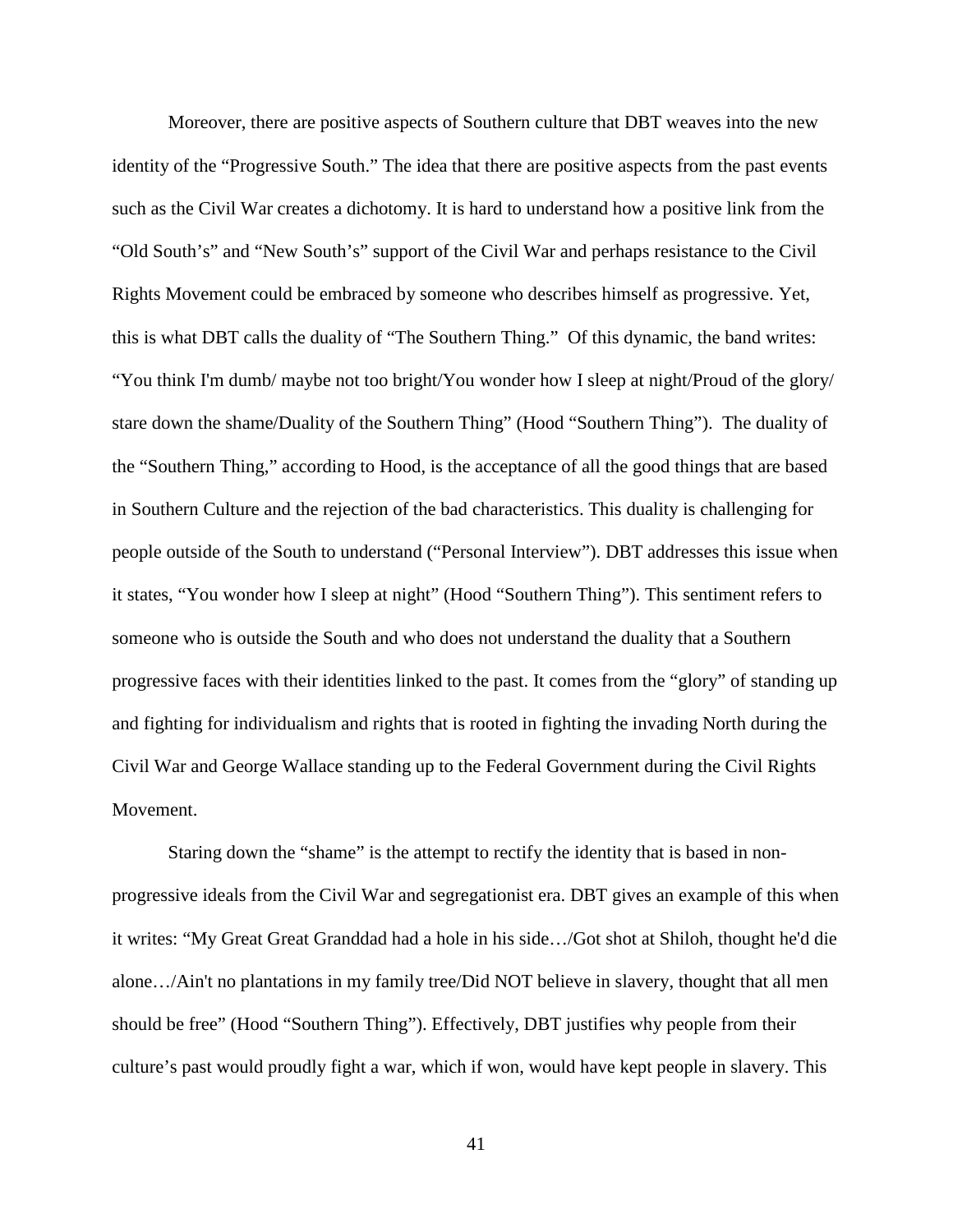duality is explained by the question his Granddad asks: "But, who are these soldiers marching through my land?" (Hood "Southern Thing"). The presence of invading Northern soldiers brought up a question of morality and human rights that led the questioning Southerner during the Civil War – especially one in disagreement with slavery or in the least ambivalent to it, as their economic status occluded them from participation in the "Peculiar Institution" – to make a decision of conflicting interests between freedom of African Americans or of Southern white men. Herein lies the duality of identity that would create problems for progressive Southerners for generations to come.

 The negative aspects such as racism, intimidation, and hatred are the other side of the coin that creates the duality and are what DBT's Southern white <man> tries to purge to end the dichotomy. By trying to end this duality, DBT ostensibly "sleep[s] at night" and clears its conscience from the negative aspects of the past (Hood "Southern Thing").

 Finally, DBT punctuates the construction of a "Progressive South" by showing how the "South will rise again" mentality remains entrenched more in rising to progressive heights than in a revivalist sentimentality of the "Old South" and "New South." The story of Great Great Granddad comes back into the argument. DBT writes:

I heard the story as it was passed down/About guts and glory/ and Rebel stands/Four generations/a whole lot has changed/Robert E. Lee/Martin Luther King/ We've come a long way rising from the flame/Stay out the way of the southern thing. (Hood "Southern Thing")

From the beginning of the list of Southern resistance – from the negative image of Robert E. Lee to the positive reference to Martin Luther King – DBT constructs an identity of progressivism since "rising form the flame" (Hood "Southern Thing"). Lee can be conceived as one of the most resonant human symbols of the Confederacy and its rebellion, according to Southern historian Allan Nolan (24). King is surely the positive embodiment of the Civil Rights Movement because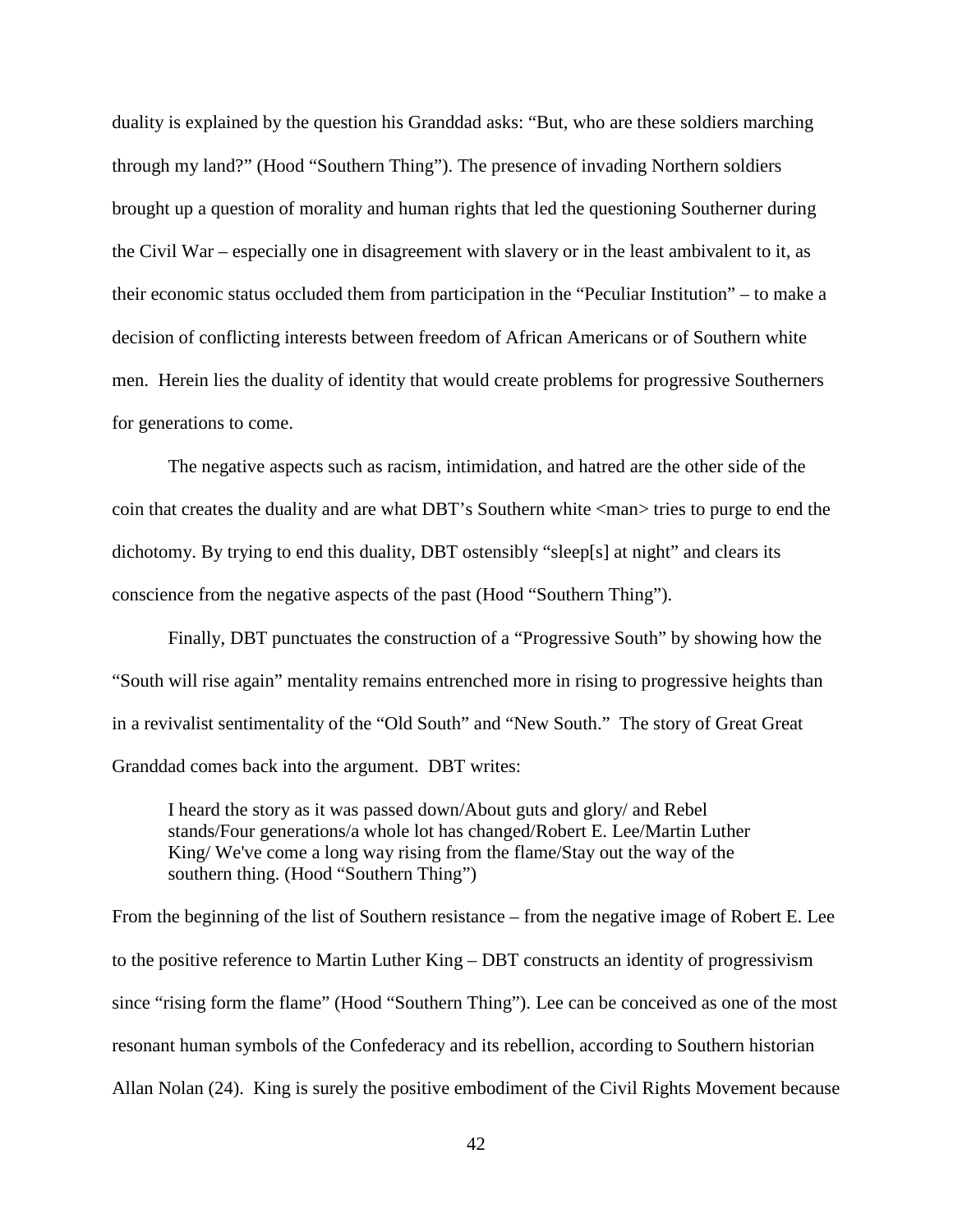he was the leader that helped get the Civil Rights Act and Voting Rights Act passed in 1964-65, writes historian Robert Loevy (341). "Rising from the flame" is a reference to Southern advancement since the Civil War both physically and morally such as reconstructing large Southern cities burned down during the war. But, for the Southern white  $\langle$ man $\rangle$ , the "rise" indicates an upwardly mobile "Progressive South" that works from and through human rights and equality. There is not as much an indication of rising *from* the rubble left by the Union forces, as there is of rising *above* the fray of racism and segregationism that the Confederacy insisted on holding close.

 By beginning the song describing what the "Southern Thing" is not, and employing the negative, DBT hints at a new identity for the "Progressive South" based in apposition – a tenet of whiteness that places a current instantiation of whiteness alongside an "other." While Nakayama and Krizek envisioned this "other" as ethnically different than white people, DBT's "other" is clearly the archetypal figures of the "Old South" and "New South" (298). What DBT foments is the identity of a progressive South. DBT continues to solidify the identity by acknowledging the duality that exists in the "Progressive South" from the identity that is built on the perceived "glory" of fighting against the North during the Civil War. Again, DBT employs the concept of the negative by explaining that the ancestors of the Southern white <man>, from whom he derives his progressive identity, does not fight for any of the commonly held stereotypical reasons that people in the present might believe about him. By addressing the negative, DBT is able to create a positive progressive Southern identity that is accepting of the desire to fight against invasions from others. Again, though, "invasions" deals more with encroachment of the dastardly "Old South" and "New South" and the ancillary ideologies they invoke. Instead, DBT's Southern white  $\langle$ man $\rangle$  does not conceive of himself as a "majority" – in the words of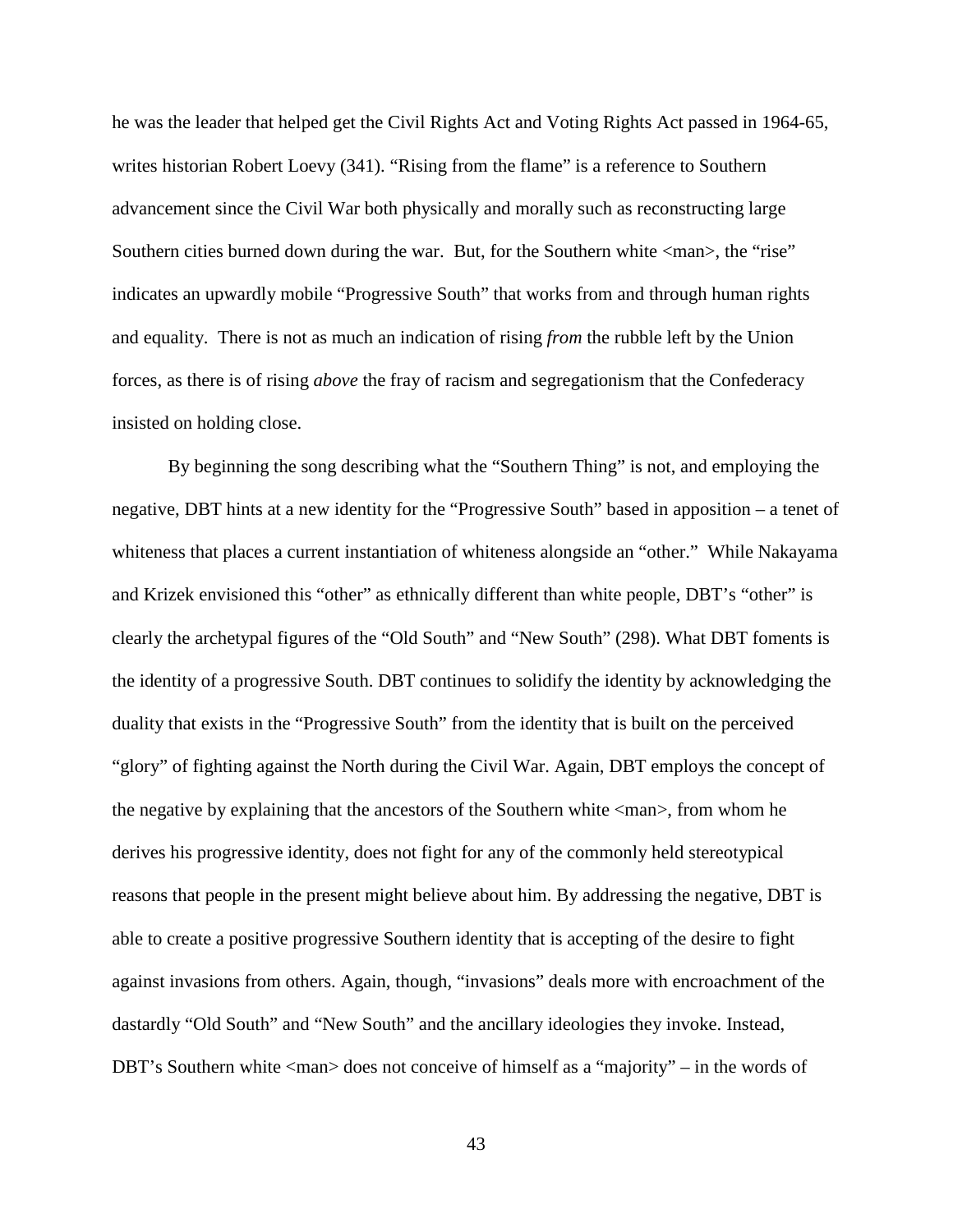Nakayama and Krizek – but a co-fighter for freedom and equality for all people (298). This <man> is open to the traces of fellow Southerners of all ethnicities and, surely, of working and middle classes. This characteristic will be addressed below as particulars of the Southern white <man> come to light in more lyrics from *Southern Rock Opera* and *Dirty South*.

## Southern White <Man> As Class Conscious, Family-Oriented and Rebellious

This section examines DBT's representations of the Southern white  $\langle$ man $\rangle$  through a cluster ideograph that imbricates <man> with labels such as progressive, worker, father, and rebel. This <man> is found mostly in the songs "Where the Devil Don't Stay," "Ronnie and Neil," "Birmingham," "Puttin' People on the Moon," and "Never Gonna Change." Ultimately, the analysis reveals that the ideograph of  $\langle$ man $\rangle$  in the "Progressive South" challenges racism, protects his family at all costs, rebels against social structures, and exhibits anger with a Southern economic hierarchy that oppresses working and middle classes.

There are many different theories, definitions, and viewpoints regarding ideology as it can be found in and studied through discourse. Rhetorician Sonja Foss defines ideology as "a pattern of beliefs that determines a group's interpretations of some aspect(s) of the world" (239). Rhetoricians Janice Edwards and Carol Winkler concur, noting that the ideograph, in particular, can enliven words or groups of words that have a shared social meaning for cultures (297).

The concept of the ideograph was first published by Michael Calvin McGee in his 1980 article titled *The Ideograph: a Link Between Rhetoric and Ideology*. McGee explained that ideologies are present in the words we use to communicate. Later, in his work *Text, Context, and Fragmentation in Contemporary Culture*, McGee challenged the understanding of text and the context it is created in. He said: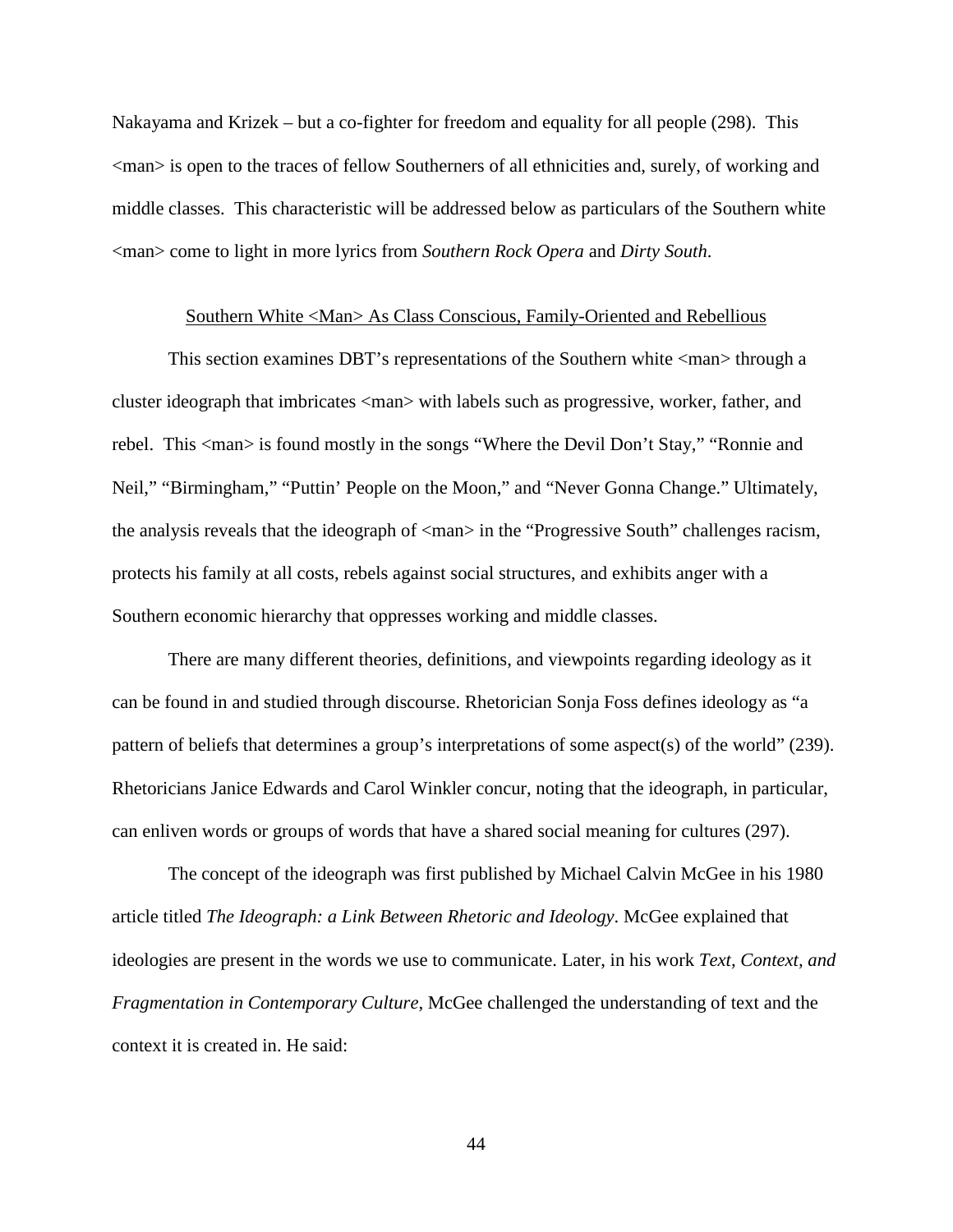Critical rhetoric does not begin with a finished text in need of interpretation; rather, texts are understood to be larger than the apparently finished discourse that presents itself as transparent. The apparently finished discourse is in fact a dense reconstruction of all the bits of other discourses from which it was made. ("Fragmentation" 70)

The ideograph, the understanding of the textual meaning of  $\langle$ man $\rangle$ , is therefore a sum of its parts. The cluster representation of the ideograph of the roles that a male plays in society creates the discursive meaning of  $\langle$ man $\rangle$ . The cluster ideographic roles that make a  $\langle$ man $\rangle$  in the lyrics of DBT involve monickers such as progressive, worker, father, and rebel. These roles help make sense of the way that DBT fashions Southern white masculinity in the "Progressive South."

One of the most robust characteristics of the Southern white  $\langle$ man $\rangle$  is his role as a dedicated and strong-willed father willing to sacrifice for his family. The song "Where the Devil Don't Stay" is the first song off of *The Dirty South* album (Cooley and Cooley). The song begins to address the issue of  $\langle$ man $\rangle$  as an ideograph by looking at the cluster of male terms with the story of a father, or in this case <daddy>. In this song, ideals of rebelling against social norms and dealing with class and race relations are also prevalent.

The term "daddy" falls within the requirement of McGee's first tenant of ideograph, which is that the term is "ordinary language found in political discourse" ("Ideograph" 15). Daddy is a term that is used as a synonym for father, which is typically used in the Southern community. It is a very common word, such as one could expect either "daddy" or "mama" to be a child's first word.

 The "daddy" concept also meets McGee's second tenant of the term being "a high order abstraction representing collective commitment to a particular but equivocal and ill-defined normative goal" ("Ideograph" 15). Edwards and Winkler note that for the ideograph "the equivocal normative goal in necessary to insure that the ideograph could never be empirically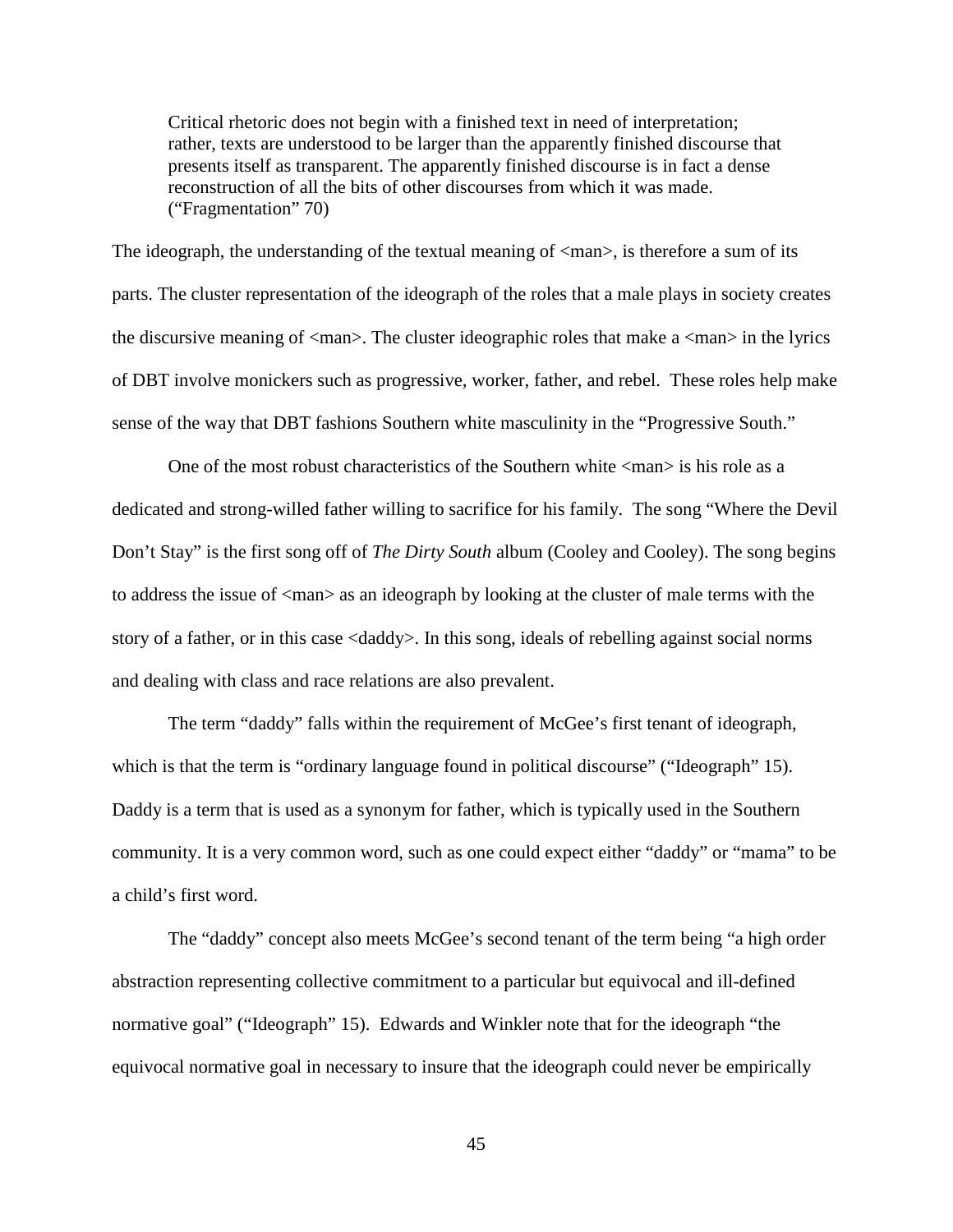verifiable" (299). In other words, the word must be able to be used for a collective meaning, but also have the ability for the society to be able to try and figure where the ideograph is leading the society as a whole, or in this case, what goal the ideograph is trying to accomplish by its representation of the Southern white <man>.

In the song "Where the Devil Don't Stay," DBT indicates the strength of the  $\langle$ man $\rangle$  as father or "daddy." As the song opens, the protagonist's father is unemployed, and must do what he can to support his family. As a jobless working class man, the "daddy" must not only makes ends meet, but make sense of the class disparities that motivated his illicit economic modes:

My Daddy played poker on a stump in the woods back in his younger days/Prohibition was the talk, but the rich folks walked to the woods where my Daddy stayed/Jugs and jars from shiners, these old boys here, they ain't miners/They came from the twenty-niners/It didn't take a hole in the ground to put the bottom in their face. (Cooley and Cooley "Where the Devil Don't Stay")

Playing poker is a game of gamblers that is often linked with questionable moral activity and it is even more dubious because it is taking place in the "woods." Events that take place in the "woods" and not in the city or around the rest of the community seem to elicit some sort of deviant connotation to the actions. The "rich folks" walking to see his father in the woods during prohibition leads to the irony that a strata of the class system that locked the father out still commodifies the worker in such a way that marks him as an outlaw.

 Because the rich had to come see the protagonist's father for moonshine, he was obviously serving the needs of the rich by supplying them with the illegal alcohol. Also, because the rich folks were the ones who talked up prohibition as political leaders and advocates, so as to seem moral, gives them the implied power within the community because the rich have the ability to make laws. But, there is an undertone in the meaning of the rich's actions in fact they were hypocrites because they supported the illegal production and consumption of alcohol. This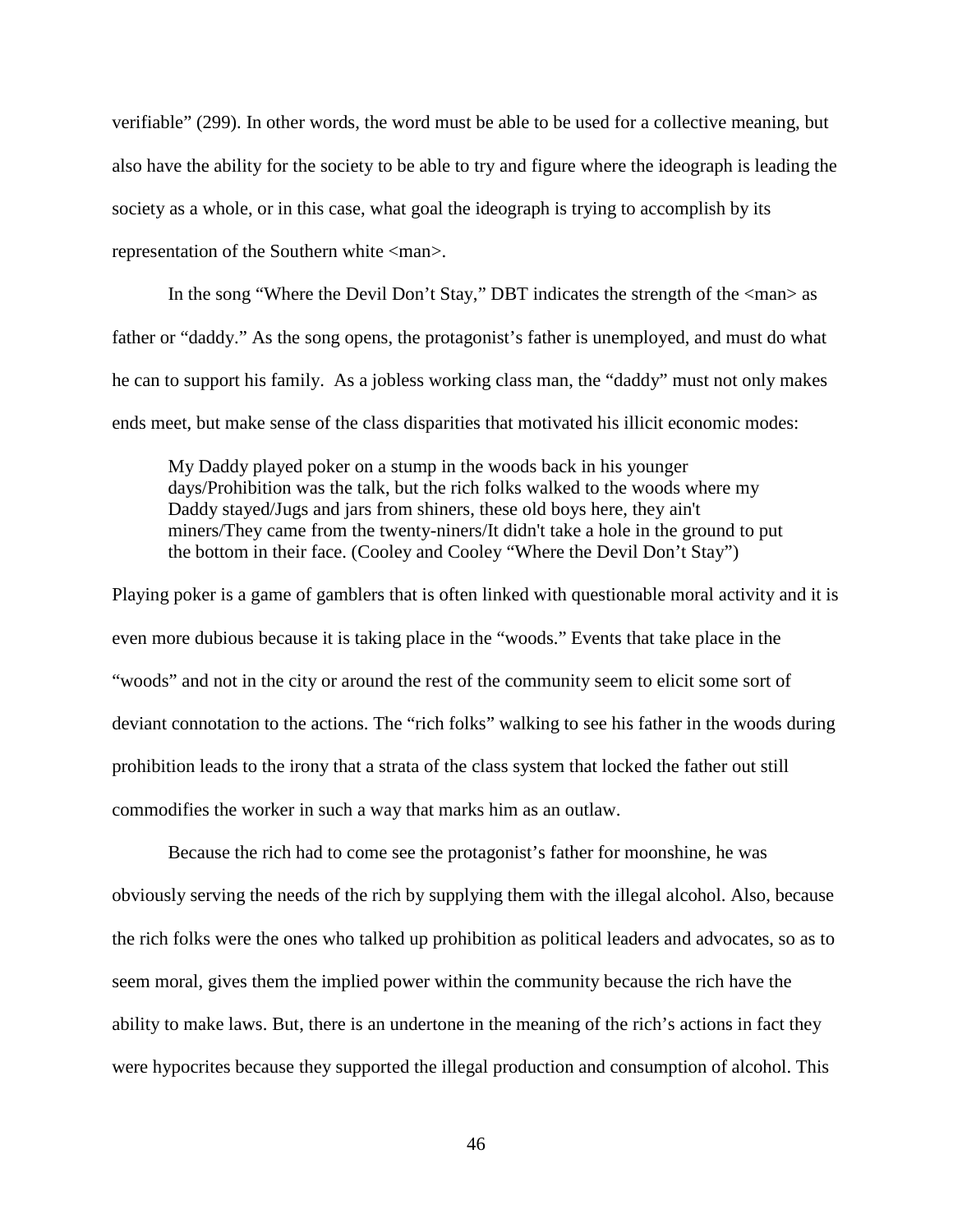means that the average man, or "daddy" in this song, is not hypocritical because he does not spout the moral vices of things such as alcohol or gambling, and is true to his identity. He is the kind of person that one can take at face value, someone who does not have to hide who he truly is. Also, this speaks to the "rebel" way of life by doing whatever it takes to provide for one's family.

 The song's protagonist then invites his father to explain why class disparities exist in the "Old South" and "New South" environments in which the family is positioned. The protagonist demands: "Daddy tell me another story/Tell me about the lows and the highs/Tell me how to tell the difference between what they tell me is the truth or a lie/Tell me why the ones who have so much make the ones who don't go mad/With the same skin stretched over their white bones/ and the same jug in their hand" (Cooley and Cooley "Where the Devil Don't Stay"). The first lines are general questions about experiences in life that a father would teach his son if he was around and able to do such a thing. The third line leads into the interesting part because it deals with the difference and anxiety with class struggle. In this situation, because the son is asking why the ones who do not have much go mad with envy against those who do, one can infer that "daddy" and his family do not have much and are poor. The boy then brings in physical comparisons between the two different classes of people to show that they should suffer the same fate as the poor, but the question posed to the father is why does this not happen. It is inferred that the inequities of this societal structure are large, and should be demonized as a part of what a Southern white <man> should not be. That is, the kind of hypocrite who legislates the prohibition of alcohol and then consumes it underhandedly – purchasing it from the very people who members of his class have occluded from economic mobility – does not belong in a "Progressive South."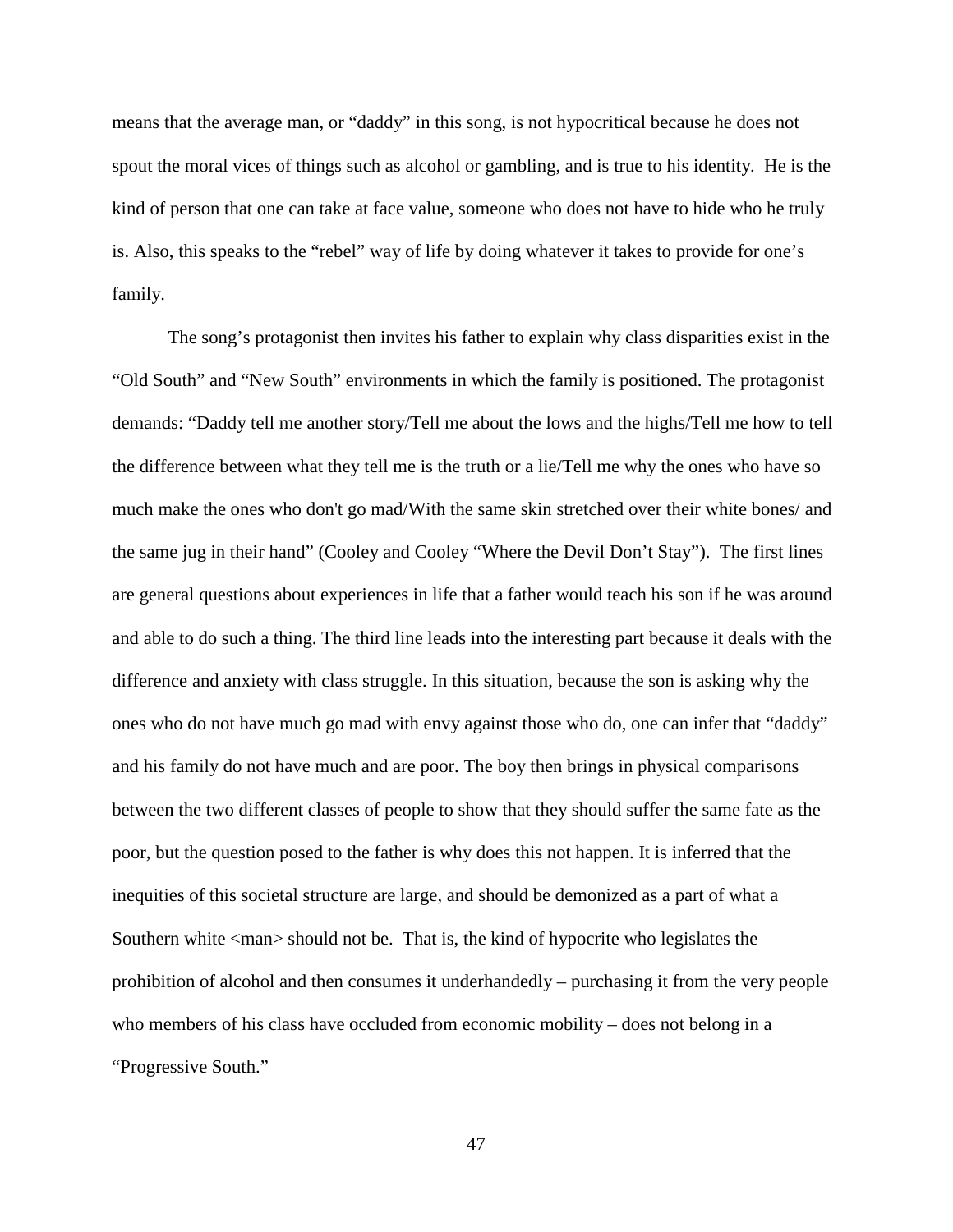This questioning of class structure is DBT's way of breaking away from "Old South" and "New South" norms, and offering a class critique as a part of defining the more progressive <man>. The protagonist also ties this class critique to race in describing his father's commitment to equality of classes and between African Americans and whites. To this point, DBT writes:

My Daddy played poker on a stump in the woods/ back when the world was gray/Before black and white went and chose up sides and gave a little bit of both away/The only blood that's any cleaner is the blood that's blue or greener/Without either you just get meaner and the blood you gave gives you away. (Cooley and Cooley "Where the Devil Don't Stay")

The world being gray is an allusion to a utopian ideal that was somewhat of a lived experience in in smaller communities such as those in the Muscle Shoals, Alabama area (i.e., Leighton, Alabama) during the Jim Crow era. Typically, these subsistence farming and sharecropping communities witnessed lower class African Americans and whites comingling in a fraternity of survival. These groups also resisted the land barons, who represented the upper echelon of a post-slavery South's agricultural economy. DBT insinuates that black and white "went and chose up sides" as these upper classes pitted poor whites against African Americans, particularly before the Civil Rights Movement and in the midst of the struggle on the part of segregationists to protect white space and privilege. Before the Civil Rights Movement, in DBT's estimation, more progressive and/or lower class whites and African Americans did not disagree based upon race. They stayed together in communities because both groups where poor and they saw the enemy as the rich white man that subjugated both groups.

 DBT wishes for that lost time to return as a lynchpin to the "Progressive South" when African Americans and whites do not fight based on race, yet they work together in a class struggle to make the South a better place to live for everyone, and thus more progressive. By playing cards and interacting with African Americans "back when the world was gray," "daddy"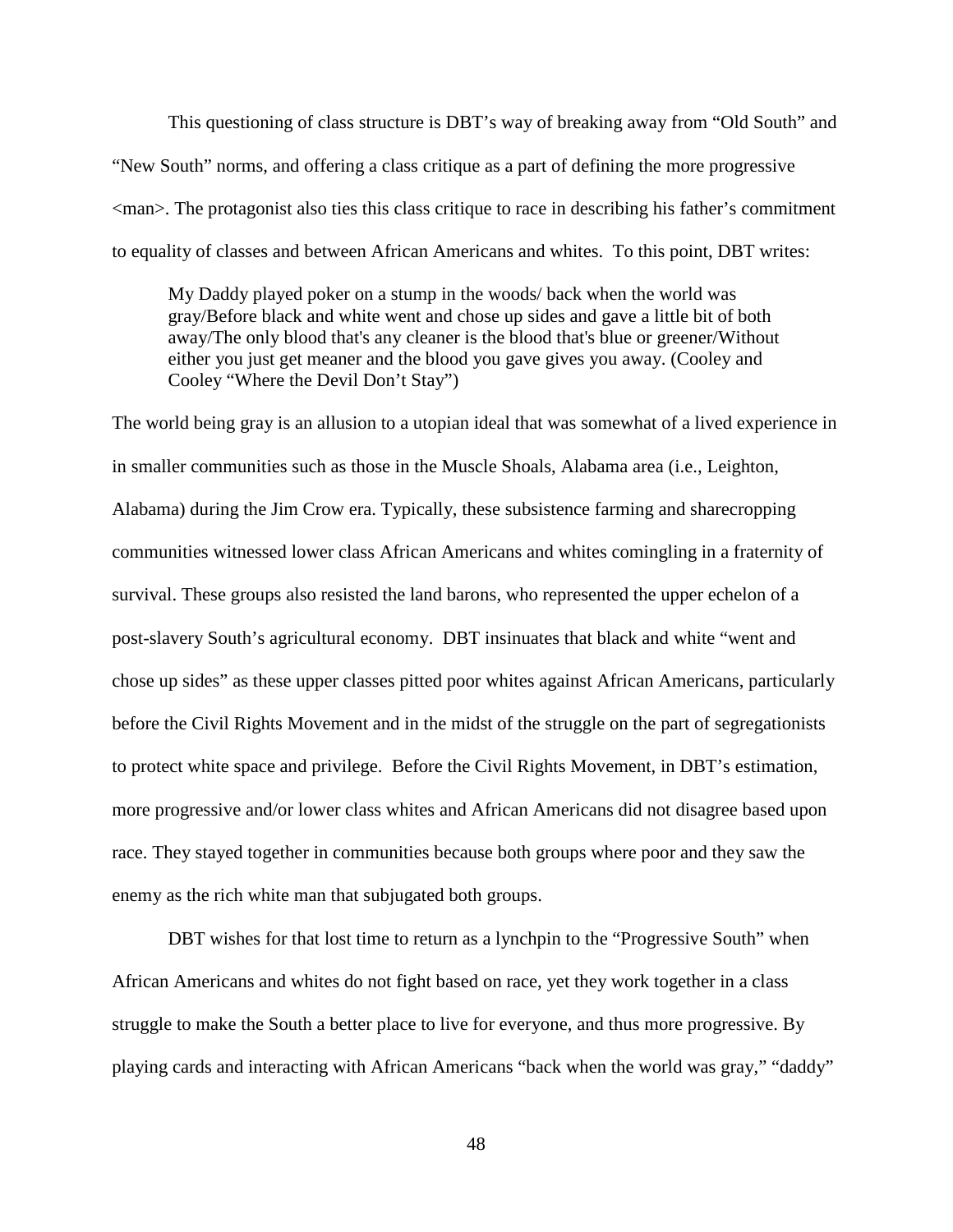is shown to be racially progressive. This identity runs counter to Nakayama and Krizek's argument that the rhetoric of whiteness involves positioning "white" as a majority center (282). Because "daddy" interacts with people outside of his race – something that was abhorred by the "Old South" and "New South" – he opens up the potentiality of racial equality in the "Progressive South."

In terms of DBT's critique of class and race, one of the most robust examples is found in a line from "Where the Devil Don't Stay" quoted above. DBT writes: "the only blood that is any cleaner is the blood that's blue or greener" (Cooley and Cooley "Where the Devil Don't Stay"). DBT sarcastically avers that the blood that is blue or greener, which is to say that belonging to people who have money or come from a prestigious family, are somehow cleaner than "daddy." Blue bloods are prestigious families who are often wealthy and the heads of the community. People with greener blood are people who have money, since green is the color of money, and they can buy their way to a "cleaner" life. DBT mentions that without money or status that people just get meaner. This is an important implication to the construct of class because "daddy" has neither and the protagonist, presumably, will not in his lifetime. This meanness is channeled, here, into a critique of the upper classes. The Southern white <man> is resentful of the way that these classes oppress African Americans and whites; this meanness will come back in DBT's lyrics (as will soon be evident) as a motivation for the <man> in the "Progressive South" to turn to class rebellion.

 Turning to issues of anti-racism, the DBT song "Ronnie and Neil" lends itself to a better understanding of the Southern white  $\langle$ man's $\rangle$  commitment to the "Progressive South's" ideology of equal rights (Hood "Ronnie and Neil"). At the same time, DBT challenges the prototypal and historical characteristics of the "Old South" and "New South" by contrasts to the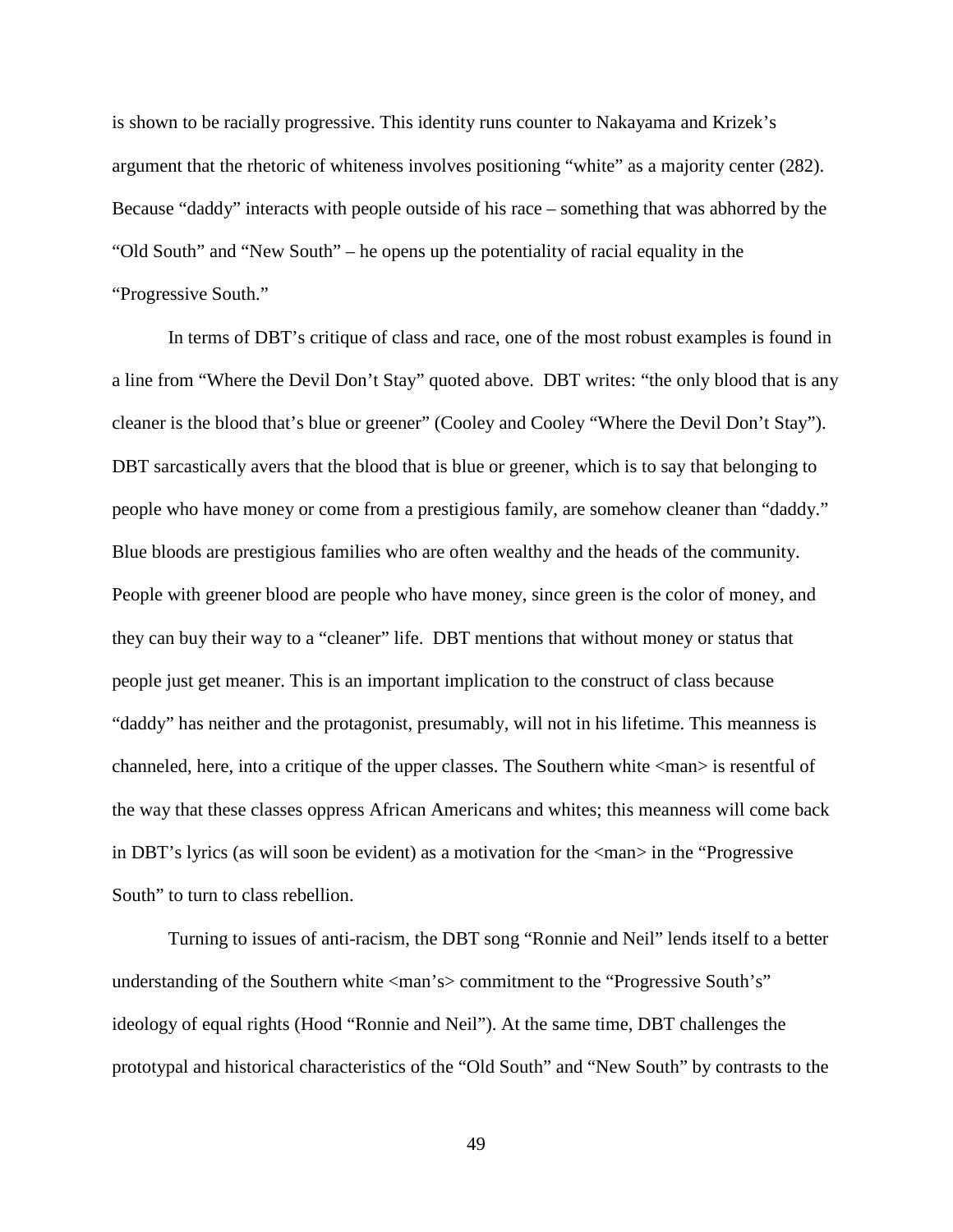Burkeian negative. The song illustrates one instance in which racist events were happening in the 1960s-1970s South at the same time that there were Southern white <man> resisting this societal promotion of racism. As Hood noted in an interview, the song is really about the progressive "whites who were forgotten" in the maelstrom of dastardly events in the South (particularly in Alabama) ("Personal Interview"). "Ronnie and Neil" actually follows a musical-historical story of Alabama. While segregationists were excluding African Americans from public accommodations, and noted racists like Robert "Dynamite Bob" Chambliss were wreaking havoc on Dynamite Hill in Birmingham, the music industry in the "Heart of Dixie" was keeping race relations peaceable. The recording studio Muscle Shoals Sound near Florence, Alabama, in particular, was instrumental in bringing African American artists like Aretha Franklin and white Southern Rock acts like Lynyrd Skynyrd together in the same space, though not always at the same time.

 The song "Ronnie and Neil" starts with a narrative of the bombing of the Sixteenth Street Baptist Church – inarguably one of the worst tragedies of the Civil Rights Movement era – and the way that it impacted African Americans *and* whites in the South. They write:

Church blew up in Birmingham/Four little black girls killed/ for no goddamn good reason/All this hate and violence can't come to no good end/A stain on the good name/A whole lot of good people dragged through the blood and glass/Blood stains on their good names/ and all of us take the blame. (Hood "Ronnie and Neil")

The "stain on a good name" seemingly refers to the ways that the South writ large was constructed. But, it also speaks to the way that whites, specifically, were constituted as an essentialized racist group of people. Even narrower, Southern white men were pivoted as racist instigators of violence, collusion, and injustice. The "good people" indicates a doubleness of subjectivities. One the one hand, innocent African Americans and vitally those seeking the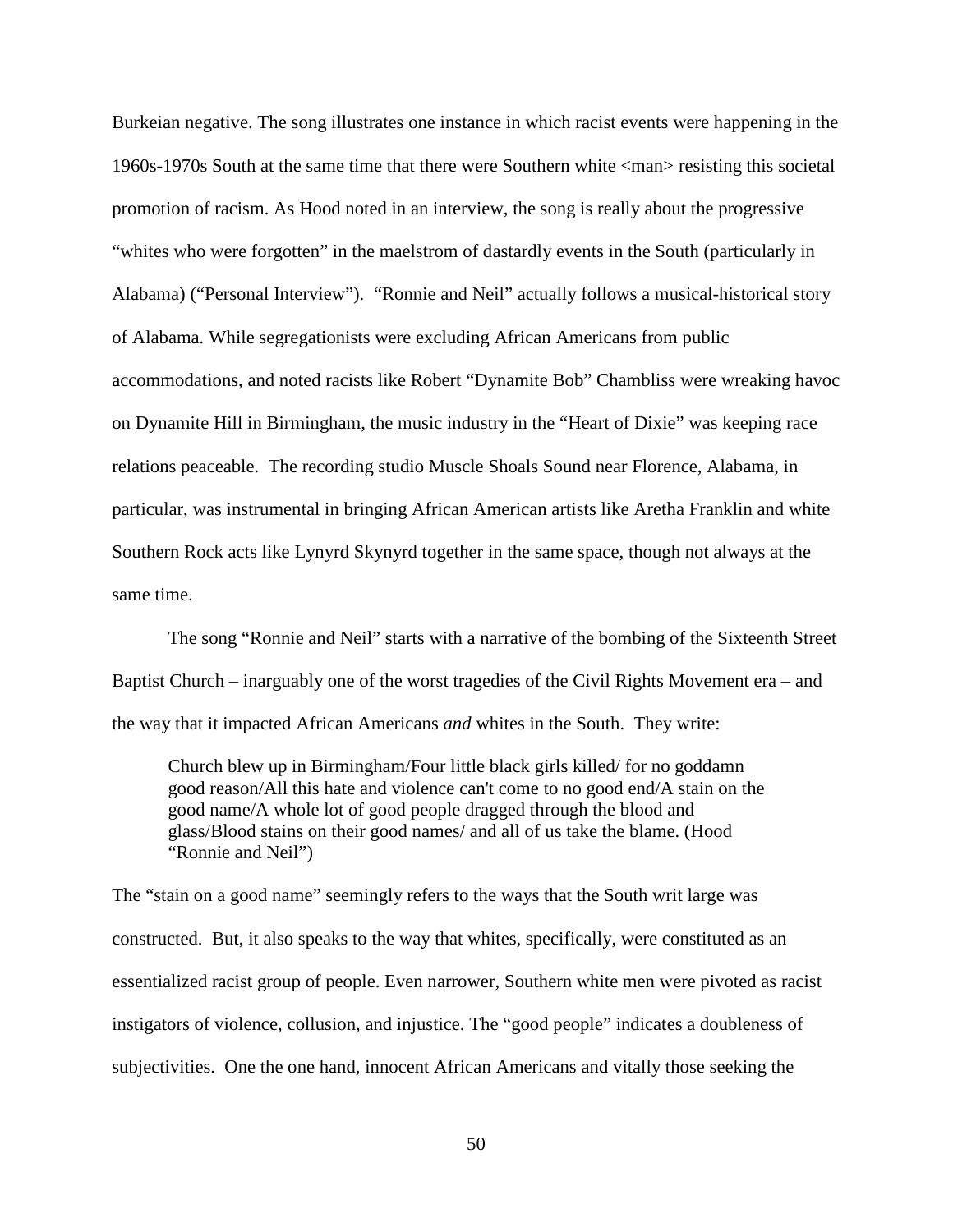grandest goals of American life (equality and liberation) were, quite literally, dragged through the rubble of the Sixteenth Street Baptist Church, as well as Bethel Baptist Church, Arthur Shores' NAACP law offices, and scores of private homes and public places throughout the 1950s and 1960s. On the other hand, "good people" can represent those white folks, who the DBT considers Southern progressives. And, since white men were mostly seen nationally as the evildoers, these "good people" could mean, to follow DBT's main argument about masculinity, the Southern white <man> in a "Progressive South." In the midst of the era's mayhem, there were signs of hope. As DBT notes, "Meanwhile in North Alabama/Wilson Pickett came to town/to record that sweet soul music/to get that Muscle Shoals sound" (Hood "Ronnie and Neil"). There were, in this instance, positive and open collaborations between white record studios and African American artists like Pickett, who built their reputations in a far more egalitarian Northwest Alabama than the stereotypical racist memories of Birmingham and Montgomery might indicate.

 Other examples from this song related to progressive whites involve who the band Lynyrd Skynyrd came into contact with when they visited Alabama. The band writes, "Meanwhile in North Alabama/Lynyrd Skynyrd came to town/to record with Jimmy Johnson at Muscle Shoals Sound/and they met some real fine people/not just racist pieces of shit/and they write a song about it/and that song became a hit" (Hood "Ronnie and Neil"). Here, again, is a sign that not all Southern white men were racists. DBT's insistence on such examples underscores their point that the sons of this era raised in the wake of such tragic events can carry on the "Progressive South's" ideologies. (Speaking of familialism, Hood's father, after all, was a "Swamper" – a studio musician at Muscle Shoals Sound and F.A.M.E. recording studios who played bass for Aretha Franklin, Wilson Pickett, and scores of other soul and rhythm and blues artists in the 1960s and 1970s.)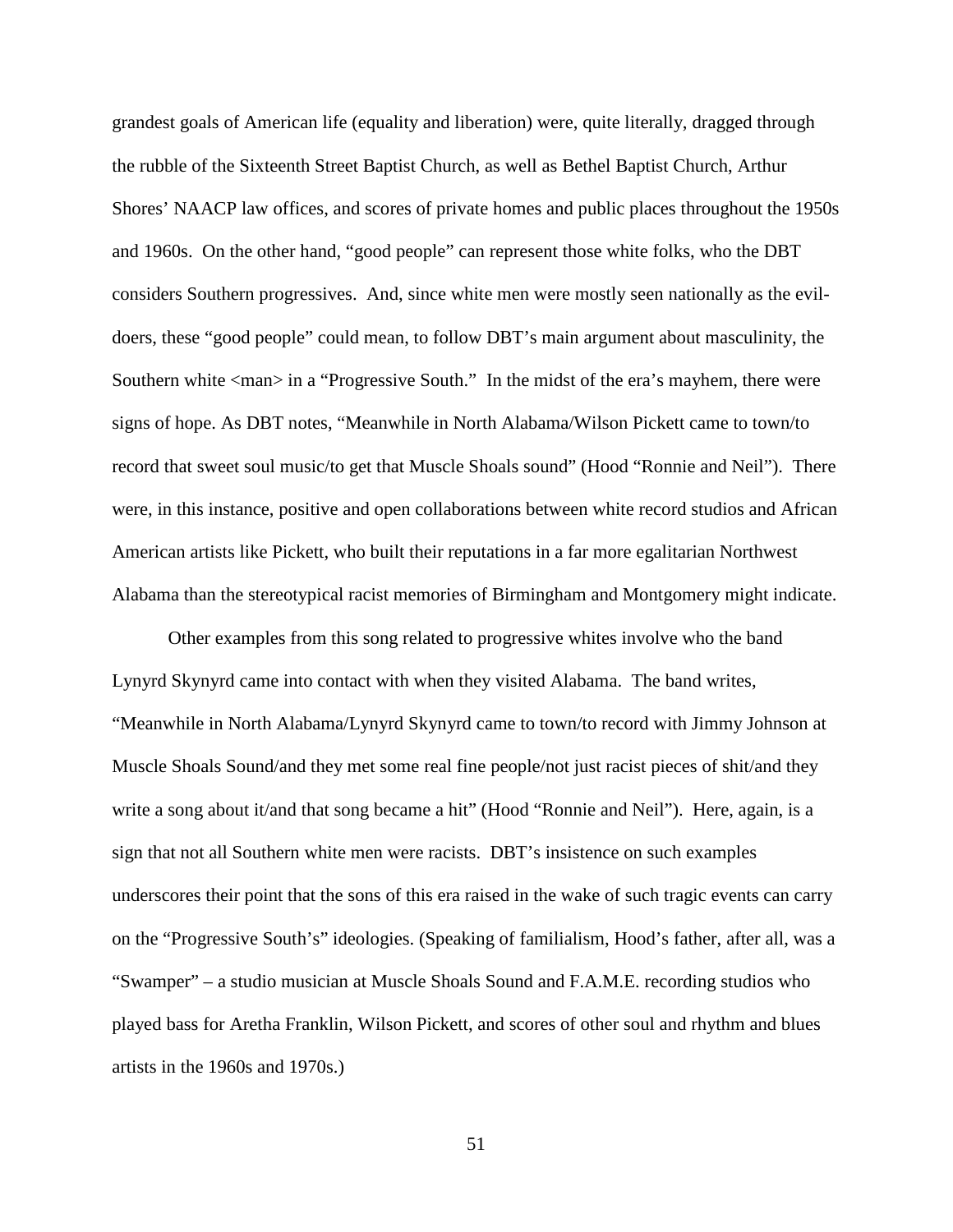Interestingly, DBT does not just define the positive white influences found in Alabama during this time period. The band also calls into question the negative "others" – the racist whites themselves – existing at the time. In "Ronnie and Neil," the "Neil" is Neil Young, a Canadian musician who famously critiqued Southern culture during the 1970s. "Ronnie" is Ronnie Van Zant, the founder of Lynyrd Skynyrd. Young and Van Zant had a feud "in song" about the ways to fix the South: immediate action (Young) or gradualism (Van Zant) (Hood "Ronnie and Neil"). DBT owns-up to the legacies of racism as they were remonstrated by Young, especially in the lyric that notes, "Out in California' a rock star from Canada' wrote a coupla good songs about the bad shit that went down/'Southern Man' and 'Alabama' certainly told some truth" (Hood "Ronnie and Neil"). Following on, though, the Southern white  $\langle$ man $\rangle$  is drawn out of the negative contrast to the Southern white man of the "Old South" and "New South." DBT, thereupon, finishes the stanza with: "But there were a lot of good people down here/and Neil Young just wasn't around" (Hood "Ronnie and Neil"). Young, it seems in DBT's estimation, was one of the masses outside of the South who viewed all Southern white men as backwards or unprogressive. Notice how this theme relates to the analysis of the "Southern Thing" above in that both songs react to these stock and essentializing constructions of the South (Hood "Southern Thing").

 This anti-racist Southern white <man> is also redeemed in the same way in the song "Birmingham" (Hood). On this track, DBT tells the story of a fallen city's propensity towards violence in the midst of the segregationist era. The song starts with: "Economics shut the furnace down/Bull Connor hosing children down/George Wallace stared them Yankee's down/In Birmingham" (Hood "Birmingham"). As with "Wallace," DBT reintroduces the racist underpinnings of the "Old South" and "New South." Figures such as Wallace and Connor (the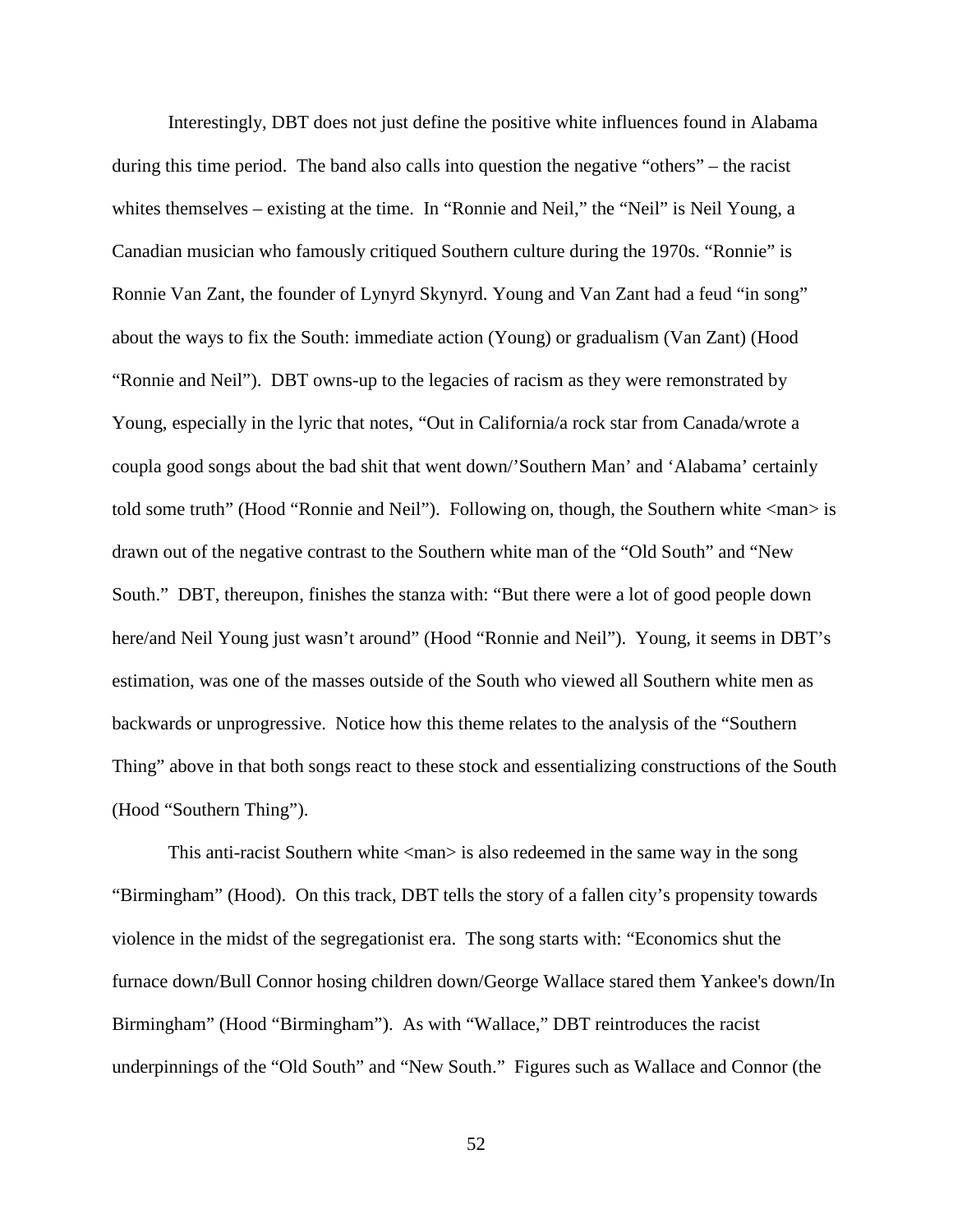City of Birmingham's infamously segregationist Commissioner of Public Safety who shut down Civil Rights Movement marches, rallies, and freedom rides during the 1950s and 1960s) – are invoked to punctuate racial injustice. Their methods of dominance are mentioned: fire hoses for Connor and the "stand in the schoolhouse door" (in Tuscaloosa, Alabama) for Wallace.

 Apposing the Southern white <man> of the "New South," DBT alludes to a revival of the city in the "Progressive South." To this point, the band sings:

 Most of my family came from Birmingham/I can feel their presence on the street Vulcan Park has seen it's share of troubled times/But the city won't admit defeat Magic City's magic getting stronger/Dynamite Hill ain't on fire any longer No man should ever have to feel he don't belong/in Birmingham/Birmingham. (Hood "Birmingham")

In this stanza, DBT reveals that its ancestor's racism can still be felt; after all, these "Old South" and "New South" modes of ideology do not disappear that easily, as evidenced by the need for DBT to re-characterize the "Progressive South." The forebears and ghosts of Birmingham's past still walk and haunt the streets. One of the city's icons – the Vulcan statue positioned in Vulcan Park atop Red Mountain overlooking Birmingham – has spatially and culturally seen troubled times. Notice, however, that the Magic City's "magic" is returning. The sweat and promises and dreams of a mill town based in iron and steel profit, and the way capital grew the city in a matter of a few short years, earned Birmingham its nickname, Magic City. This era of mechanization in the 1880s-1920s was the peak of the "New South" period, as discussed in Chapter One. But, "this time" in DBT's "Progressive South," the "magic" will be less about relining the iron and steel baron's pockets, and more about racial equality (Hood "Birmingham"). In the least, the bombs that earned the city its second nickname, "Bombingham," are no longer heard from the College Hills neighborhood, unaffectionately called "Dynamite Hill" even some sixty years later. DBT undergirds this point with the line, "No man should ever have to feel he don't belong/in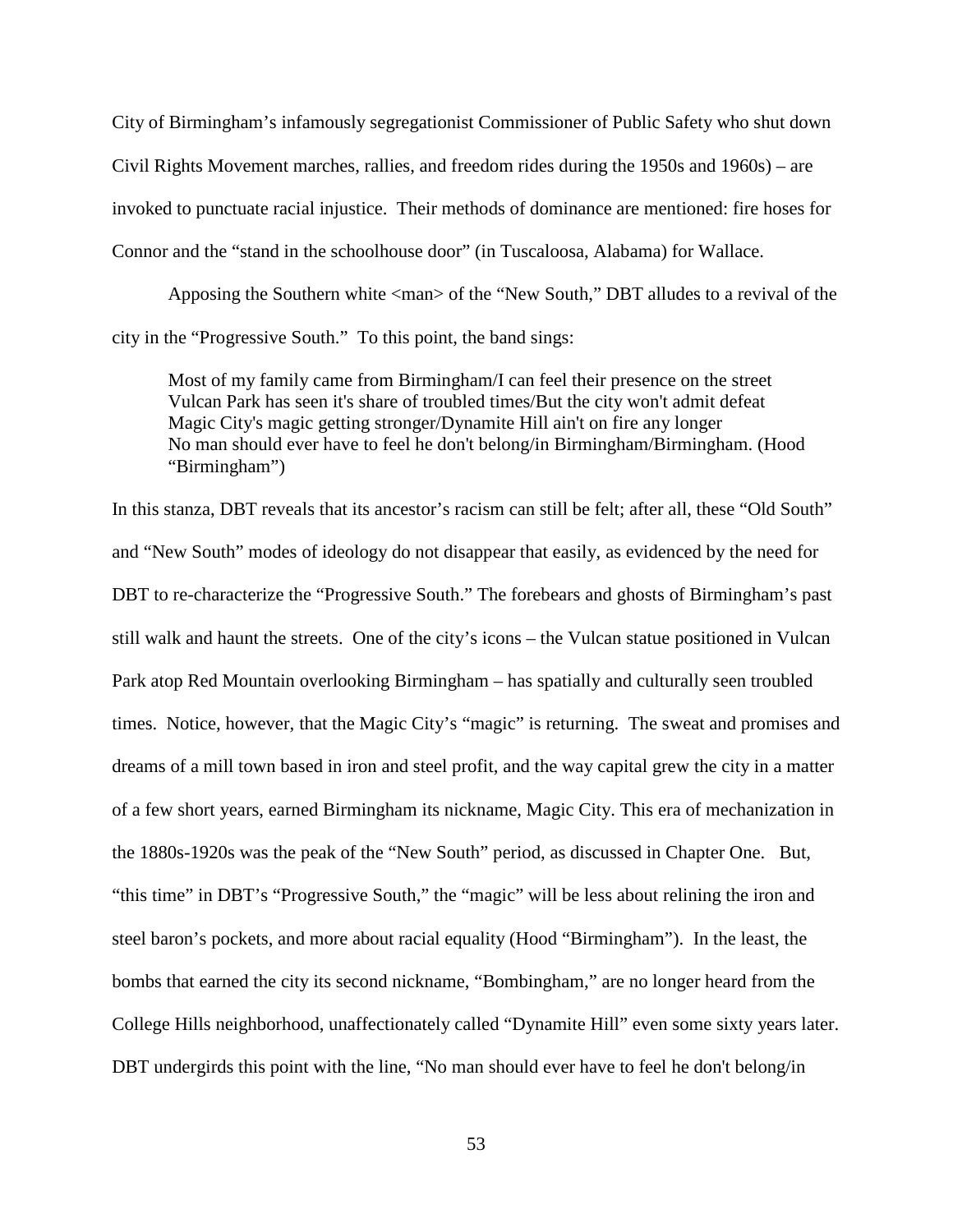Birmingham/Birmingham" (Hood "Birmingham"). Everyone now belongs, and the Southern white  $\langle$ man $\rangle$  relishes this thought; so much, in fact, that DBT wistfully breathes the city's name a second time to assure listeners that they do, in fact, mean "Birmingham" despite what stereotypical popular opinions might hold about the city, the state of Alabama, and the South at large.

Taking a turn back to class and family as characteristics of the Southern white  $\langle$ man $\rangle$ , DBT expresses in "Puttin" People on the Moon" the woes of a system that oppresses the working class and forces choices to be made in order to provide for a family (Hood). The analysis, here, is sympathetic to DBT's argument. It should be noted, however, that the hegemonically masculine characteristics of heteronormativity and the "patriarch" work into this articulation of the Southern white <man>. This can be problematic, to be sure, but given that the critique is centered on class more than anything in this instance, there is little need to address the straightcenteredness and masculinity of the lyrics. Following from "Where the Devil Don't Stay," "Puttin' People on the Moon" tackles issues of unemployment and lower class struggles to provide for one's family (Hood). This song, according to Hood, is about "rocket envy," the vernacular term given to the obsession of North Alabamians with the NASA Rocket Center in Huntsville that produces a fair share of the U.S. government's main booster and sub-booster rockets for missions ranging from the Space Shuttle program to satellite launches (Hood, "Patterson Hood"). The song takes place in the mid-1980s and is told from the perspective of a man living sixty miles away from NASA's Rocket Center. He finds it ironic that he is out of work from the local factory and cannot provide for his family, while down the highway the U.S. government continues funding "rock collecting" missions costing tax payers billions of dollars (Hood, "Patterson Hood").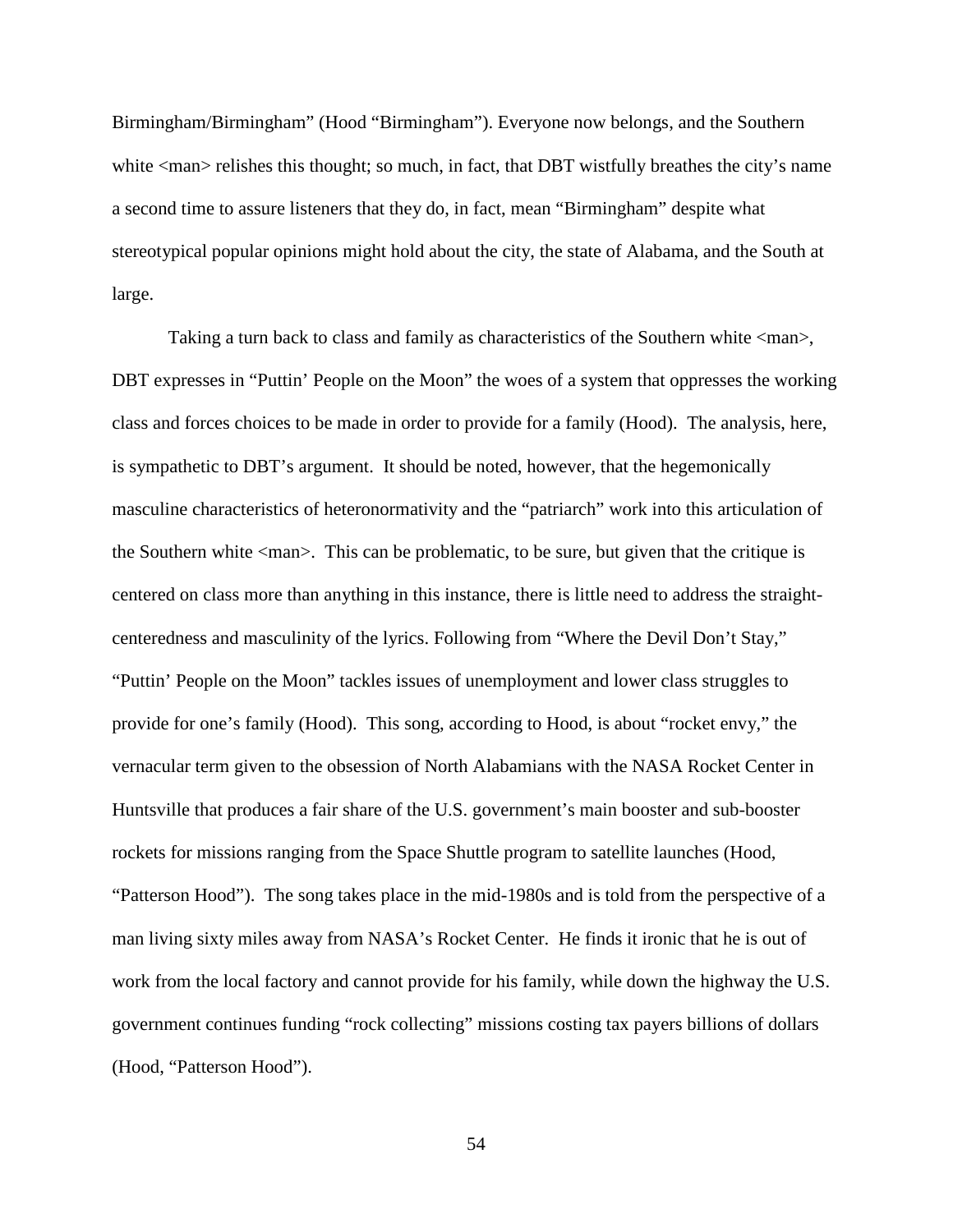The song represents the struggles of a Southern white  $\langle$ man $\rangle$  in the working class who must take the rebellious spirit of his forebears and tenacity of the hypermasculine Southern white man and appropriate it in the service of class consciousness (social) and the need to survive (individual). Here, Southern white masculinity is not tough for the sake of "pose," but is necessary to uphold the ideals of an ultimate "Progressive South." The lyrics start with the protagonist's personal situation:

Mary Alice had a baby/ and he looked just like I did/We got married on a Monday/ and I been working ever since/Every week down at the Ford Plant/ but now they say they're shutting down/Goddamned Reagan in the White House/ and no one there gives a damn/Double Digit unemployment/ TVA [Tennessee Valley Authority, a government energy project begun by the first Franklin Roosevelt Administration] be shutting soon/While over there in Huntsville/They puttin' people on the moon. (Hood "Puttin' People on the Moon")

From the outset of the song, the protagonist is shown to be a father and a husband. Since he was working at the Ford plant it is reasonable to ascertain that the protagonist was working at a blue collar job which places him and his family in the working class. With the plant closing, the protagonist will have a hard time providing for his family.

 The protagonist seems to blame President Ronald Reagan for the collapse of his plant. This contrasts with the "New South" ideals concerning Reagan, as he won the state of Alabama handily in both of his elections and is considered a political hero of conservatism in the state overall. Here, there is certainly a rejection of this "New South" icon. What is more, the government, representative of, and represented by, the upper classes making money from what the DBT considers a worthless space industry in the face of "lived" poverty, is critiqued as a somewhat ignorant institution. People are starving, and NASA continues to "big budget" its way to the stars (Hood, "Patterson Hood"). DBT shows the class schism that is being faced in the protagonist's home town; that is, it is facing economic hardship, while down the highway, the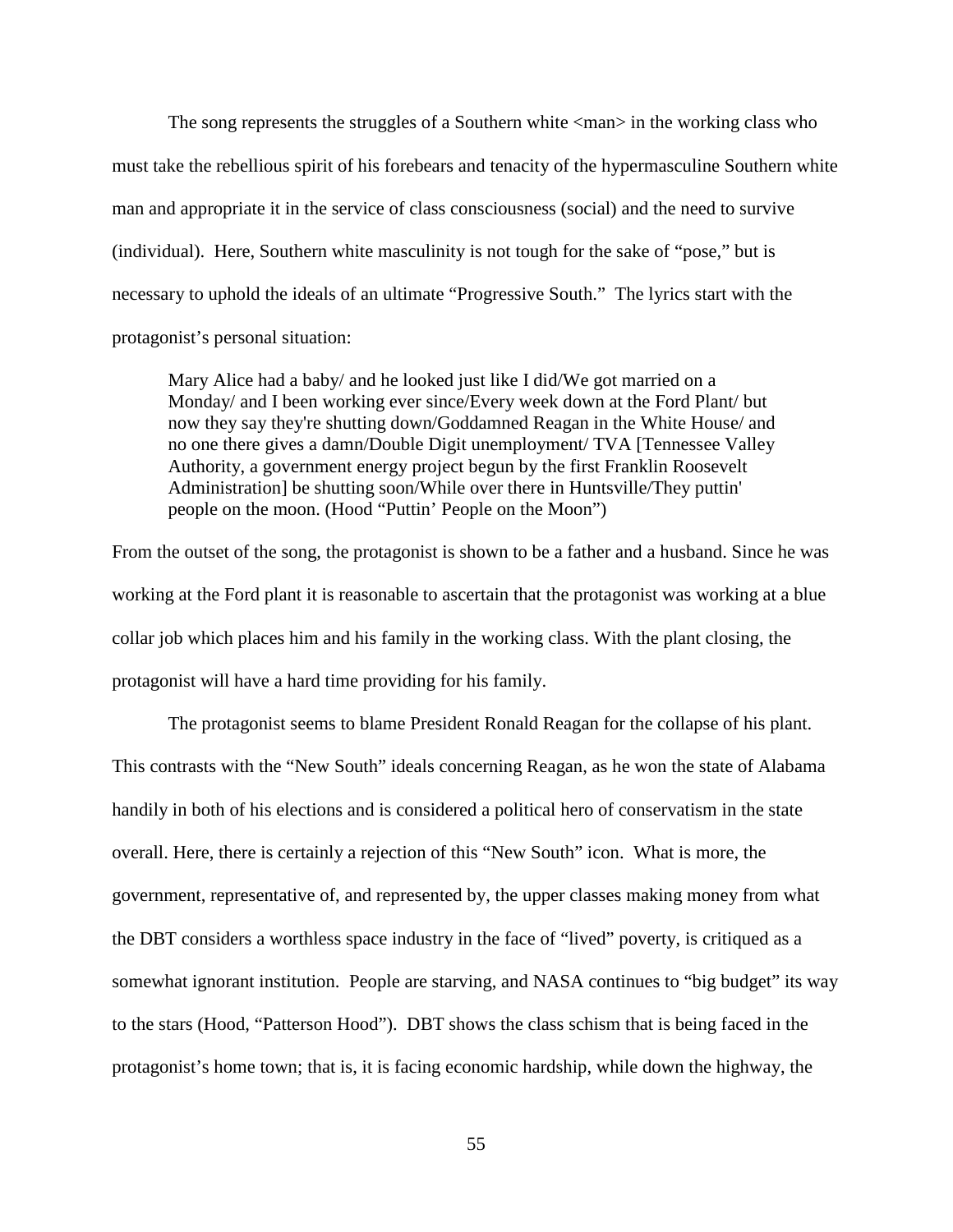economy is booming from the Reagan era defense spending and is not suffering from double digit unemployment.

As a result of this hardship, the  $\langle$ man $\rangle$  in the "Progressive South" works through the historical rebelliousness to support his family. The song continues:

So I took to runnin' numbers for this man I used to know/And I sell a few narcotics and I sell a little blow/I ain't getting rich now but I'm gettin' more than by/It's really tough to make a living but a man just got to try/if I die in Colbert County/would it make the evening news?/They're too busy blowin' rockets/Puttin' people on the moon. (Hood "Puttin' People on the Moon")

The protagonist is, again, using illegal means to provide for his family. This is another example of class difference being played out and the <man> figure rebelling against the societal norms so as to provide for his family. It shows that when it comes to family a Southern <man> will forgo the set laws of the society and to take care of his own family at the risk of his freedom from being punished and put in jail. And, if caught – or killed – in the process of the illicit activity, DBT's protagonist is assured that his story will never be told because "rocket envy" has turned the state's and nation's eye to the burgeoning space industry. And, again, people are starving.

The struggles that the  $\langle$ man $\rangle$  faces continue to mount as he loses faith in a Southern economic system that ignores those in most need. The next stanza indicates the hypocrisies of the upper classes:

Another Joker in the White House/said a change was comin' round/But I'm still workin' at The Wal-Mart/ and Mary Alice, is in the ground [his wife died of cancer earlier in the song due to exposure from power lines]/And all them politicians, they all lyin' sacks of shit/They say better days upon us but I'm sucking left hind tit/And the preacher on the TV says it ain't too late for me/But I bet he drives a Cadillac and I'm broke with some hungry mouths to feed.../And if you say I'm being punished. Ain't He got better things to do?/Turnin' mountains into oceans/ Puttin' people on the moon. (Hood "Puttin' People on the Moon")

The  $\le$ man $>$  is losing faith in the structure of society by mocking the elected leader by referring to the President as a "joker." He also calls all politicians "lying sacks of shit." This shows a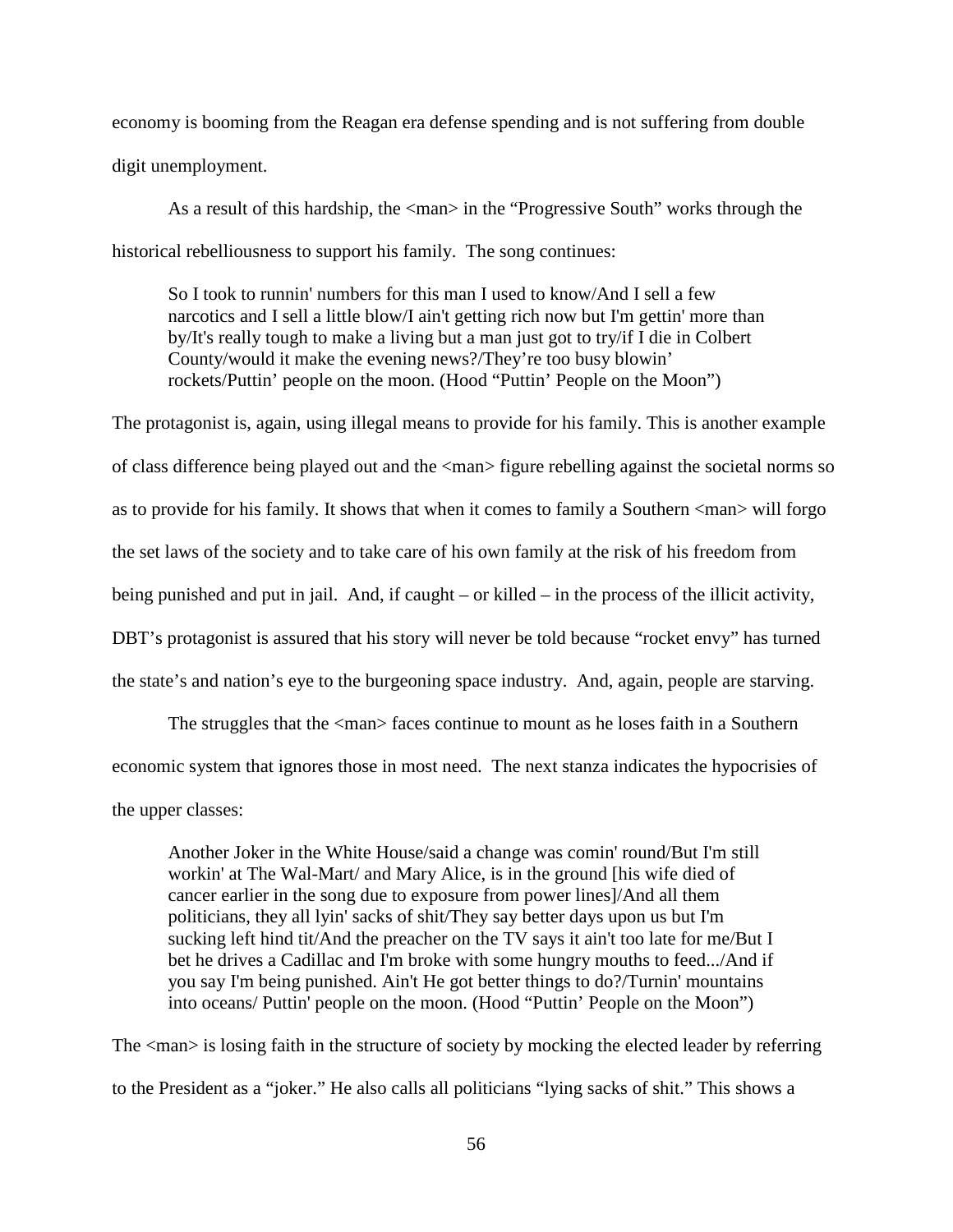different kind of rebellion to the rules because in the other lyrics the <man> was rebelling against the laws that society passed as a whole. By referring to the President as a "joker" the  $\alpha$   $\alpha$  is rebelling against the power of a legally central authority figure. By calling all politicians "lying sacks of shit," the protagonist is rebelling against the entire societal structure of governmental representation and furthering his rebel persona – a precipitation of the "positive" side of his forebears: the willingness to fight. Again, in the protagonist's case, the fight is for economic justice.

Notice how the protagonist continues to attack the credibility of authority figures when he takes on the moral authority figure by showing the hypocrisy of the "preacher on TV" (Hood "Puttin' People on the Moon"). Preachers are moral leaders in the Christian faith, and the South is often referred to in the United States as the "Bible Belt" because of the significance the region puts on the importance of Christianity in everyday life. It is yet another attack on the power representations of the New South, as DBT shows that the inequality and empty double speak of a man who is supposed to be poor to live a life of a preacher. A Cadillac is a luxury car that is a symbol of wealth and upper class mobility. If one has wealth, then he or she is not hungry. The protagonist cannot feed his family, so he is therefore poor. The protagonist is pointing to a question as he addresses the fact that the preacher says it "aint to late for me" (Hood "Puttin' People on the Moon"). How can someone worry about salvation if they have to worry about providing the basic needs of a family or listen to a man represents everything he is supposed to speak against? It is easy for the preacher because he has wealth. That leads the protagonist to wish he had continued as an "outlaw" so that he could live a better life by providing for his family instead of working a legal job that kept him in the lower class (Hood "Puttin' People on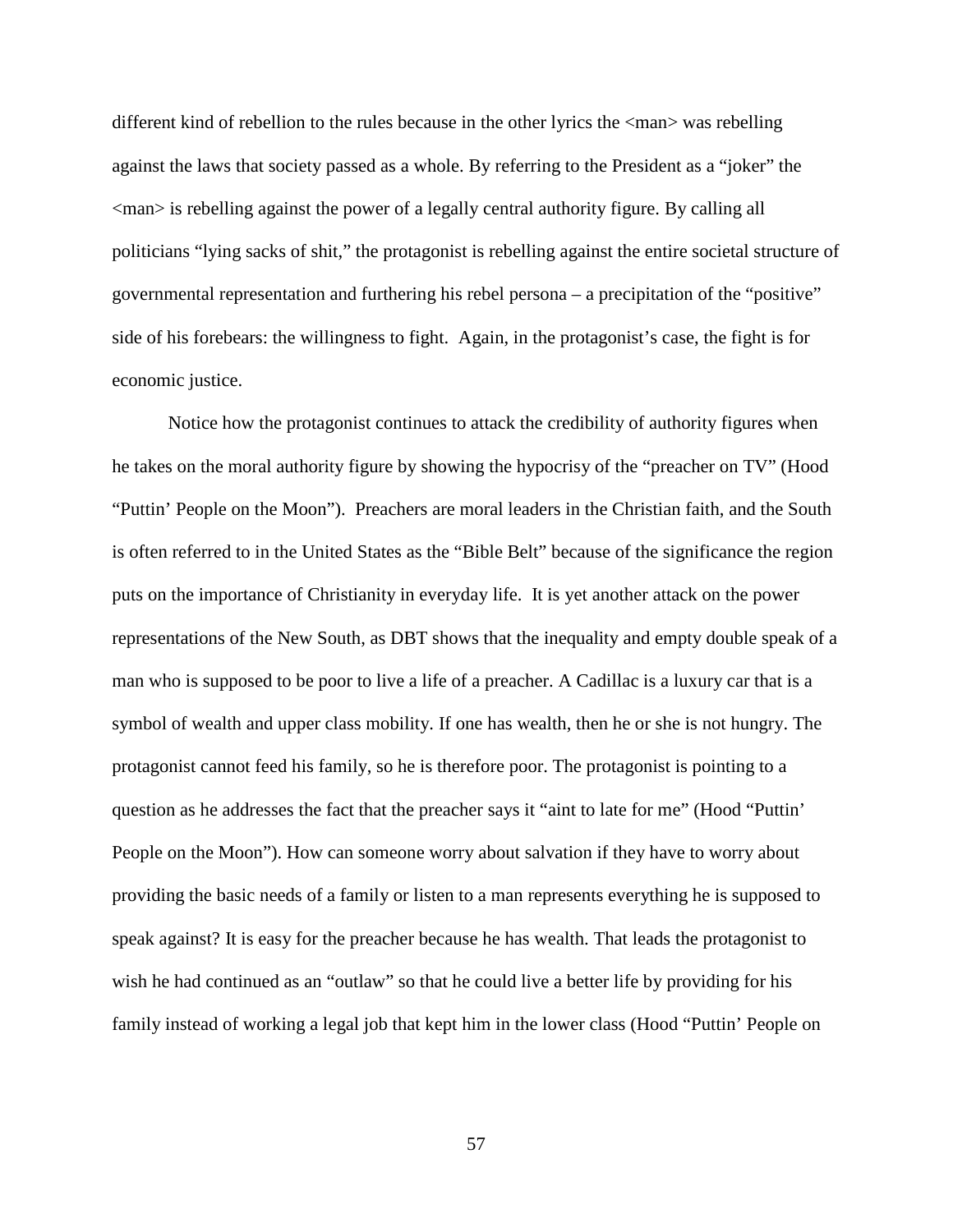the Moon"). It is another example of how the "New South" has failed to account for all its members in the society and how the "Progressive South" remains critical of these past inequities.

The last line of the song is important for figuring out how the Southern white  $\langle$ man $\rangle$ deals with class inequality through religion. He asks the question "And if you say I'm being punished/Ain't He got better things to do?" "He" is an allusion to God. The protagonist answers this question by saying, "Turnin' mountains into oceans/Puttin' people on the moon" (Hood "Puttin' People on the Moon"). The act of turning mountains into oceans is a Biblical reference to the power if God *and* to the ridiculousness of modern technologies, especially the U.S. government's NASA projects. DBT employs "puttin' people on the moon" as metaphor for the power of God. If the government of a Judeo-Christian nation is doing God's work by "puttin' people on the moon" (i.e., following through on a Puritanical "errand into the wilderness" that privileges progress over people), then it is forsaking a large amount of Old Testament and New Testament doctrine that suggests a righteous path of helping the poor. DBT's question "ain't He got better things to do?" is a sarcastic quip that challenges the double standard being played out not only nationally, but by the "New South" that elevates profit above its working class people.

Throughout the song "Puttin' People on the Moon," DBT focuses on the concepts of "husband" and "father" – mostly as provider and protector – and how they come together to represent the Southern white <man> in a "Progressive South." This <man> will become a rebel if he is forced into it by poor economic standing to protect and provide for his family. DBT also challenges the power structures of a representative government and the religious authority that is put in place by Southern communities to undergird its cultural mores.

The song "Never Gonna Change" takes a darker turn into descriptions of what it means to be a Southern white <man> (Isbell). The song delves deeper into the identity of the "rebel"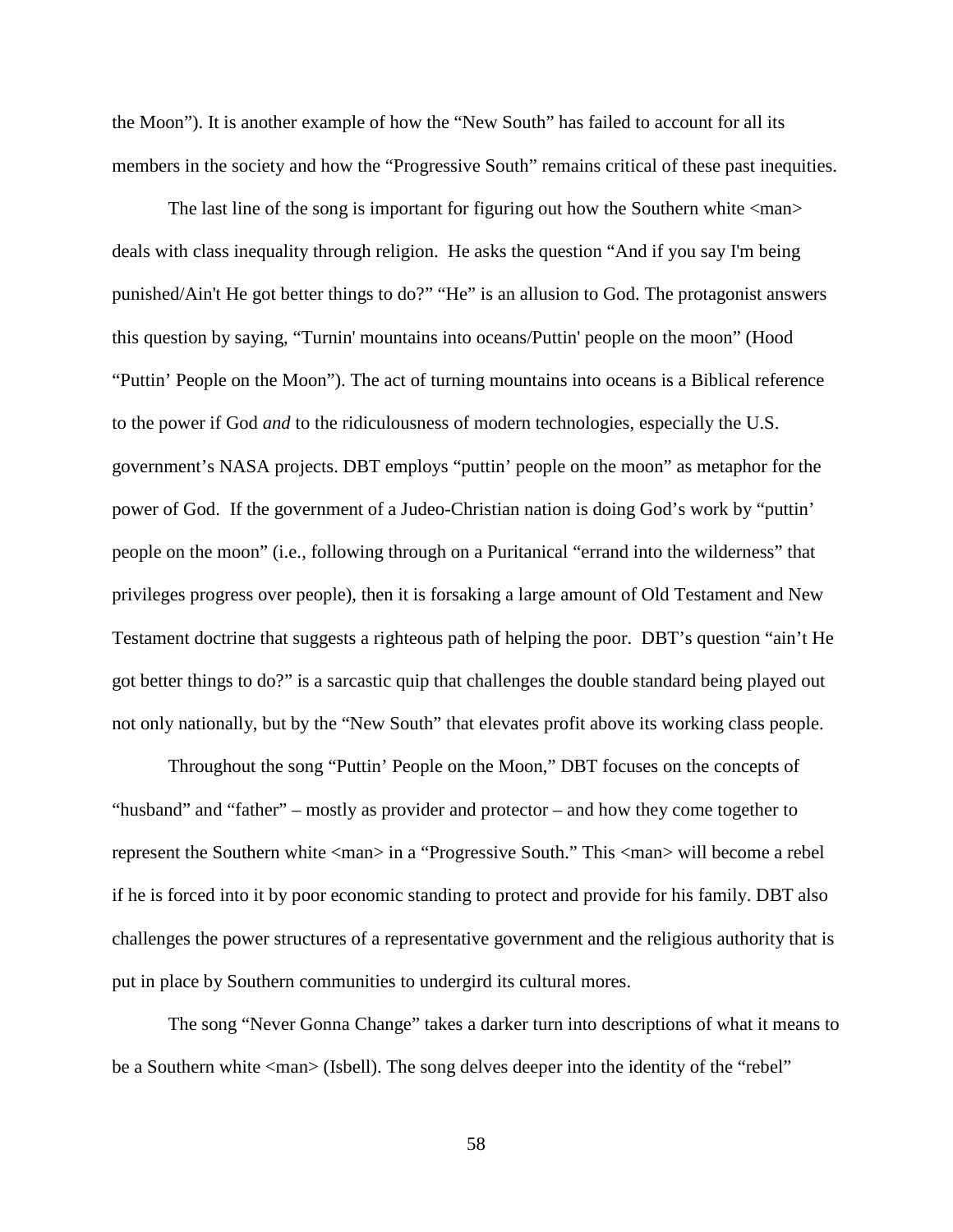figure that has become closely tied to Southern masculinity since the Antebellum period, before the Civil War, when the federal government's insistence of tariffs on Southern goods invoked a nullification crisis that gave birth to the Southern "rebel."

 The song presents a message about the Southern white <man> and how he will literally "never change." Interestingly, this notion of the "stand" evokes memories of the Civil War. Crucially, however, the <man> in the "Progressive South" means he will never change in terms of fighting oppressive Southern authority. Here, the rebel spirit is in full swing. This time, though, it's in the service of helping disenfranchised people who have, economically, lost their livelihood in a region rife with inordinate unemployment statistics. The progressivism that the Southern white <man> stands for is eternal, writes DBT. No matter what a racist or classist Establishment does, the  $\langle$ man $\rangle$  is obstinate: "You can throw me in the Colbert County jailhouse/You can throw me off the Wilson Dam/but there ain't much difference in the man I wanna be and the man I really am" (Isbell "Never Gonna Change"). These lines reflect the stubbornness and strong will that this  $\langle$ man $\rangle$  has come to exemplify in his self-actualization that he has almost become the  $\langle$ man $\rangle$  he wants to be. You can put him jail, or you can kill him by throwing him off a bridge, but its too late because he has reached his personal goal of what, to him, creates his identity as a white Southern  $\langle$ man $\rangle$ : progressivism.

 Imbedded in this rebel identity is what Trujillo calls "toughness" (291). There is present in the Southern white  $\langle$ man $\rangle$  a meanness that does battle with the "Old South's" and "New South's" meanness. It is almost as if traditional Southern culture has educated the <man> in the "Progressive South" about how to embrace masculinist fortitude. As DBT sings, the <man> is: "Mean and strong like liquor/Mean and strong like fear/Strong like the people from South Alabama/and mean like the people from here/Take it from me/We ain't never gonna change"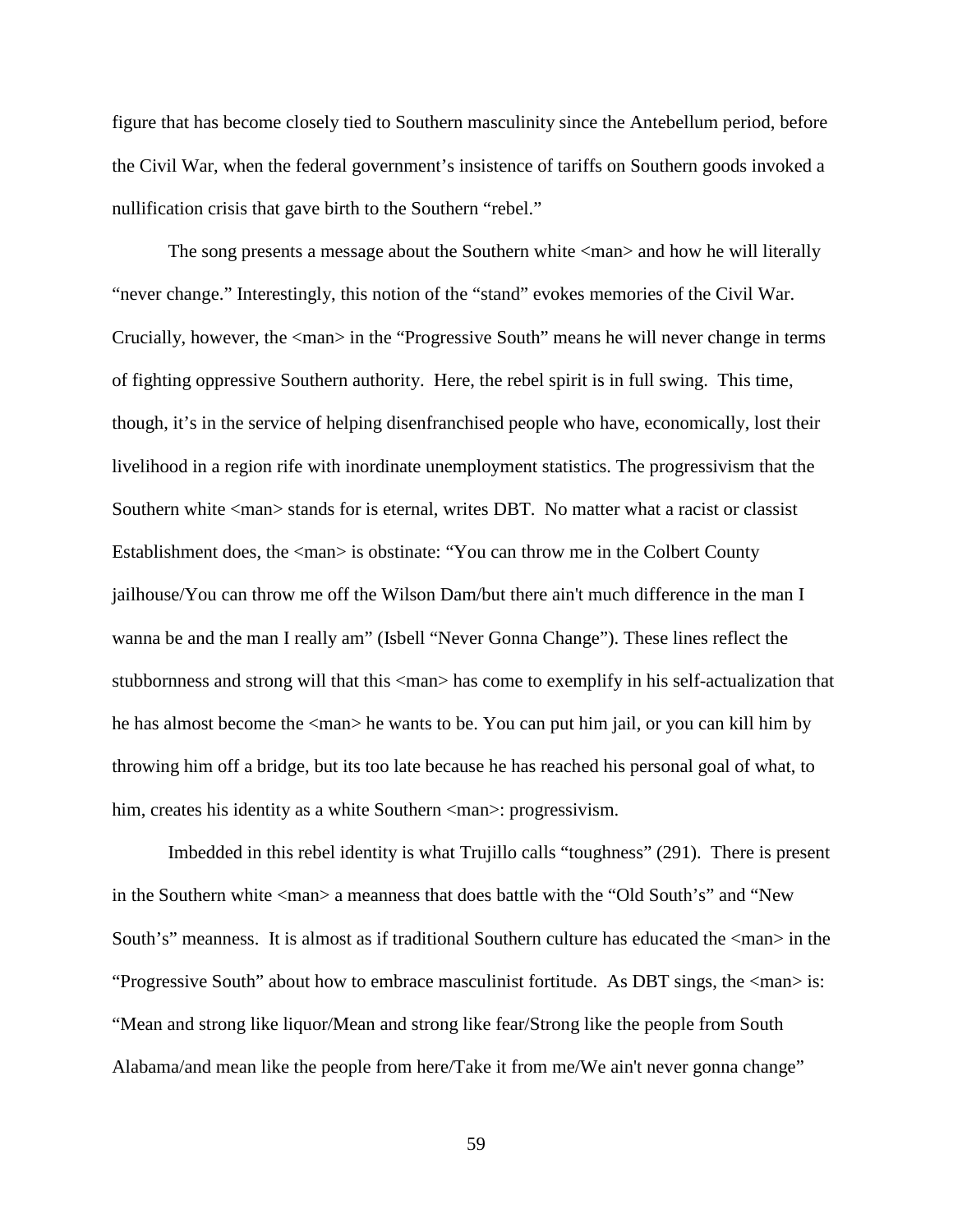(Isbell "Never Gonna Change"). The meanness, here, is used to dismantle the old ways of racism and classicism, versus used to reify these ideologies.

 The "meanness" that the people of the area portray is the self-realization of what it means to be a  $\alpha$  and the protagonist is reaching and/or has reached this level of "meanness" as a description of his identity. This idea of meanness was also addressed in the song "Where the Devil Don't Stay" and the "meanness" was created because of the class conflict between the upper and lower class (Cooley and Cooley "Where the Devil Don't Stay"). The meanness comes from the lower class having to fight for everything it needs for survival.

 The ideographic representations of the Southern white <man> found and repeated in the songs of "Where the Devil Don't Stay," "Ronnie and Neil," "Birmingham," "Puttin' People on the Moon," and "Never Gonna Change" are, to say the least, enlightening as to the understanding of how the "Progressive South" functions in terms of white masculinity. The Southern white <man> protects his family, challenges authority, embraces the rebel persona, demystifies the hypocrisy of government and organized religion, dismantles racism, and fights classicism.

The representations of the Southern white  $\langle$ man $\rangle$  parallel two of the five characteristics outlined by Trujillo (291). The first characteristic that this masculinity has in common with foundational hegemonic masculinity is the characteristic of patriarchy. The actions of the <man> in the "Progressive South" are found to be a result of him being the primary protector of his family. The second characteristic is the close relation to the frontiersman and the rebel. These two concepts are not the same, yet they are closely related in the mythos of American culture by the glorification of the rugged individual, albeit one interested in the well-being of others, a residue of the "duality of the Southern Thing" (Hood "The Southern Thing"). As for the other three characteristics of Trujillo's hegemonic masculinity, heterosexuality is implicated given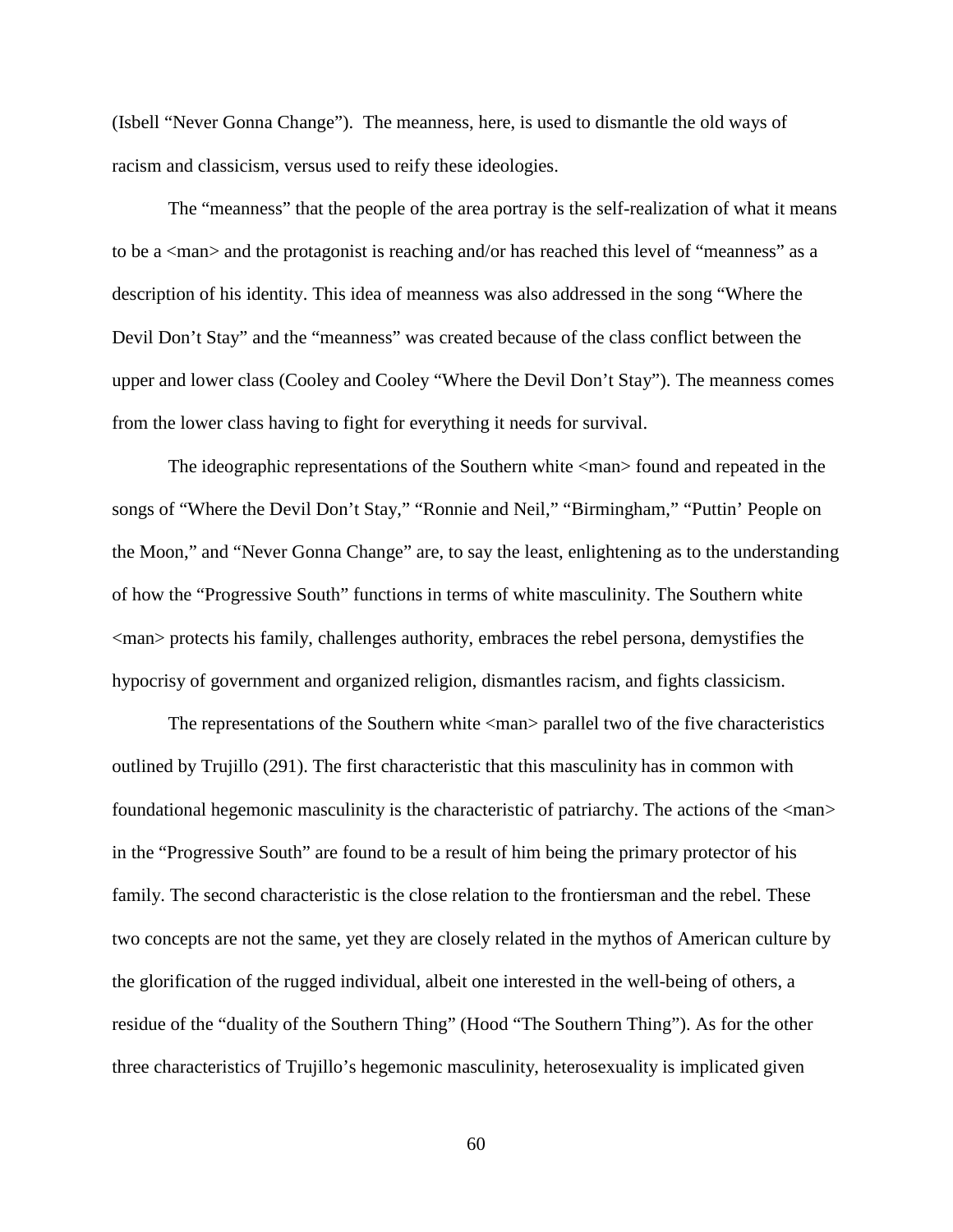family structure, but as a topic of adherence or critique is not addressed in the lyrics of DBT (294). Similarly, Trujillo's category of "dominance of women" is never overtly addressed in the DBT discourse  $(291)$ . Arguably, the  $\langle$ man $\rangle$  as patriarch hints at such domestic hierarchy; but, again, in terms of outward content the lyrics do not broach this topic. Division of labor is addressed, but it is not separated into differences between men's and women's work. Rather, hard work (again, one of Trujillo's constructs) is separated based on class distinctions, such as blue collar and white collar, rich person's or working person's duties (Trujillo 298).

 This chapter has contended that DBT crafts an "Old South" and "New South" scapegoat through the figure of Governor George Wallace as a foil to the progressive Southern white <man> with the use of Burkeian theory. Next, the concept of the "Southern Thing" was attended to as an ideological foundation of the ideograph  $\langle$ man $\rangle$ . The bulk of the analysis argued that DBT's progressive  $\langle$ man $\rangle$  embodies an identity that resists racism, views oppression based in class consciousness, insists on family-centeredness, and challenges traditional and historical Southern mores. Throughout the lyrics examined, terms such as progressive, worker, father, and rebel appeared to relate to the Southern white <man>. The entire chapter, as a whole, employed the lenses of masculinity and whiteness to underscore how DBT's  $\langle$ man $\rangle$  operates within the "Progressive South."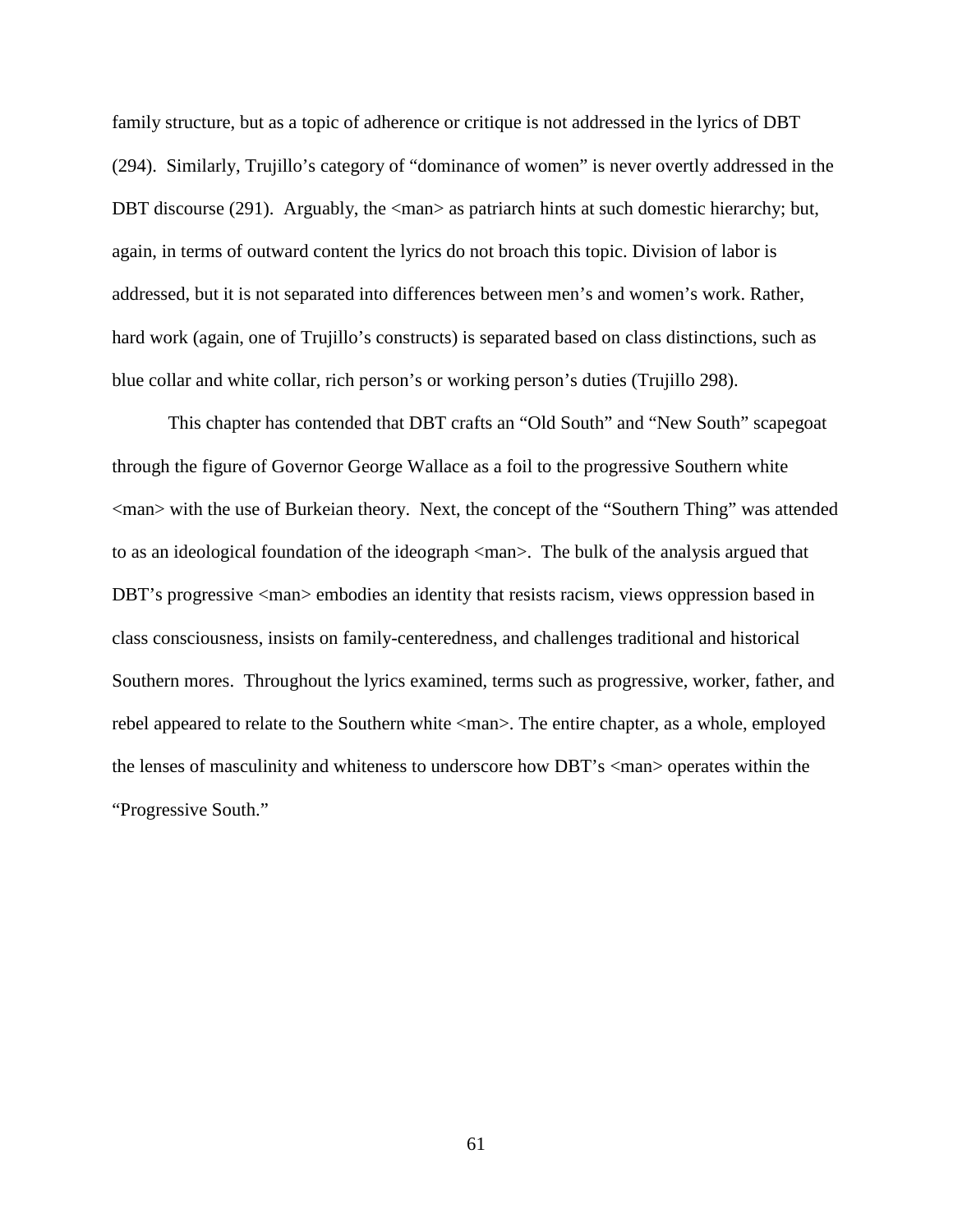## 5. CONCLUSION AND IMPLICATIONS

DBT offers a counter-cultural resistance to dominant "Old South" and "New South" ideologies that have traditionally and historically been adhered to the prototypal Southern white  $\le$ man $>$ . The band's response – one that challenges typical constructions of a Southern white <man> as racist, individually-motivated, and entrenched in Southern mores (such as states' rights) – can be considered a part of what the author deems the "Progressive South." Ultimately, the Southern white <man>, as envisioned in the lyrics of the DBT, protects his family, opposes racist political and ideological positions, views oppression based in class struggles instead of ethnic differences, and problematizes dominant Southern culture through a newly-fashioned rebel figure.

 This study has many ranging implications within the communication studies field as well as for the understanding of Southern white men's identities. Implications of this study relate to the Southern white man, the use of Burke and the ideograph, music as rhetorical discourse, theories of masculinity, and theories of whiteness in communication studies.

 The analysis has demonstrated why it is unquestionably important to try and understand Southern white masculinity. The stereotyping of one cultural group, or the promotion of ideas and theories that are sweeping about this particular cultural group, can be very damaging to others who do not fit within that particular group by silencing their voices. By acknowledging a counter-culture within the South, not only do we give adequate representation to other groups in scholarly work, but we also allow for other scholars to add to the understanding of Southern white masculinity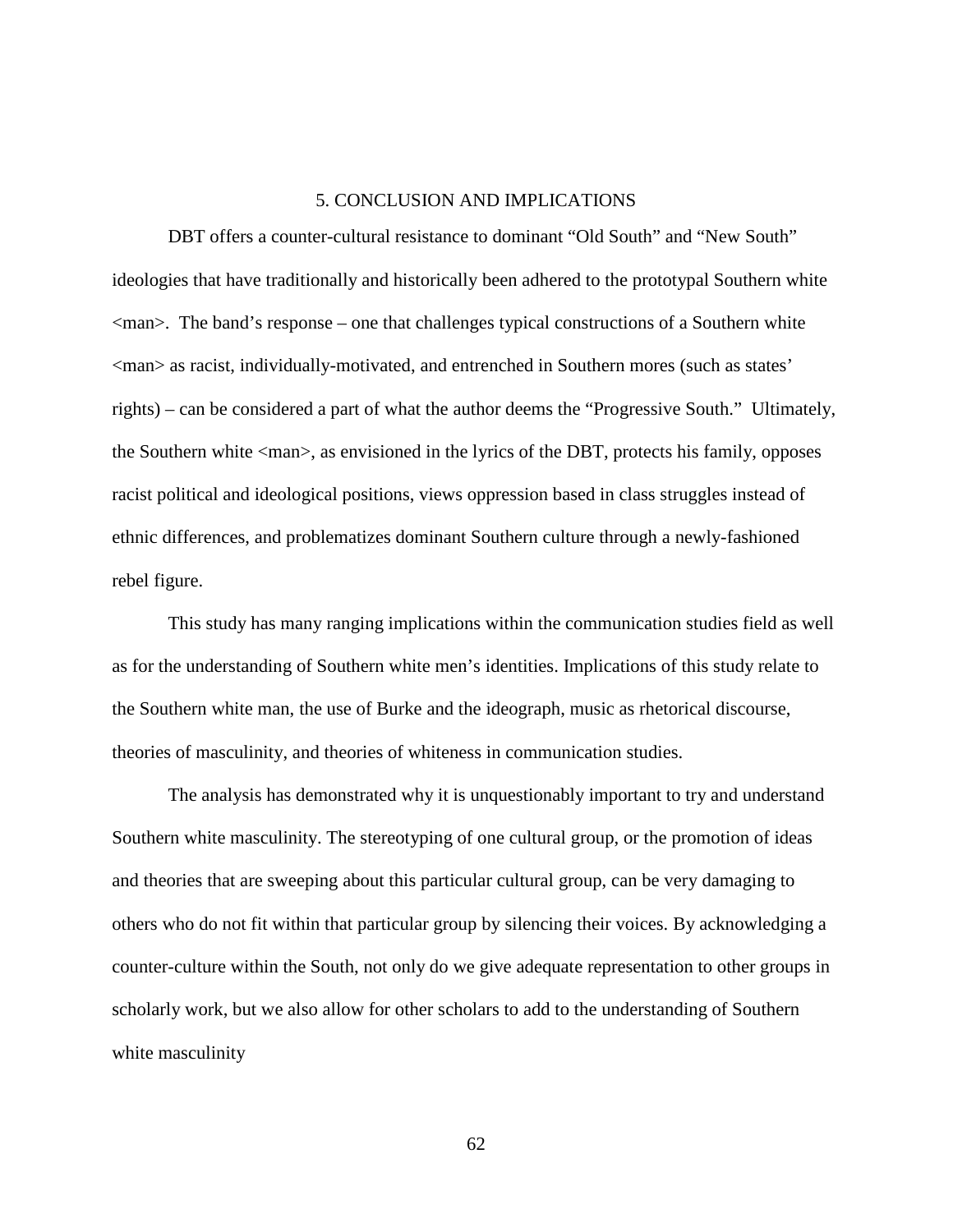Many inroads into culture can be gained by the study of music in communication studies. Music plays a large role in the expression of ideas from subjugated groups. As mentioned before, Rushing's study of Gospel music found that the music was used as a tool to reaffirm group identity (29). These groups can vary extensively by music genre. For example, the Blues were created by African American men living in the South and the lyrics of their music focused on the hardships that they faced during the Reconstruction era after the Civil War. Music was a large influence during the late 1960s peace movements throughout America. Music allows a subjugated group a voice against a hegemonic dominant discourse that is not necessarily seen as threatening because it is not political speech, in the sense that it does not call for immediate political change of power, as say a politician's stump speech during an electoral campaign.

 Burke's theory of dramatism and scapegoating and McGee's theory of the ideograph are valuable lenses of critique when looking at counter-cultures against dominant societal groups. Working with both theories together offers a more in depth analysis of whichever group one should decide to study. Dramatism and scapegoating can be used promote the existence of a counter-culture and their values based upon the objects they scapegoat to purify their group. The ideograph shows the value of what the counter-culture believes by bringing forth the ideals they place in certain words or group of words. Putting these two theories together allows for a limited, yet more in depth understanding of the counter-culture. This is so by not only gaining insight into scapegoating theory to understand the purification value of the group, but also by understanding the values that are placed into their words and representations of the group. Thus, the use of these particular theories allows for better understanding of a culture through the use of individual words and meanings, and through the use of more complex forms of expression from the community.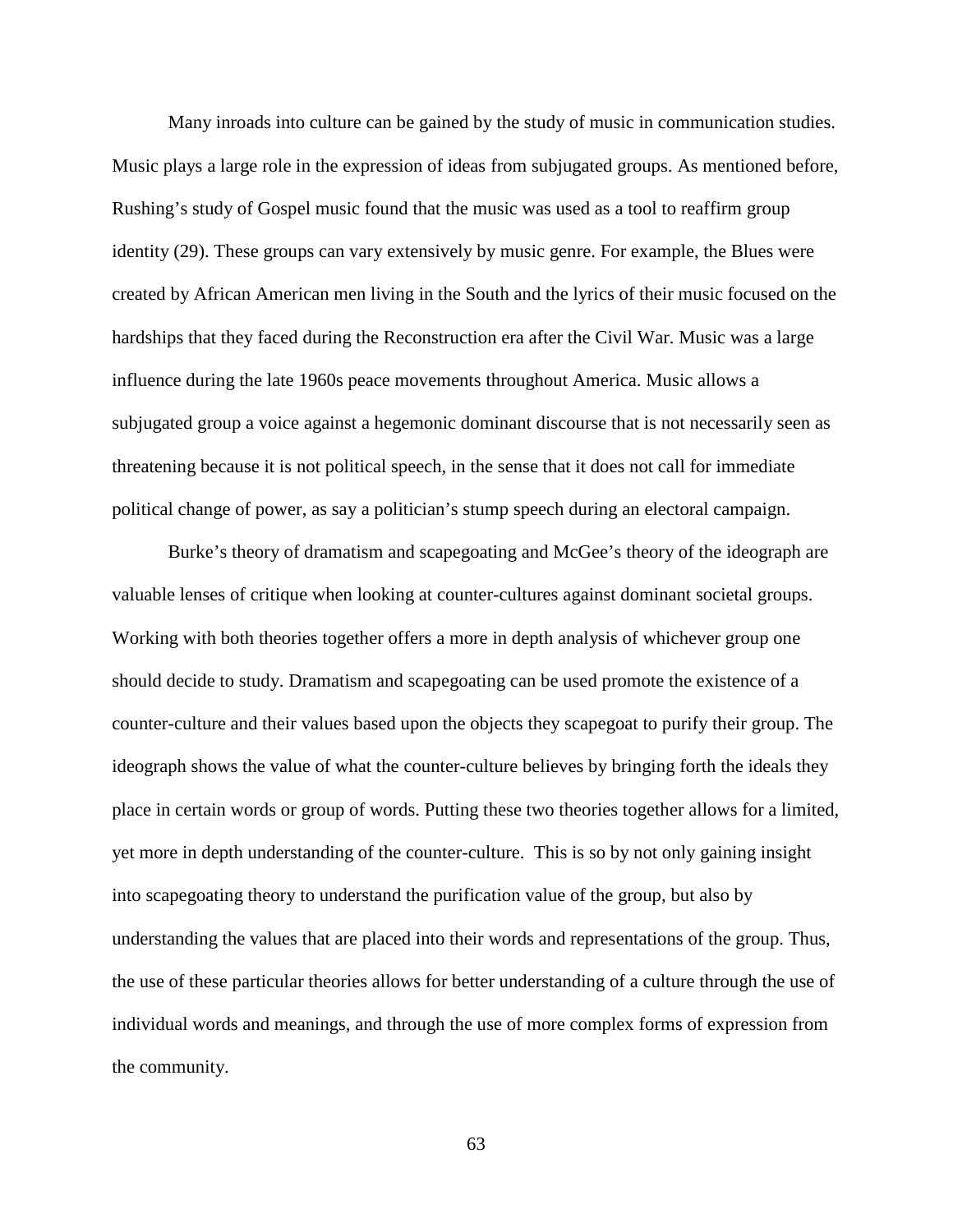Another implication that can be seen is the use of the "cluster ideograph" to get a more complete understanding of particular representations of people in the counter-culture. By using the cluster ideograph a scholar can garner a better picture of the ideals that are placed upon a certain word when studying other words that build together to create a unified representation of the cluster. For example, in this study, <son>, <father>, and <husband> were all used to understand the ideograph of  $\langle$ man $\rangle$ . The use of the cluster ideograph can give the scholar a more complete understanding of the values placed onto words by a group.

This thesis offers a different perspective on the concept of masculinity within communication studies. The analysis has illustrated how some of the characteristics of masculinity, as put forth by Trujillo, are problematic because Trujillo's essay was based on a dominant discourse and did not take into account other discourses from smaller American cultures, especially based on region. I argued this by analyzing the cluster ideographical representation of  $\langle$ man $\rangle$  in the lyrics of DBT. It could be helpful to address masculinity by regional distinctions instead of a mass understanding based upon sports coverage of an athlete. By breaking masculinity down into regions, one can take into account varying cultural differences and counter-culture representations of masculinity.

The concept(s) of whiteness still needs to be reexamined in the communication and cultural studies fields. Theories of whiteness in the field of communication studies is mainly driven by two qualitative studies of white college students, with one being a very minimal representation of white America. This thesis adds to the understanding of whiteness by enacting a rhetorical critical analysis of whiteness through musical lyrics. It offers a different set of theories to try and understand what exactly whiteness is and what it represents. Also, whiteness can be studied in the same way as masculinity by breaking it up into regionalities instead of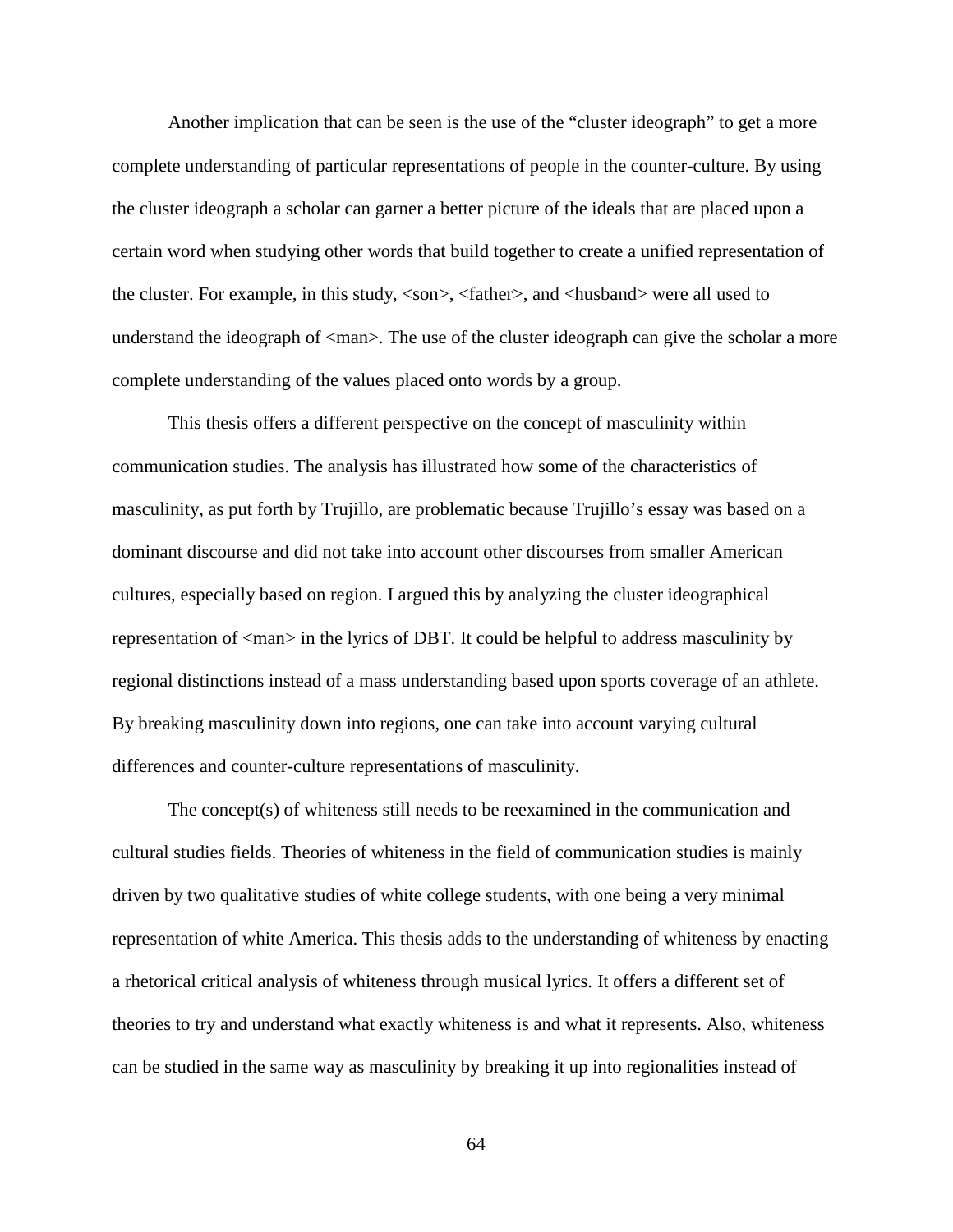nationalistic studies. The nationalistic studies of whiteness offer sweeping assumptions of whiteness and its representation against all white people, and do not take into account other aspects of identity such as region, religion, sexual identification, shared ethnic identification, etc. In addition to complicating white cultural identities, failing to account for the particulars of whiteness can also serve to re/center whiteness itself. When whiteness is not interrogated, cultural groups get moved farther to the margins or, in the least, are kept in place at the margins. In the end, studying the nuances of whiteness assists in explaining whiteness as much as demystifying whiteness as a dominant identity structure.

Future study within the field of Southern white masculinity can be taken in many different and exciting directions. The selection of different texts is one direction. Scholars could begin to look at other texts, such as political speeches, local television shows, art, and even stand-up comedy that address Southern white masculinity. Different theories could be applied to the study of Southern white masculinity. For instance, the paternalistic timbre of familial protectionism by the "patriarch" is one inroad of future research that could be achieved. And, of course, more scholarly work could be addressed within music by looking at other bands based in Southern rock that speak to the identity of Southern white masculinity.

 The study of Southern white masculinity is often overlooked or lumped together with historical assumptions based upon generalized views of past events. We as a scholarly community, and a community as a whole, need to reevaluate the generalities and stereotypes that are placed upon perceived groups. If it can be achieved, we will then move further away from our ignorance about assumed positions in research, and provide a better understanding of the different groups that are often looked over in communication studies. From a popular culture perspective, DBT has begun to unravel the threads of these misrepresentations of Southern white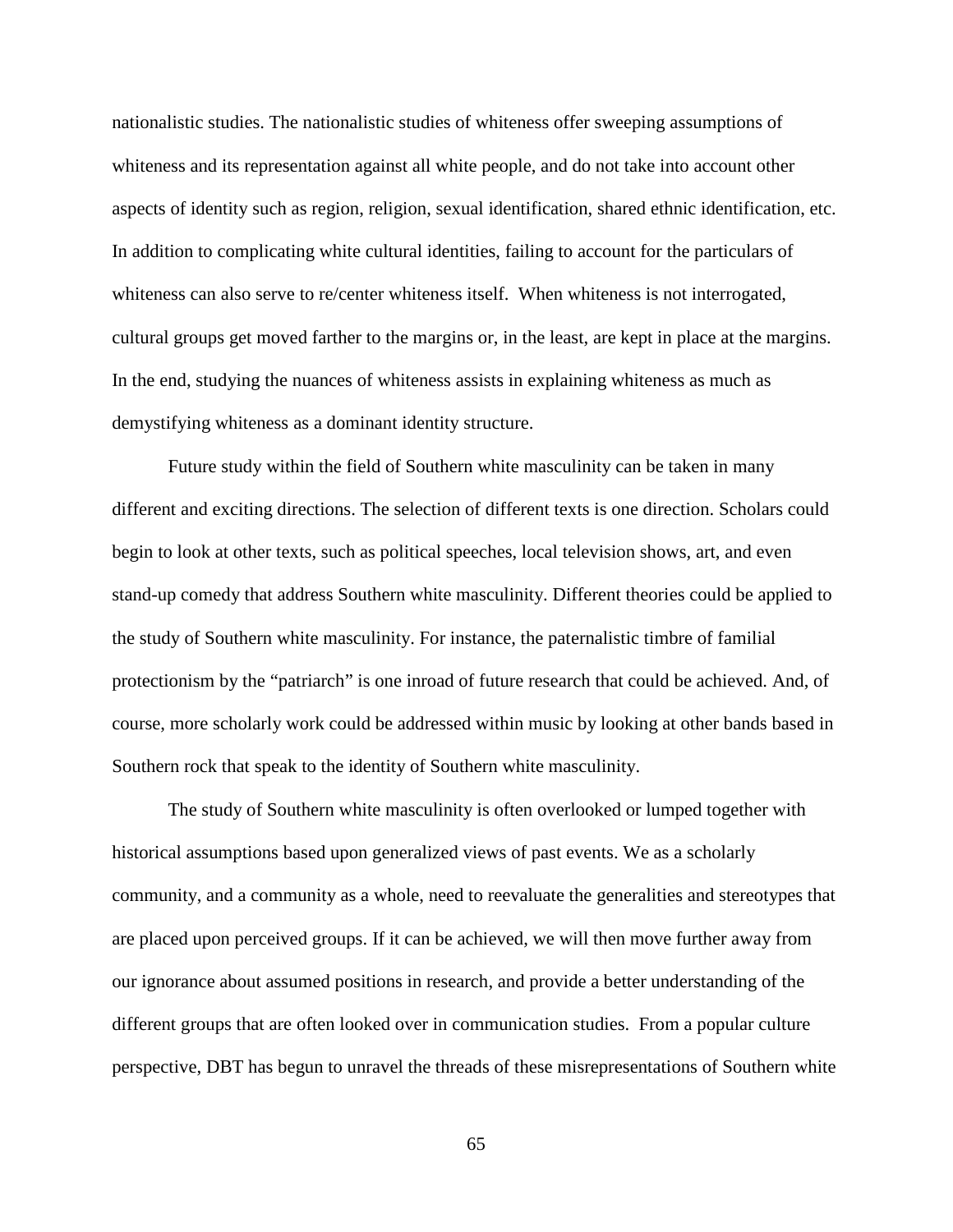masculinity. Hopefully, by not generalizing theories and looking at different aspects of identity through the lenses of regionality, sexual orientation, class identification, and other aspects that link groups together, we will then get a much clearer picture of what it means to be white and masculine.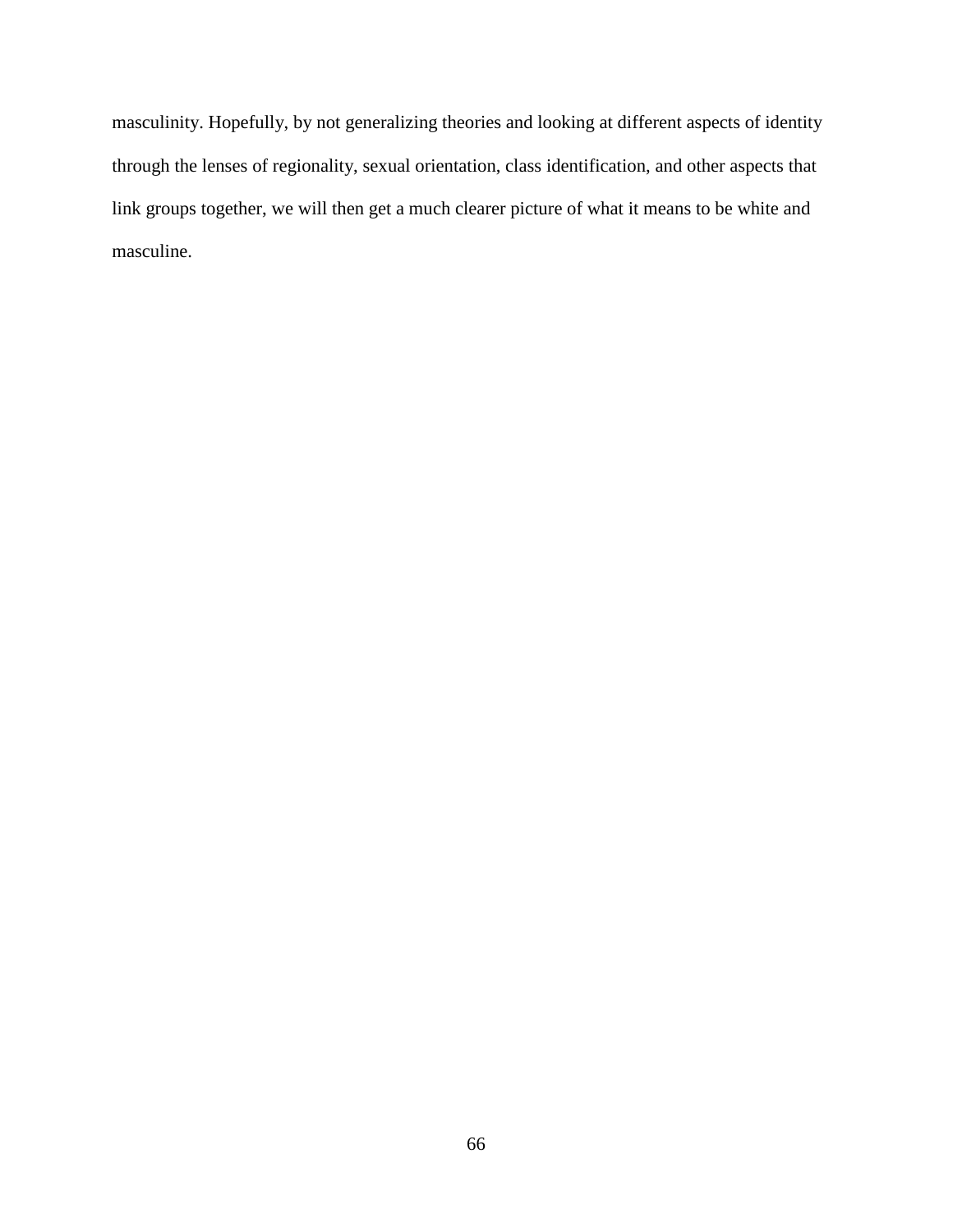#### REFERENCES

- Amernic, Joel H. "9/11 in the Service of Corporate Rhetoric: Southwest Airlines' Letter to Shareholders." Journal of Communication Inquiry 28.4 (2004): 325-41.
- "Artist Chart History-The Drive By Truckers." Billboard Magazine. Mar. 4. 2009 http://www.billboard.com/bbcom/retrieve\_chart\_history.do?model.chartFormatGroupNa me=Albums&model.vnuArtistId=263158&model.vnuAlbumId=767421.
- Beebee, Thomas O. "Ballad of the Apocalypse: Another look at Bob Dylan's 'A Hard Rain.'" Text and Performance Quarterly 11.1 (1991): 18-35.

Body Count. "Cop Killer." Body Count. One-on-One Records, 1991.

Borchers, Timothy. Rhetorical Theory: An Introduction. Belmont: Thompson Wadsworth, 2006.

- Brummett, Barry. "Burkean Scapegoating, Mortification, and Transcendence in Presidential Campaign Rhetoric." Central States Speech Journal 32.4 (1981): 254-64.
- Burke, Kenneth. A Grammar of Motives. Berkeley: University of California Press, 1969.
- ---. "Dramatism." International Encyclopedia of Social Science. Ed. David L. Sills. New York: Macmillan, 1968. 445-52.
- ---. Language as Symbolic Action: Essays on Life, Literature, and Method. Berkeley: University of California Press, 1966.
- ---. The Philosophy of Literary Form: Studies in Symbolic Action. Berkeley: University of California Press, 1973.
- ---. The Rhetoric of Religion: Studies in Logology. Berkeley: University of California Press, 1970.
- Butler, Mike. "'Martin Luther King Was a Good Ole Boy': The Southern Rock Movement and White Male Identity in the Post Civil Rights South." Popular Music and Society 23.2 (1999): 41-61.
- Butterworth, Michael L. "Race in 'The Race': Mark McGwire, Sammy Sosa, and Heroic Constructions of Whiteness." Critical Studies on Media Communication 24.3 (2007): 228-44.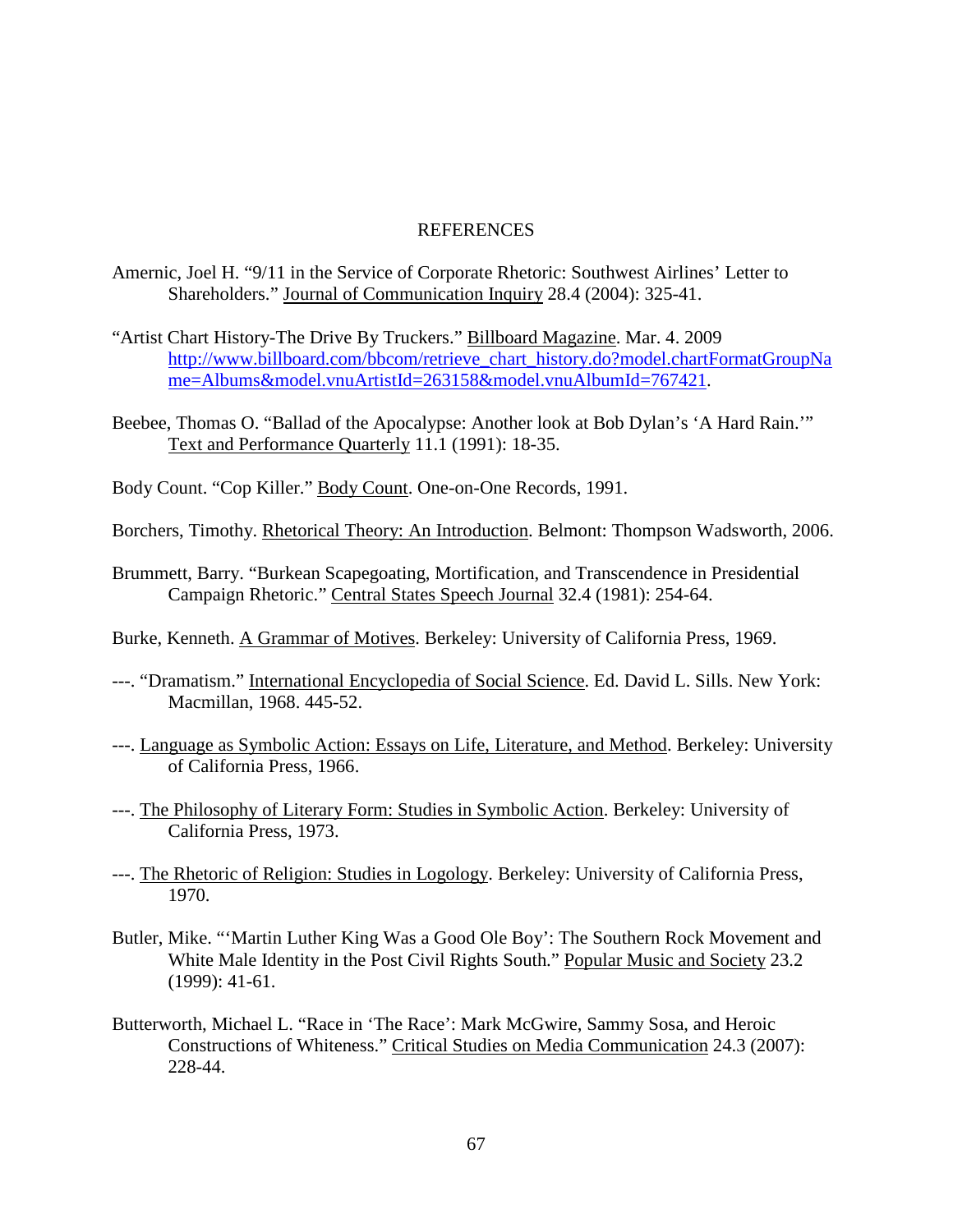- Calhoun, Lindsay R. "'Will the Real Slim Shady Please Stand Up?': Masking Whiteness, Encoding Hegemonic Masculinity in Eminem's *Marshal Mathers LP*." The Howard Journal of Communication 16.4 (2005): 267-94.
- Carlson, A. Cheree, and John E. Hockings. "Strategies of Redemption at the Vietnam Veterans Memorial." Western Journal of Speech Communication 52.3 (1988): 203-51.
- Carrigan, Tim, Connell, Bob, and John Lee. "Toward a New Sociology of Masculinity." The Making of Masculinities: The New Men's Studies. Ed. Harry Brod. Boston: Unwin Hyman, 1987.
- Cason, Clarence. 90 Degrees in the Shade. University of Alabama Press, 2001.
- Cavin, Margaret. "Replacing the Scapegoat: An Examination of the Rebirth Strategies Found in William Sloane Coffin's Language of Peace." Peace and Change 19.3 (2001): 276-95.
- Charland, M. "Constitutive Rhetoric: The Case of the *Peuple Quebecois*." Quarterly Journal of Speech 73.2 (1987): 133-50.
- Chaffee, Steven H. "Popular Music and Communication Research: An Editorial Epilogue." Communication Research 12.3 (1985): 413-24.
- Chuang, Lisa M. and John P. Hart. "Suburban American Punks and the Musical Rhetoric of Green Day's 'Jesus of Suburbia.'" Communication Studies 59.3 (2008): 183-201.
- Cobb, James C. Away Down South: A History of Southern Identity. New York: Oxford University Press, 2007.
- ---. Redefining Southern Culture: Mind and Identity in the Modern South. Athens: University of Georgia Press, 1999.
- Condit, Celeste M. "Democracy and Civil Rights: The Universalizing Influence of Public Argumentation." Communication Monographs 54.1 (1993): 1-18.
- Condit, Celeste M. and John L. Lucaites. Crafting Equality: America 's Anglo-African Word. Chicago: Wayward Johnson's Music, 2004. University of Chicago Press, 1993.
- ---. "Reconstructing <Equality>: Culturetypal and Counter-Cultural Rhetorics in the Martyerd Black Vision." Communication Monographs 57.1 (1990): 5-24.
- Connell, Robert W. "An Iron Man: The Body and Some Contradictions of Hegemonic Masculinity." Sport, Men, and the Gender Order: Critical Feminist Perspectives. Ed. Michael A. Messner and Donald F. Sabo. Champaign, IL: Human Kinetics, 1990.
- ---. Which Way is Up? Essays on Sex, Class, and Culture. Sydney: George Allen & Unwin, 1983.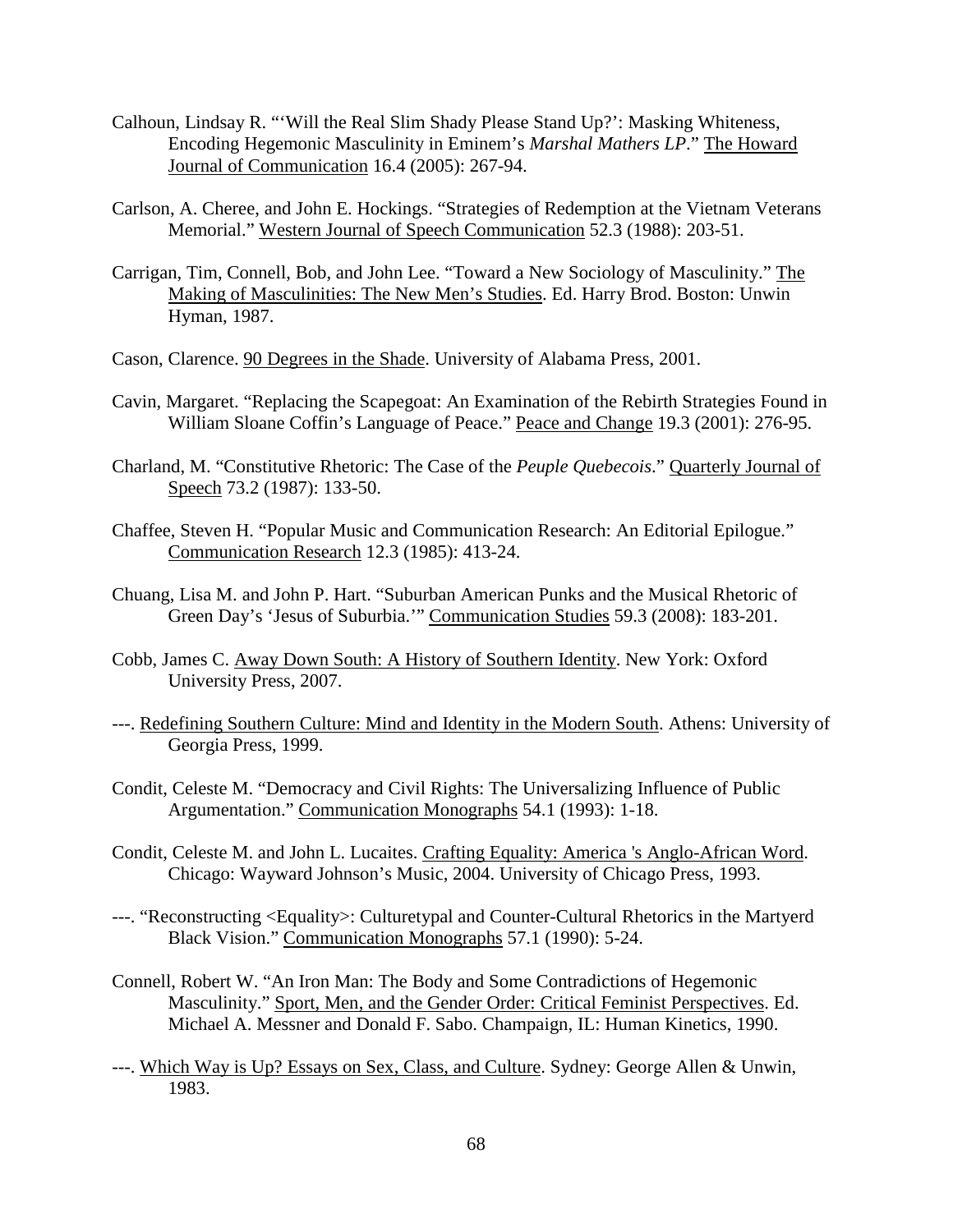- Coogan, David. "Public Rhetoric and Public Safety at the Chicago Transit Authority: Three Approaches to Accident Analysis." Journal of Business and Technical Information 16.3 (2002): 277-305.
- Cooley, Mike. "Birmingham." Southern Rock Opera. Wayward Johnson's Music, 2002.
- Cooley, Mike and Ed Cooley. "Where the Devil Don't Stay." The Dirty South. Wayward Johnson's Music, 2004.

Dechert, Renee. "Pizza Deliverance." Popular Music and Society 26.1 (2003): 97-99.

- Delgado, Frenando P. "Chicano Movement Rhetoric: An Ideographic Interpretation." Communication Quarterly 43.4 (1995): 446-76.
- ---. "The Rhetoric of Fidel Castro: Ideographs in the Service of Revolutionaries." Howard Journal of Communication 10.1 (1999): 1-14.
- Dixon, Jo and Alan J. Lizotte. "Gun Ownership and the Southern Subculture of Violence." The American Journal of Sociology 93.2 (1987): 383-405.
- "Drive By Truckers Reviews." Drive By Truckers. 12 March 2009 http://drivebytruckers.com/reviews.html.
- "Drive By Truckers Discography." Drive By Truckers. 12 March 2009 http://drivebytruckers.com/discography.html.
- Drive By Truckers. A Blessing and a Curse. New West Records, 2006.
- ---. Alabama Ass Whuppin'. Second Heaven Records, 2000.
- ---. Brighter Than Creations Dark. New West Records, 2008
- ---. Decoration Day. New West Records, 2003.
- ---. Gangstabilly. Soul Dump Records, 1998
- ---. Pizza Deliverance. Soul Dump Records, 1999.
- ---. Southern Rock Opera. Soul Dump Records, 2001.
- ---. The Dirty South. New West Records. 2004
- Edwards, Janis L. and Carol K. Winkler. "Representative Form and the Visual Ideograph: The Iwo Jima Image in Editorial Cartoons." Quarterly Journal of Speech 83.3 (1997): 289- 310.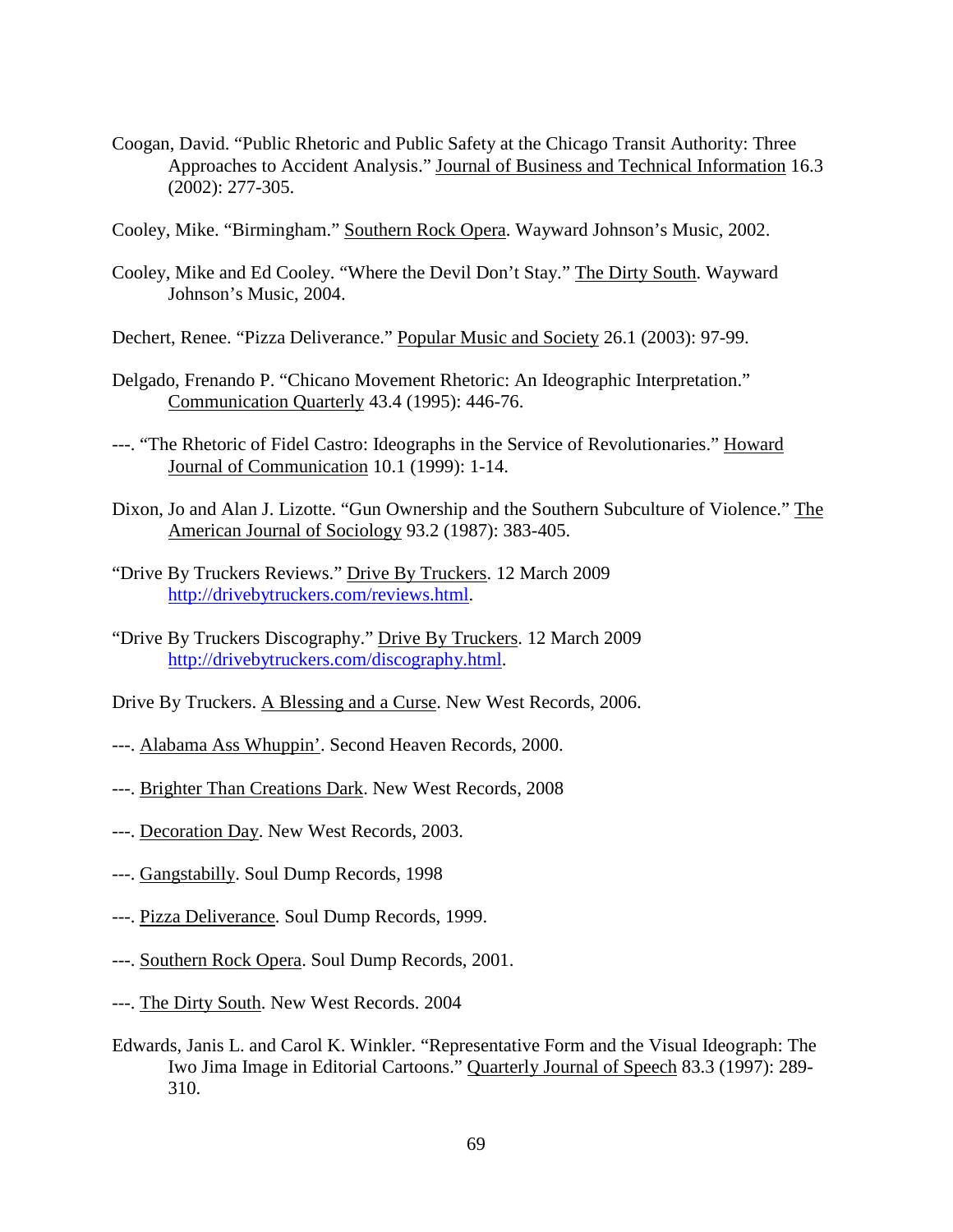- Foss, Sonja K. Rhetorical Criticism: Exploration and Practice. 3rd ed. Long Grove: Waveland Press, 2004.
- Green Day. "Jesus of Suburbia." American Idiot. Reprise Records, 2004.
- "Gigantic Voice." C'Mon…Sun Studio: Your Ticket to the Birthplace of Rock N' Roll. Sun Studio. 13 March. 2009 http://www.sunstudio.com/.
- Griffith, Nancy. "It's a Hard Life Wherever You Go." Storms. Ocean Way Studio, 1988.
- Grindstaff, Davin. "Queering Marriage: An Ideographic Interrogation of Heteronormative Subjectivity." Journal of Homosexuality 45.2 (2003): 257-75.
- Gusfield, Joseph R. Kenneth Burke: On Symbols and Society. Chicago: University of Chicago Press, 1989.
- Hess, Mickey. "Hip-Hop Realness and the White Performer." Critical Studies in Media Communication 22.5 (1998): 334-54.
- Hood, Patterson. "Birmingham." Southern Rock Opera. Soul Dump Music, 2001.
- ---. "Patterson Hood." Patterson Hood. 12 March 2009 <http://www.pattersonhood.com/bio.html>.
- ---. "Personal Interview." 15 September 2008, Tuscaloosa, Alabama.
- ---. "Puttin' People on the Moon." The Dirty South. Soul Dump Music, 2004.
- ---. "Ronnie and Neil." Southern Rock Opera. Soul Dump Music, 2001.
- ---. "The Southern Thing." Southern Rock Opera. Soul Dump Music, 2001.
- Hoy, Mikita. "Joyful Mayhem: Bakhtin, Football *Songs,* and the Carnivalesque." Text and Performance Quarterly 14 (1994): 289-305.
- Isbell, Jason. "Never Gonna Change." The Dirty South. House of Fame Music, 2004.
- Jackson, Ronald L. "White Space, White Privilege: Mapping Discursive Inquiry into the Self." Quarterly Journal of Speech. 85.1 (1999): 38-54.
- Jasinski, James. "Puritans/Puritanism as Ideograph." The Review of Communication 2 (2002): 90-96.
- King, Joyce. Hate Crime: The Story of a Dragging in Jasper, Texas. New York: Pantheon Books, 2002.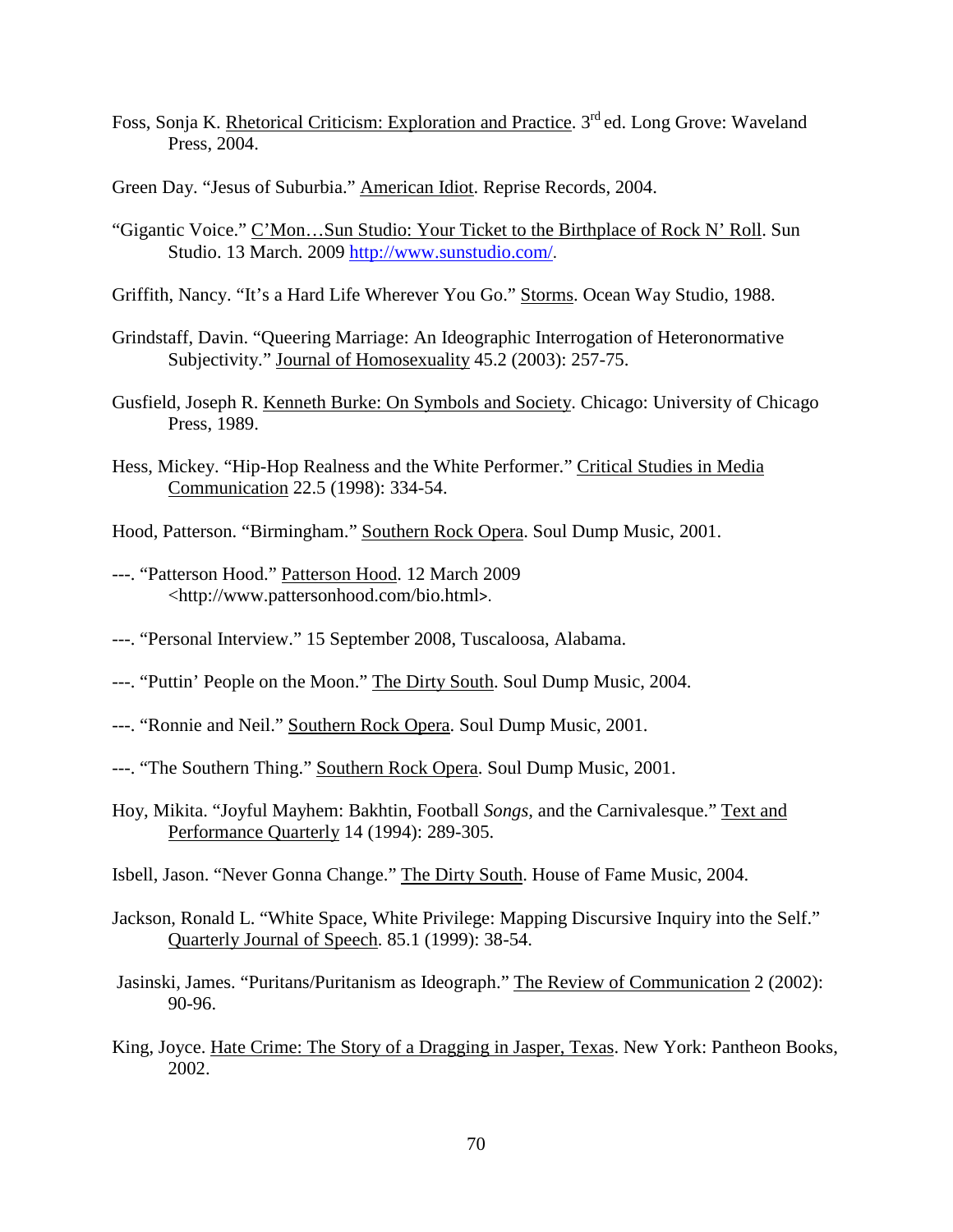- Leip, David. "1980 Presidential Election Results." Dave Leip's Atlas of U.S. Presidential Elections. 24 January 1999. http://uselectionatlas.org/RESULTS/.
- Lerner, Gerder. The Creation of Patriarchy. New York: Oxford University Press, 1986.
- Lesher, Stephen. George Wallace: American Populist. Cambridge: Da Capo, 1995.
- Loevy, Robert. The Civil Rights Act of 1964. Albany, State University of New York Press, 1997.
- Lull, James. "Popular Music: Resistance to New Wave." Journal of Communication 32.1 (2006): 121-31.
- McGee, Michael C. "Text, Context, and Fragmentation of Contemporary Culture". Contemporary Rhetorical Theory. Ed. John Louis Lucaites, Celeste Michelle Condit, Sally Caudill. New York: Guilford Press, 1999. 65-78.
- --- "The Ideograph: A Link Between Rhetoric and Ideology." Quarterly Journal of Speech 66.1 (1980): 1-16.
- Meister, Mark. "Drama and Tragedy in Contemporary Folk Music: Nanci Griffith's 'It's a Hard Life Wherever You Go.'" Communication Studies 47 (1996): 62-72.
- Nakayama, Thomas K. and Robert L. Krizek. "Whiteness: A Strategic Rhetoric." Quarterly Journal of Speech 81.3 (1995): 291-309.
- Nolan, Alan T. Lee Considered: General Robert E. Lee and Civil War History. Chapel Hill: University of North Carolina Press, 1991.
- Ott, Brian L. and Eric Aoki. "The Politics of Negotiation Public Tragedy: Media Framing of the Matthew Shepard Murder." Rhetoric and Public Affairs 5. (2002): 483-505.
- Palczewski, Catherine. "The Male Madonna and the Feminine Uncle Sam: Visual Argument, Icons, and Ideographs in 1909 Anti-Woman Suffrage Postcards." Quarterly Journal of Speech 91.4 (2005): 365-94.
- Reingold, Beth and Richard S. Wike. "Confederate Symbols, Southern Identity, and Racial Attitudes: The Case of the Georgia State Flag." Social Science Quarterly 79.3 (1998): 568-82.
- "Rock N' Roll Was Born." C'Mon…Sun Studio: Your Ticket to the Birthplace of Rock N' Roll. Sun Studio. 13 March. 2009 http://www.sunstudio.com/.
- Roscigno, Vincent J., Danaher, William F., and Erika Summers-Effler. "Music, Culture and Social Movements: Song and Southern Textile Worker Mobilization, 1929-1934." International Journal of Sociology and Social Policy 1.3 (2002): 141-74.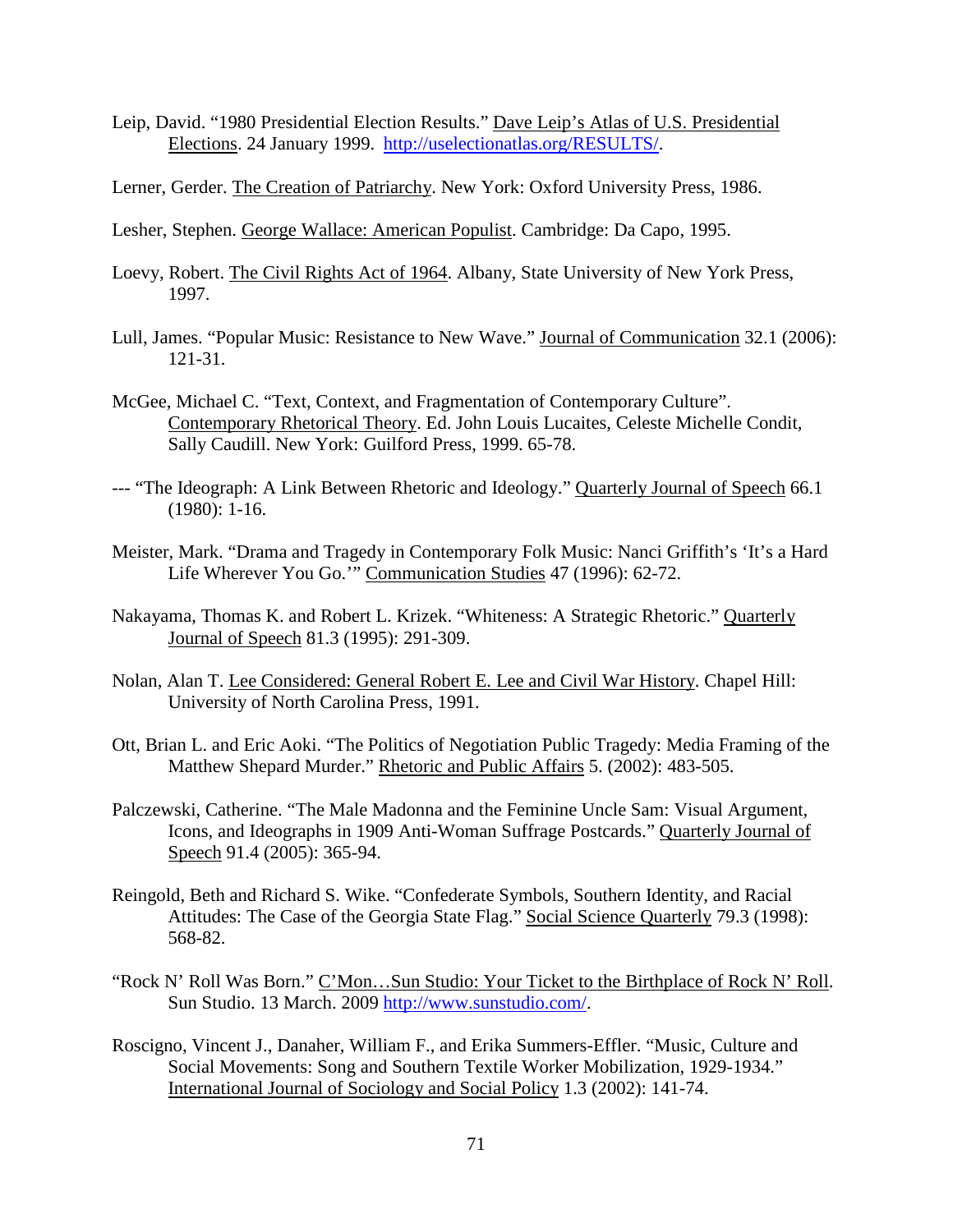- Rubin, Gayle S. "Thinking Sex: Notes for a Radical Theory of the Politics of Sexuality." Pleasure and Danger: Exploring Female Sexuality. Ed. Carol Vance. Boston: Routledge, 1985, 267-319.
- Rushing, Janice Hocker "Gospel Music Rhetoric." Religious Communication Today 1 (1978): 29-35.
- ---. "The Rhetoric of the American Western Myth." Communication Monographs 50 (1983): 14- 32.
- Sanger, Kerran L. "Slave Resistance and Rhetorical Self-Definition: Spirituals as a Strategy." Western Journal of Communication 59.3 (1995): 177-195.
- Sellnow, Deanna D. "Rhetorical Strategies of Continuity and Change in the Music of Popular Artists Over Time." Communication Studies 47 (1997): 46-62.
- Sellnow, Deanna and Timothy Sellnow. "The 'Illusion of Life' Rhetorical Perspective: An Integrated Approach to the Study of Music as Communication." Critical Studies in Media Communication. 18.4 (2001): 395-415.
- Sieving, Christopher. "Cop Out? The Media, 'Cop Killer,' and the Deracialization of Black Rage." Journal of Communication Inquiry 22.4 (2005): 372-89.
- Storey, Margaret M. Loyalty and Loss: Alabama's Unionists in the Civil War and Reconstruction. Baton Rouge: Louisiana State University Press, 2004.
- Swint, Kerwin C. Mudslingers: The Top 25 Negative Political Campaigns of All Time: Countdown from No. 25 to No. 1. Westport: Greenwood, 2006.
- Trujillo, Nick. "Hegemonic Masculinity on the Mound: Media Representations of Nolan Ryan and American Sports Culture." Critical Studies in Mass Communication 8.3 (1991): 290- 308.
- Wallace, George. "The 1963 Inaugural Address of Governor George C. Wallace." 12 April. 2002. Alabama Department of Archives and History. 12 March. 2009. http://www.archives.state.al.us/govs\_list/InauguralSpeech.html.
- Watts, Eric King. "An Exploration of Spectacular Consumption: Gangsta Rap as Cultural Commodity." Communication Studies 48.1 (1997): 42-58.
- Wilkie, Curtis. Dixie: A Personal Odyssey Through Events that Shaped the Modern South. New York: Scribner, 2001.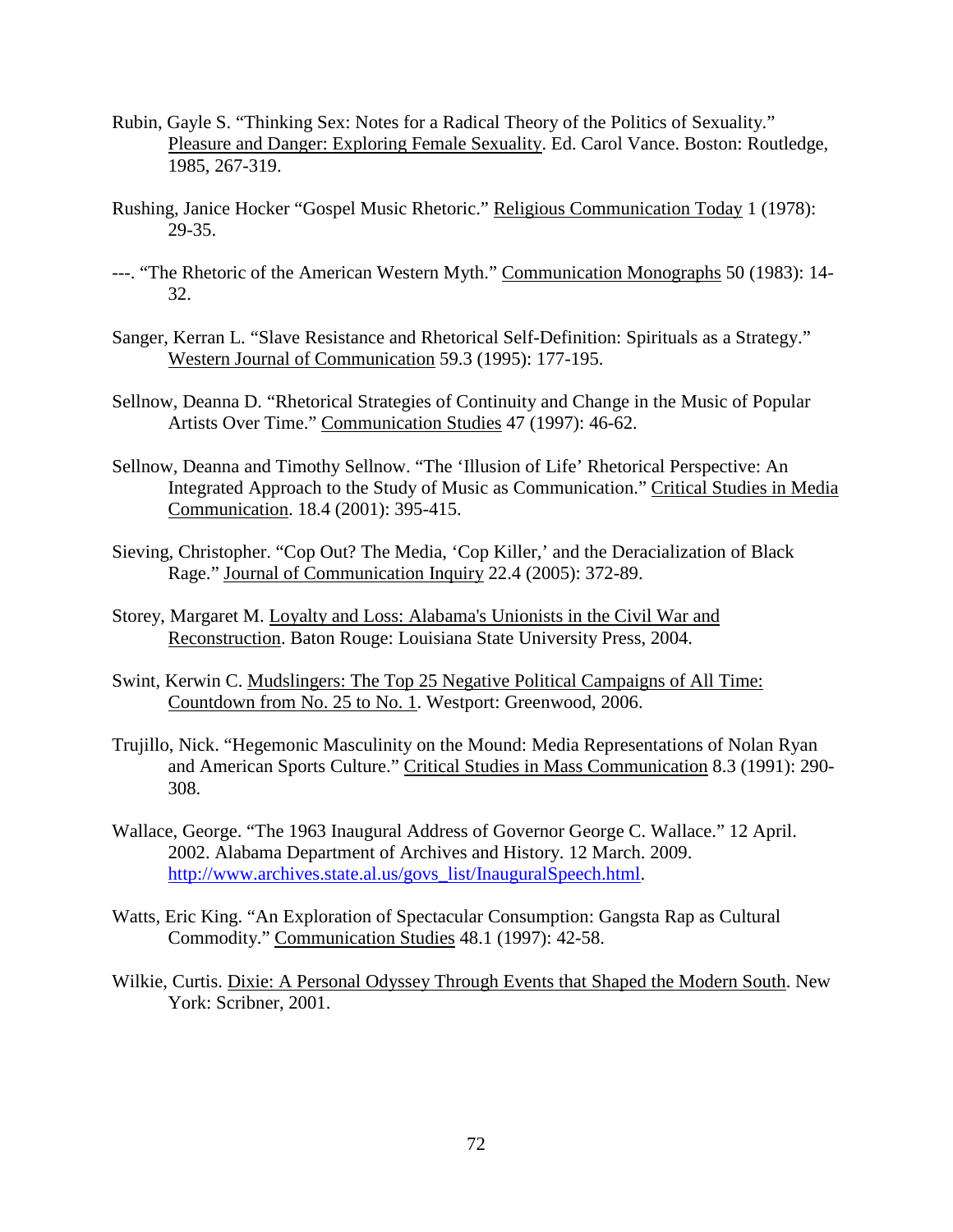- Williams, Donnie and Wayne Greenhaw. The Thunder of Angels: The Montgomery Bus Boycott and the People Who Broke the Back of Jim Crow. Chicago: Chicago Review, 2006.
- Woodward, Commer and William S, McFeely. The Strange Career of Jim Crow. New York: Oxford University Press, 2001.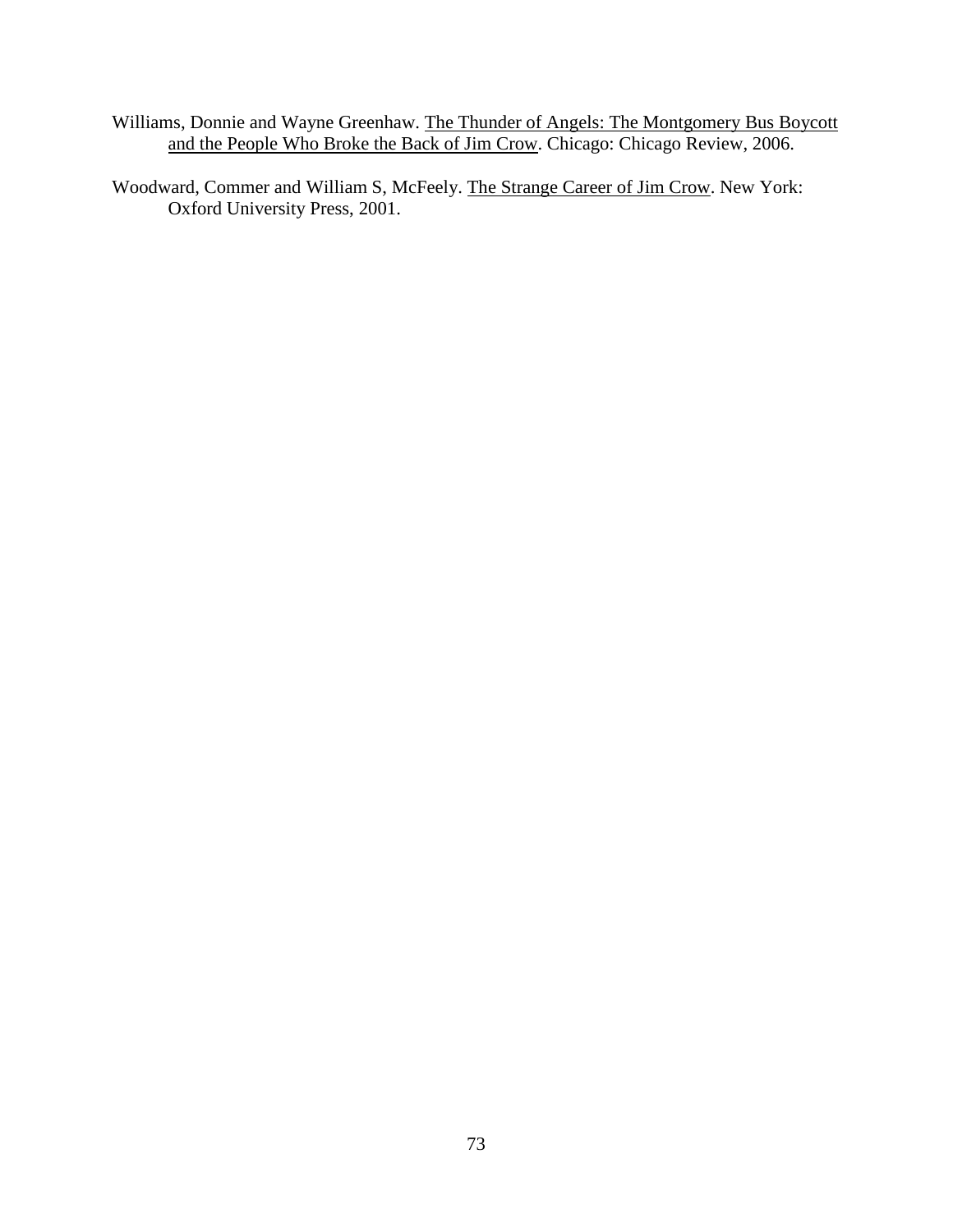### APPENDIX

### DBT LYRICS FROM *SOUTHERN ROCK OPERA* AND *DIRTY SOUTH*

### *Ronnie and Neil*:

Church blew up in Birmingham Four little black girls killed for no goddamn good reason All this hate and violence can't come to no good end A stain on the good name. A whole lot of good people dragged through the blood and glass Blood stains on their good names and all of us take the blame

Meanwhile in North Alabama, Wilson Pickett comes to town To record that sweet soul music, to get that Muscle Shoals sound

Meanwhile in North Alabama, Aretha Franklin comes to town To record that sweet soul music, to get that Muscle Shoals sound

And out in California, a rock star from Canada writes a couple of great songs about the Bad shit that went down "Southern Man" and "Alabama" certainly told some truth But there were a lot of good folks down here and Neil Young wasn't around

Meanwhile in North Alabama, Lynyrd Skynyrd came to town To record with Jimmy Johnson at Muscle Shoals Sound And they met some real fine people, not no racist pieces of shit And they wrote a song about it and that song became a hit

Ronnie and Neil Ronnie and Neil Rock stars today ain't half as real Speaking their minds on how they feel Let them guitars blast for Ronnie and Neil

Now Ronnie and Neil became good friends their feud was just in song Skynyrd was a bunch of Neil Young fans and Neil he loved that song So he wrote "Powderfinger" for Skynyrd to record But Ronnie ended up singing "Sweet Home Alabama" to the lord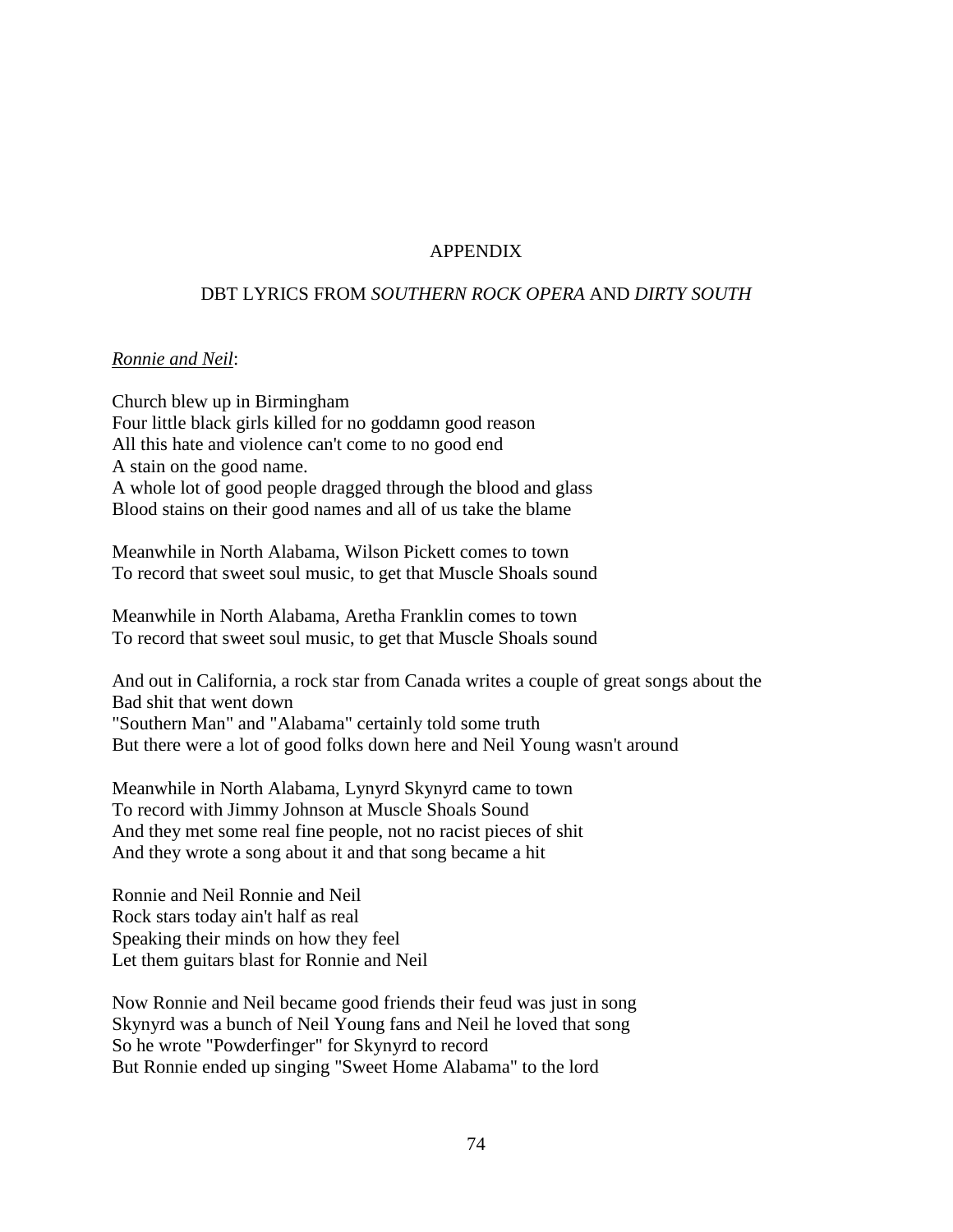And Neil helped carry Ronnie in his casket to the ground And to my way of thinking, us southern men need both of them around

Ronnie and Neil Ronnie and Neil Rock stars today ain't half as real Speaking their minds on how they feel Let them guitars blast for Ronnie and Neil

### *The Southern Thing:*

Ain't about my pistol Ain't about my boots Ain't about no northern drives Ain't about my southern roots Ain't about my guitars, ain't about my big old amps "It ain't rained in weeks, but the weather sure feels damp" Ain't about excuses or alibis Ain't about no cotton fields or cotton picking lies Ain't about the races, the crying shame To the fucking rich man all poor people look the same

Don't get me wrong, it just ain't right May not look strong, but I ain't afraid to fight If you want to live another day Stay out the way of the southern thing

Ain't about no hatred better raise a glass It's a little about some rebels but it ain't about the past Ain't about no foolish pride, Ain't about no flag Hate's the only thing that my truck would want to drag

You think I'm dumb, maybe not too bright You wonder how I sleep at night Proud of the glory, stare down the shame Duality of the southern thing

My Great Great Granddad had a hole in his side He used to tell the story to the family Christmas night Got shot at Shiloh, thought he'd die alone From a Yankee bullet, less than thirty miles from home Ain't no plantations in my family tree Did NOT believe in slavery, thought that all men should be free "But, who are these soldiers marching through my land?" His bride could hear the cannons and she worried about her man

I heard the story as it was passed down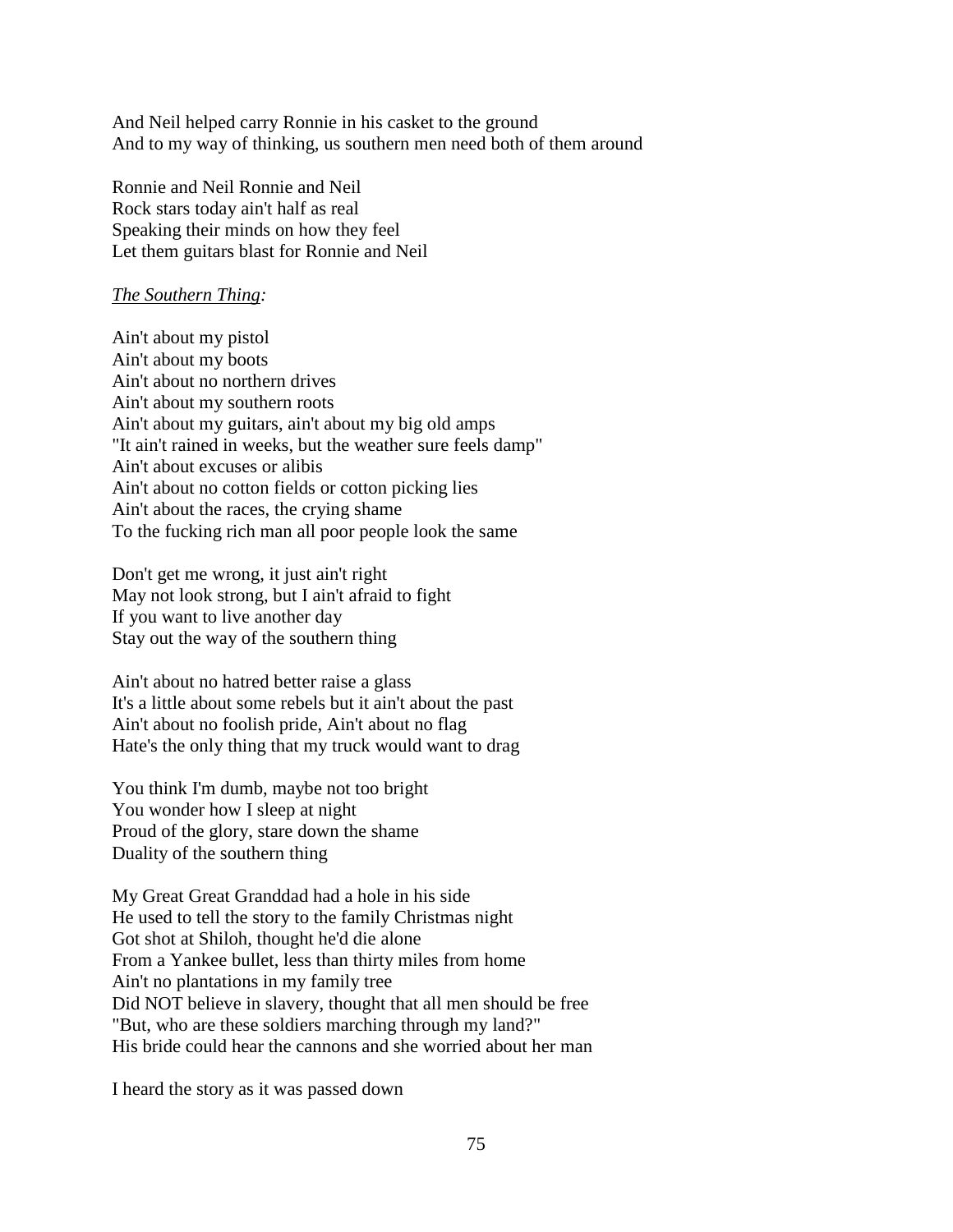About guts and glory and Rebel stands Four generations, a whole lot has changed Robert E. Lee Martin Luther King We've come a long way rising from the flame Stay out the way of the southern thing

# *Wallace*:

[Scene: set in Hell, September 1998. Told from the Devil's point of view]

Throw another log on the fire, boys, George Wallace is coming to stay When he met St. Peter at the pearly gates, I'd like to think that a black man stood in the way. I know "All should be forgiven", but he did what he done so well So throw another log on the fire boys, George Wallace is a coming…

Now, he said he was the best friend a black man from Alabama ever had, And I have to admit, compared to Fob James, George Wallace don't seem that bad And if it's true that he wasn't a racist and he just did all them things for the votes I guess Hell's just the place for "kiss ass politicians" who pander to assholes.

So throw another log on the fire, boys, George Wallace is coming to stay I know, in the end, he got the black people's votes, but I bet they'd still vote him this way. And Hell's just a little bit hotter cuz He played his hand so well He had what it took to take it so far

Now the Devil's got a Wallace sticker on the back of his car

[ Now the Mule-ettes walk out in devil horns and tails, raise their hands in the air and sing:] "OH ------ ALABAMA…"

# *Birmingham*

Economics shut the furnace down Bull Connor hosing children down George Wallace stared them Yankee's down In Birmingham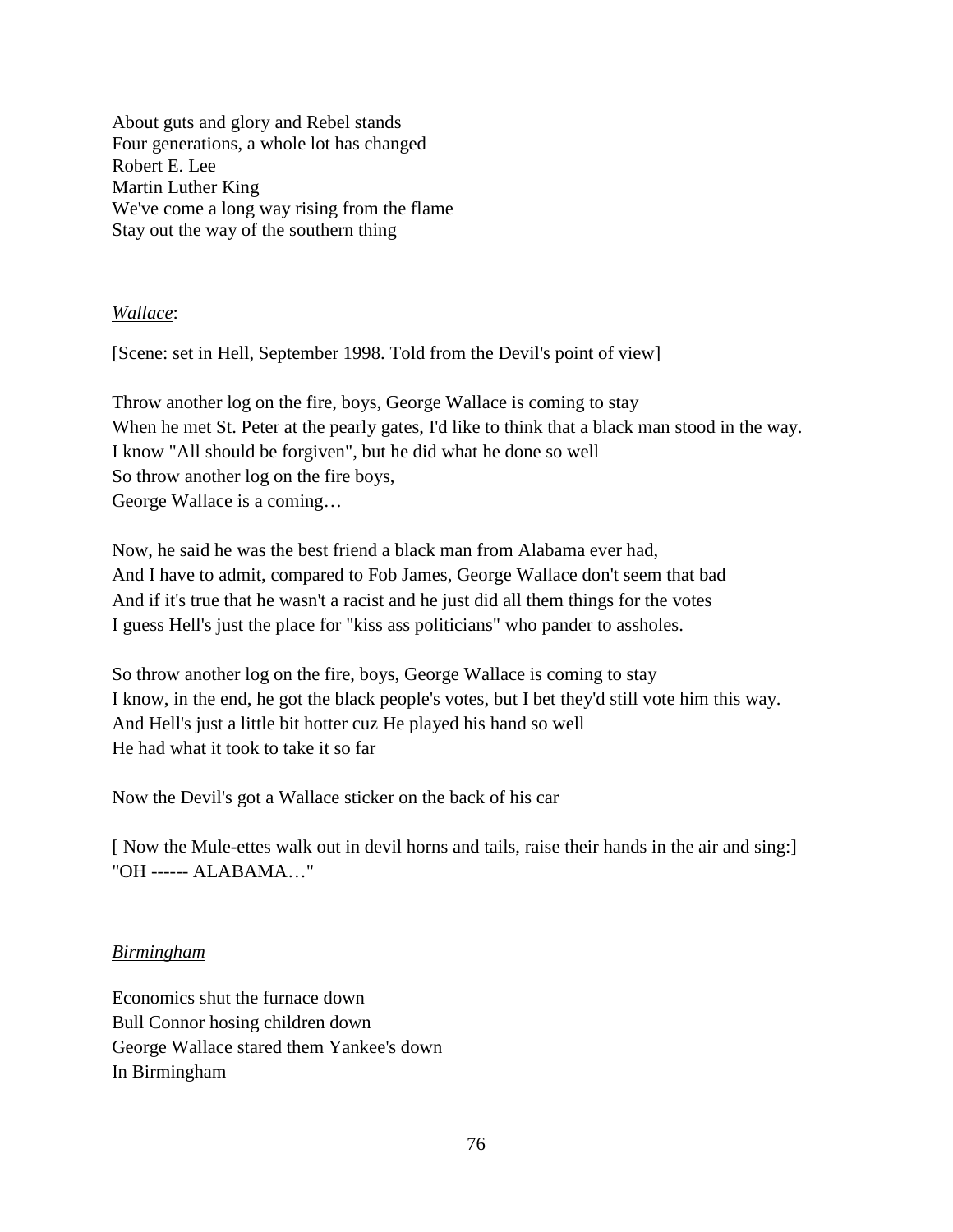Take a left on the interstate In the middle of this sultry state I can't wait to see your face In Birmingham

"I don't think it was worth it" the last thing Stanley said to me Twenty four years then a bullet in the chest and I still see him in my sleep Fifteen dollars in the purse He could not save Her family didn't buy a stone to mark his grave "Give me a call, if you need a place to stay in Birmingham" Birmingham

Most of my family came from Birmingham I can feel their presence on the street Vulcan Park has seen it's share of troubled times But the city won't admit defeat Magic City's magic getting stronger Dynamite Hill ain't on fire any longer No man should ever have to feel He don't belong in Birmingham Birmingham

### *Where the Devil Don't Stay*:

My Daddy played poker in the woods they say, back in his younger days Prohibition was the talk, but the rich folks walked to the woods where my Daddy stayed Jugs and jars from shiners, these old boys here, they ain't miners They came from the twenty-niners It didn't take a hole in the ground to put the bottom in their face

Back in the thirties when the dust bowl dried And the woods in Alabama didn't see no light My Daddy played poker by a hard wood fire Squeezing all his luck from a hot copper wire Scrap like a wildcat fights till the end Trap a wildcat and take his skin Deal from the bottom, put the ace in the hole One hand on the jug but you never do know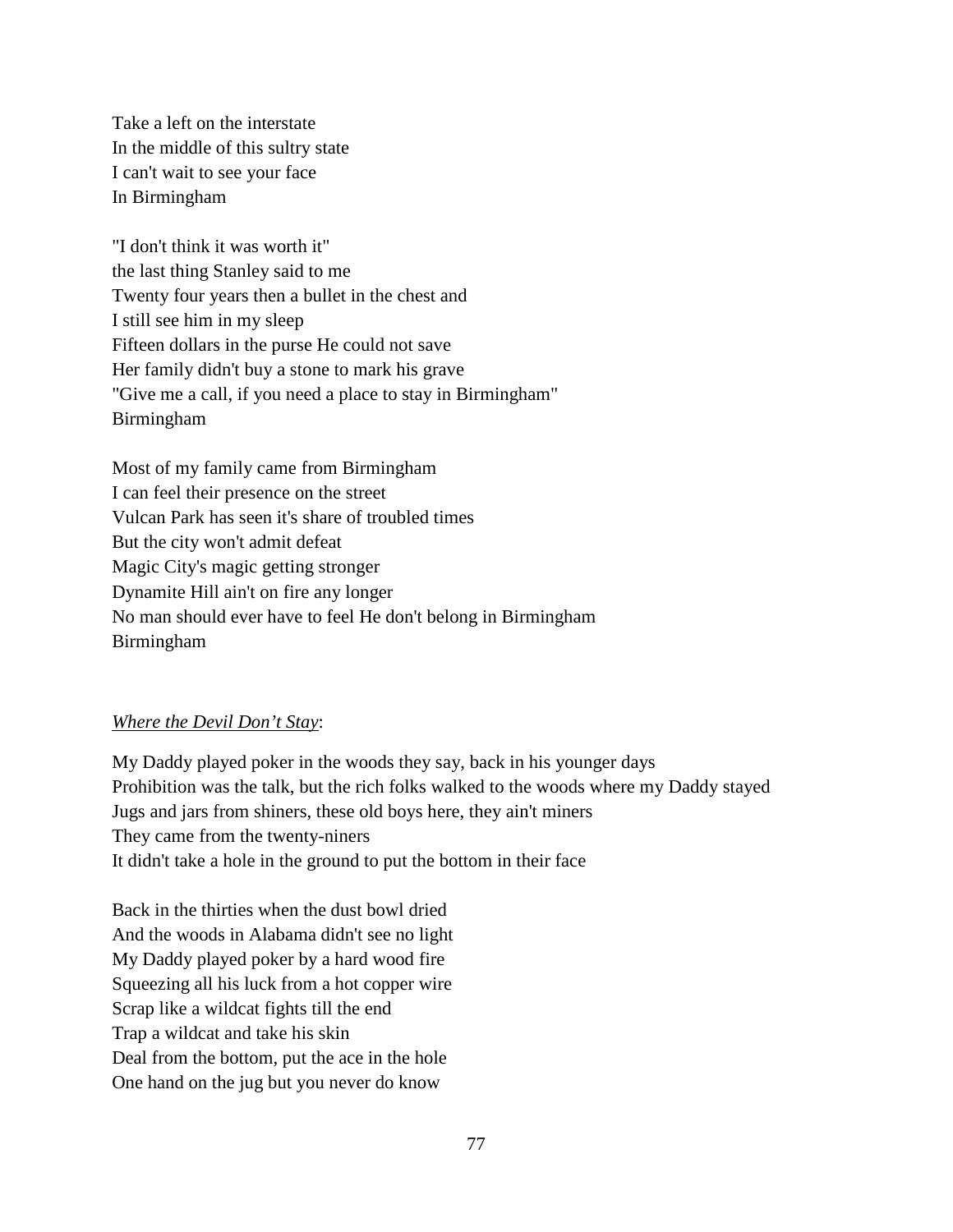Son come running You better come quick This rotgut moonshine is making me sick Your Mama called the law and they're gonna take me away Down so far even the Devil won't stay Where I call to the Lord with all my soul I can hear him rattling the chains on the door He couldn't get in I could see he tried Through the shadows of the cage around the forty watt light

Daddy tell me another story Tell me about the lows and the highs Tell me how to tell the difference between what they tell me is the truth or a lie Tell me why the ones who have so much make the ones who don't go mad With the same skin stretched over their white bones and the same jug in their hand

My Daddy played poker on a stump in the woods back when the world was gray Before black and white went and chose up sides and gave a little bit of both their way The only blood that's any cleaner is the blood that's blue or greener Without either you just get meaner and the blood you gave gives you away

### *Puttin' People on the Moon*:

Mary Alice had a baby and he looked just like I did We got married on a Monday and I been working ever since Every week down at the Ford Plant but now they say they're shutting down Goddamned Reagan in the White House and nobody gives a damn

Double digit unemployment, TVA be shutting soon While over there in Huntsville, they puttin' people on the moon

So I took to runnin' numbers for this man I used to know And I sell a few narcotics and I sell a little blow I ain't getting rich now but I'm gettin' more than by It's really tough to make a living but a man just got to try

If I died in Colbert County, Would it make the evening news? They too busy blowin' rockets, Puttin' people on the moon

Mary Alice she quit askin' why I do the things I do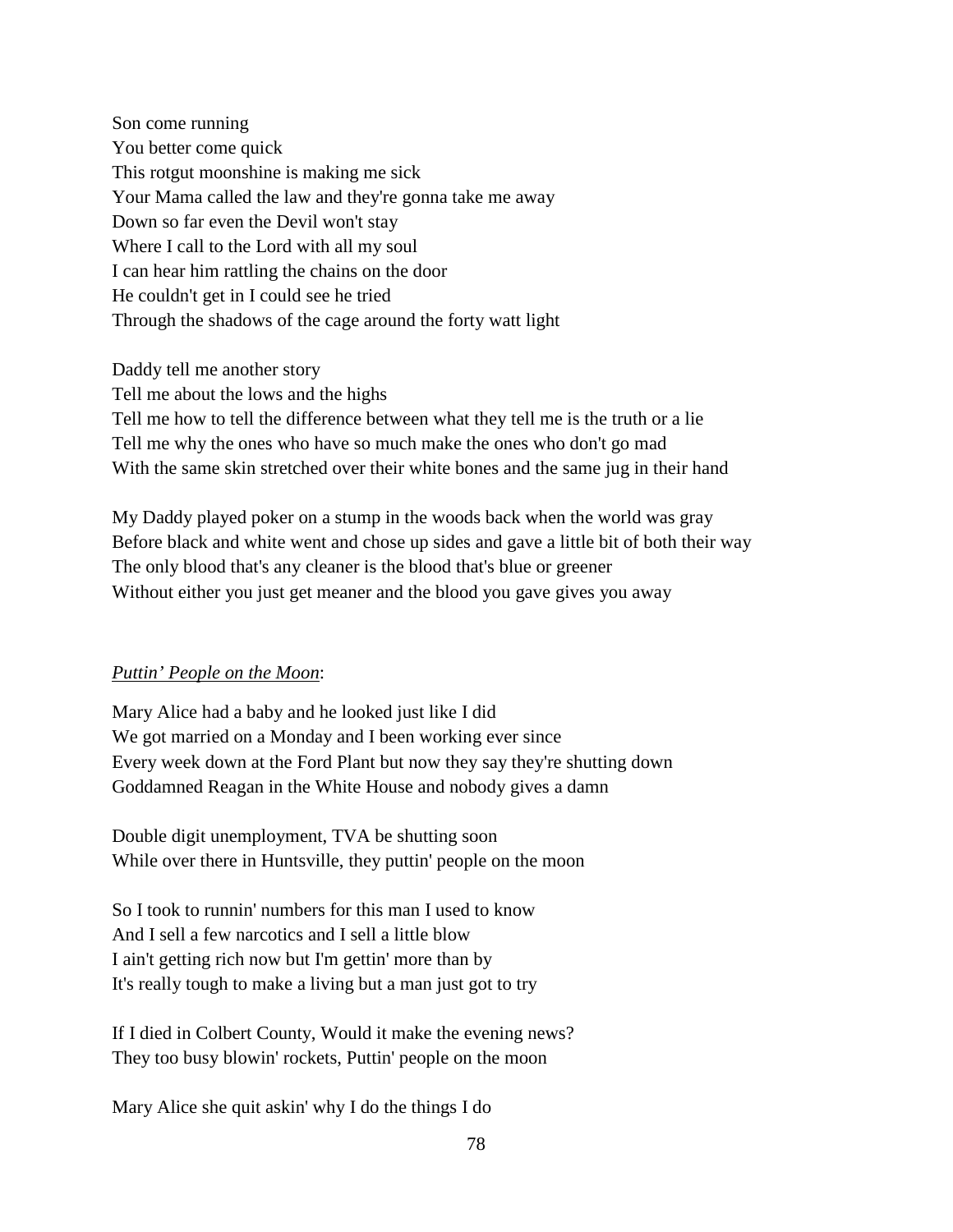I ain't sayin' that she likes it, but what else I'm gonna do? If I could solve the world's problems I'd probably start with hers and mine But they can put a man on the moon And I'm stuck in Muscle Shoals just barely scraping by

Mary Alice got cancer just like everybody here Seems like everyone I know is gettin' cancer every year And we can't afford no insurance, I been 10 years unemployed So she didn't get no chemo so our lives was destroyed And nothin' ever changes, the cemetery gets more full And now over there in Huntsville, even NASA's shut down too

Another joker in the White House, said a change was comin' round But I'm still workin' at The Wal Mart and Mary Alice, in the ground And all them politicians, they all lyin' sacks of shit They say better days upon us but it's sucking left hind tit And the preacher on the TV says it ain't too late for me But I bet he drives a Cadillac and I'm broke with some hungry mouths to feed

I wish I'z still an outlaw, was a better way of life I could clothe and feed my family still have time to love my pretty wife And if you say I'm being punished. Ain't He got better things to do? Turnin' mountains into oceans Puttin' people on the moon Turnin' mountains into oceans Puttin' people on the moon

# *Never Gonna Change*:

Let this be a lesson to you girl: Don't come around where you know you don't belong. They're riding on the avenue and probably coming after you and they all look mean and strong. Mean and strong like liquor.

Mean and strong like fear.

Strong like the people from South Alabama and mean like the people from here. Take it from me… We ain't never gonna change.

Daddy used to empty out his shotgun shells and fill 'em full of black-eyed peas. He'd aim real low and tear out your ankles or rip right through your knees. There ain't much traffic on the highway. There ain't much traffic on the lake. The ATF and the ABI got everything they could take. Take it from me… They didn't take it from me.